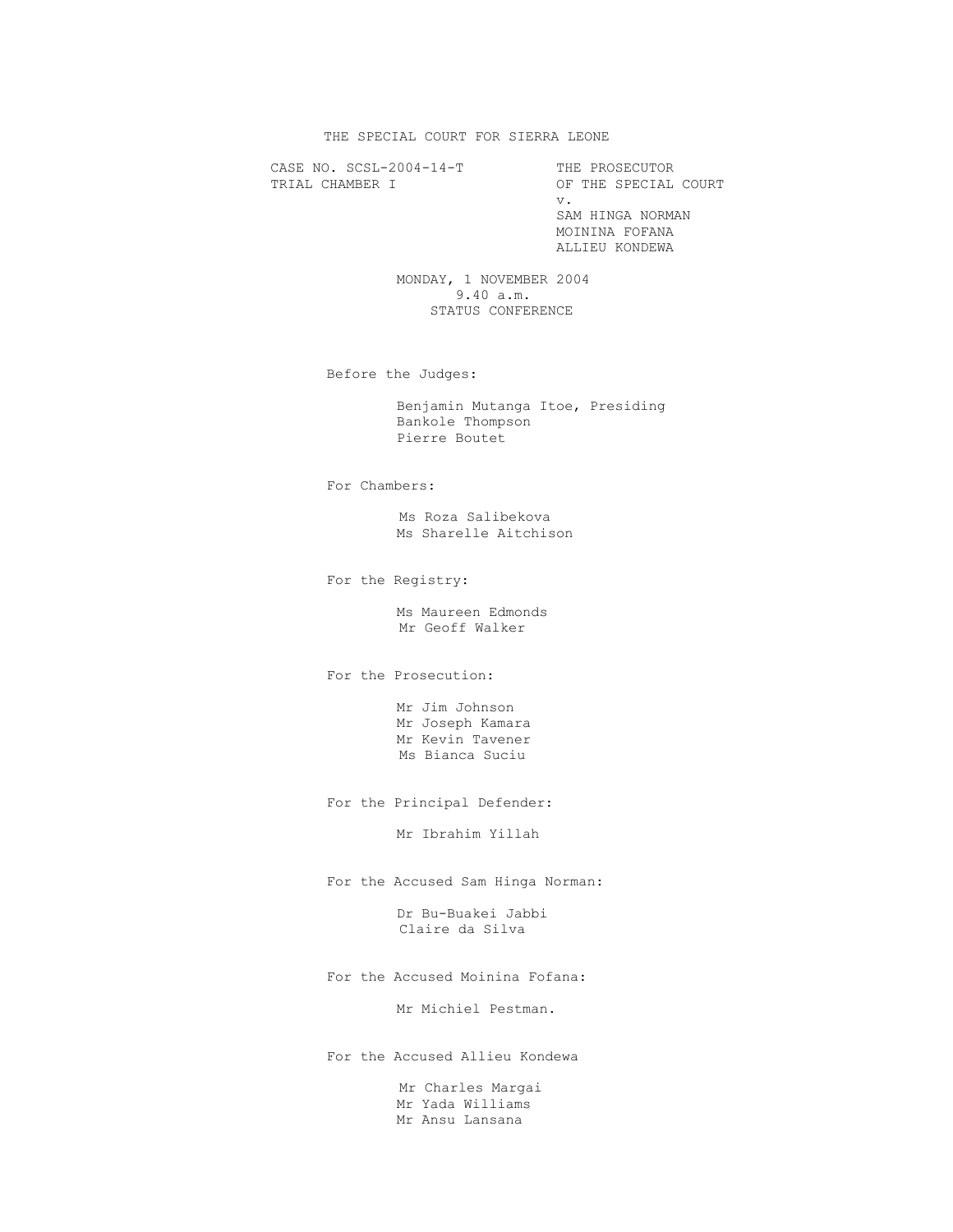1 [Monday, 1 November 2004] 2 [The accused not present] 3 [Status Conference] 4 [Open session] 09:39:07 5 [Upon resuming at 9.40 a.m.] 6 JUDGE BOUTET: Good morning. I will start first by asking for 7 representation. Prosecution, please? 8 MR JOHNSON: For the Prosecution James Johnson, Kevin Tavener 9 and Joseph Kamara. 09:39:26 10 JUDGE BOUTET: Thank you. Presentation for the first accused? 11 MR JABBI: Dr Bu-Buakei Jabbi, and I'm pleased, My Lord, to 12 introduce Claire da Silva, who is the new legal assistant 13 to the team. 14 JUDGE BOUTET: Thank you, welcome. 09:39:49 15 MS DA SILVA: Thank you. 16 JUDGE BOUTET: Counsel for second accused? 17 MR PESTMAN: Yes, for Moinina Fofana it's only me, Michiel 18 Pestman. 19 JUDGE BOUTET: So that's only you. Welcome, as well. 09:40:06 20 MR MARGAI: Charles Margai, Ansu Lansana, My Lord. 21 JUDGE BOUTET: Thank you very much, Mr Margai. So the record 22 should show, again, that none of the accused is in Court 23 this morning. This is the continuation of the first 24 session in that respect, so that none of the accused has 09:40:28 25 deemed it appropriate to attend the proceedings this 26 morning of the Status Conference. 27 I do understand that you have been given a rough 28 copy of the agenda for today -- for this morning's 29 sittings. Prosecution, you have? Defence? Mr Margai, I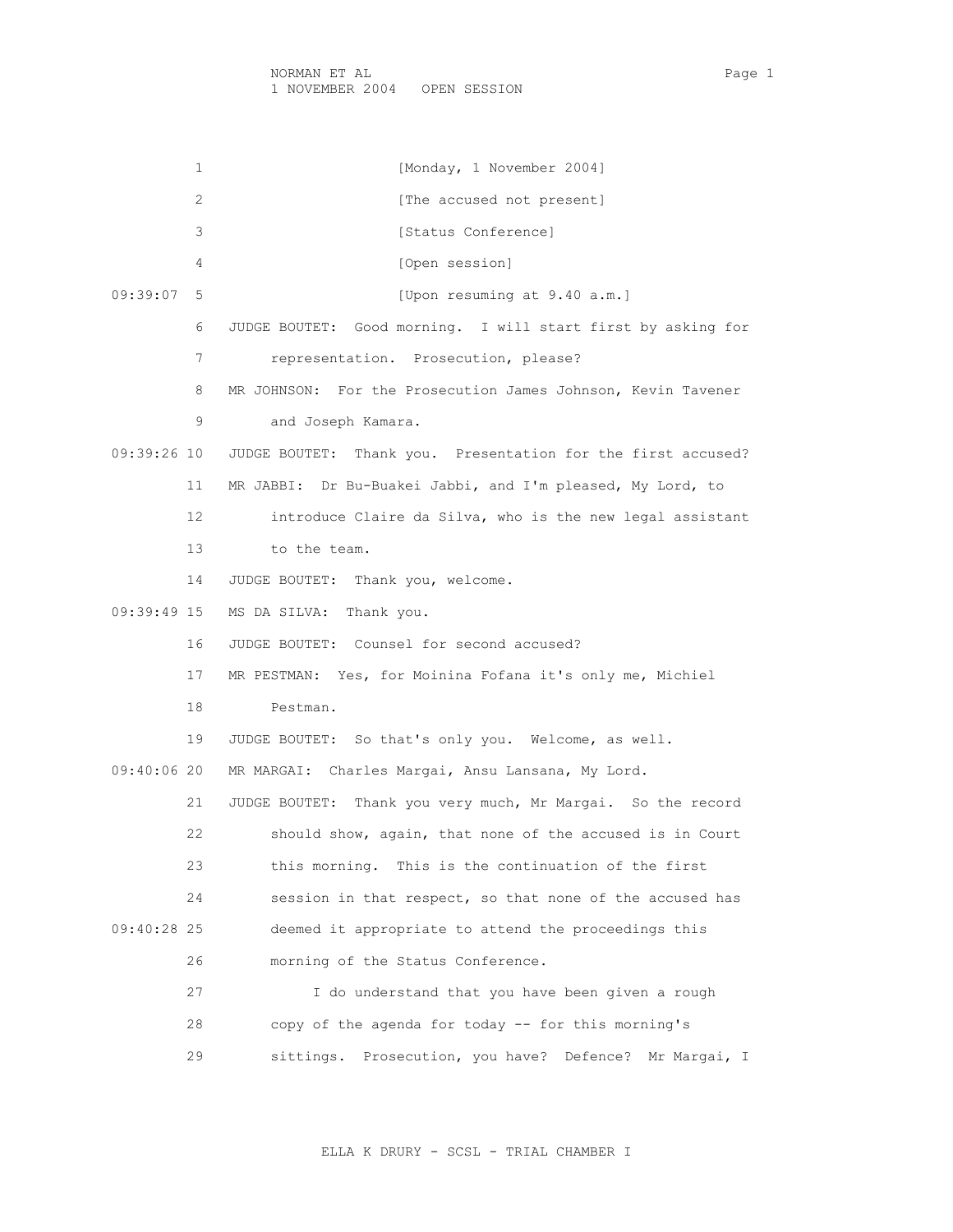1 know you have indicated you do. 2 MR MARGAI: Yes, I have. 3 JUDGE BOUTET: You do, fine. So there be no confusion, as 4 well, as you have noted, we are doing the Status 09:41:09 5 Conference this morning and it is the intent to proceed 6 to start with the first witness tomorrow morning and not 7 this afternoon, so everybody is on the same 8 understanding. So tomorrow morning at 9.30 we're going 9 to move ahead with first witness for the Prosecution. 09:41:30 10 That is what we intend to do that. 11 On the agenda, the first item on the standard agenda 12 items is "Conditions of Detention". I would like to ask 13 you, Mr Margai, because when we left off a while ago, you 14 had then not received -- or you were about to receive a 09:41:51 15 copy of the report prepared by the Principal Defender 16 about the attendance of your client in Court. So do I 17 take it that you have now received a copy of that report? 18 MR MARGAI: We haven't as yet received it, My Lord. 19 JUDGE BOUTET: Well, I will make sure that a copy is -- I had 09:42:09 20 been told that not necessarily you personally, but your 21 team would have received a copy. 22 MR YILLAH: May it please, Your Honour, Ibrahim Yillah appears 23 for the Office of the Principal Defender. Your Honour, I 24 was informed by the Principal Defender and I believe that 09:42:35 25 the report was on co-counsel, Mr Yada Williams, who 26 appears on behalf of the third accused. This is my 27 understanding, My Lord. But I shall, however, endeavour 28 to serve a copy this morning on lead counsel as well, My 29 Lord.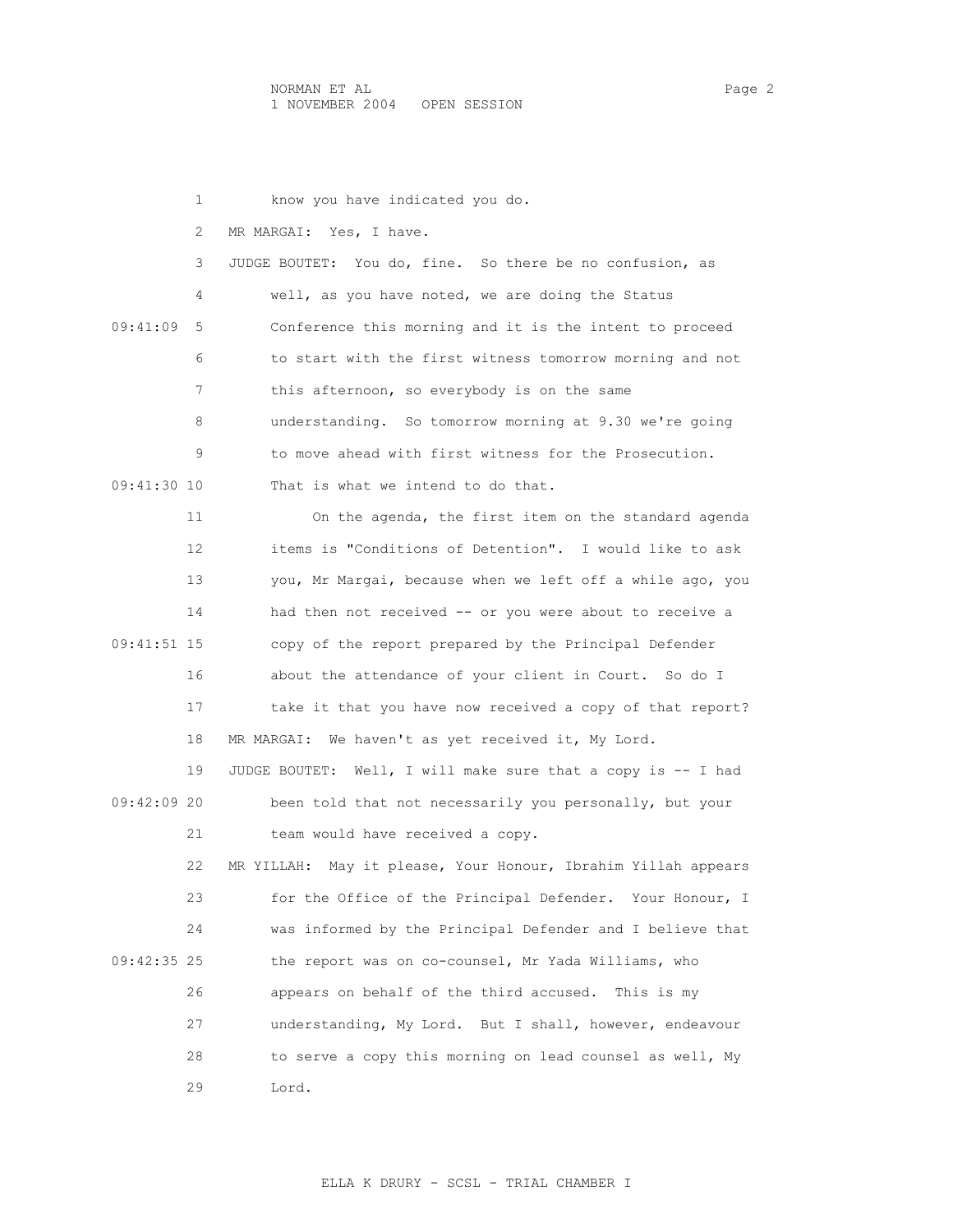|               | 1  | JUDGE BOUTET: Mr Yillah, you don't have a copy with you now?    |
|---------------|----|-----------------------------------------------------------------|
|               | 2  | I have a copy to furnish lead counsel now,<br>MR YILLAH:        |
|               | 3  | My Lord.                                                        |
|               | 4  | JUDGE BOUTET: If you could provide them with a copy.            |
| 09:43:09      | 5  | I appreciate that, My Lord; thank you.<br>MR MARGAI:            |
|               | 6  | Very well, My Lord.<br>MR YILLAH:                               |
|               | 7  | JUDGE BOUTET: Because at that last session, Mr Margai, I had    |
|               | 8  | indicated that indeed an assessment had been made and a         |
|               | 9  | report prepared by the Principal Defender. Essentially,         |
| 09:43:22 10   |    | the report is to the effect that your client has decided        |
|               | 11 | not to attend for his own reasons, and one of which is          |
|               | 12 | that, if he attends, he feels that he is being ignored by       |
|               | 13 | other co-defendants, and this is a situation he does not        |
|               | 14 | appreciate and therefore will not attend. So that is, in        |
| 09:43:42 15   |    | a nutshell, what the report is essentially stating.             |
|               | 16 | MR MARGAI:<br>Well, during the break we had discussion with our |
|               | 17 | client and we are hopeful that perhaps by the start of          |
|               | 18 | tomorrow's proceedings he would have resurfaced.                |
|               | 19 | JUDGE BOUTET:<br>Fine.                                          |
| 09:44:04 20   |    | MR MARGAI: Hopefully.                                           |
|               | 21 | JUDGE BOUTET: If that is the case, he is most welcome.          |
|               | 22 | MR MARGAI:<br>Thank you.                                        |
|               | 23 | JUDGE BOUTET: Thank you very much. But in the meantime, we      |
|               | 24 | will make sure you have a copy of that report.                  |
| $09:44:15$ 25 |    | MR MARGAI:<br>I'm grateful.                                     |
|               | 26 | JUDGE BOUTET: I was coming to you, Dr Jabbi. Yes, please, go    |
|               | 27 | ahead.                                                          |
|               | 28 | MR JABBI: Now, My Lord, I wonder if this is an appropriate      |
|               | 29 | stage at which I will give some information from the            |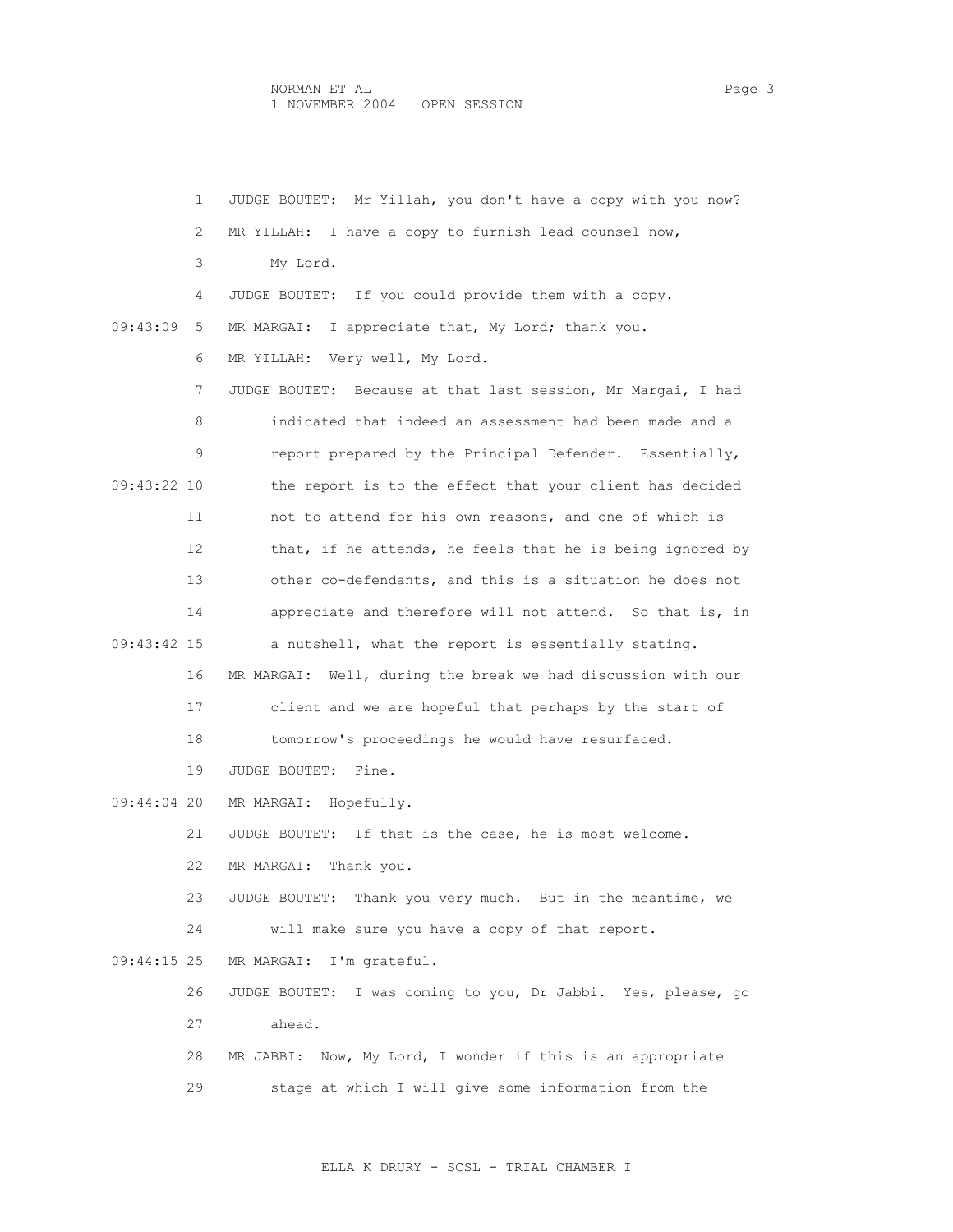|             | 1  | first accused which I gathered this morning.                   |
|-------------|----|----------------------------------------------------------------|
|             | 2  | This morning, My Lord, I had to go into the                    |
|             | 3  | Detention Centre in order to see the first accused.<br>He      |
|             | 4  | informed me that all three CDF accused persons have            |
| 09:44:55    | 5  | written to the Court saying that they will stay away from      |
|             | 6  | the proceedings at least until the motion of the first         |
|             | 7  | accused for service of the consolidated indictment and         |
|             | 8  | arraignment thereon has been treated by the Court.<br>He       |
|             | 9  | gave me the impression that this was a concerted decision      |
| 09:45:33 10 |    | by all three accused persons in this trial.                    |
|             | 11 | There were other bits of information he gave, which            |
|             | 12 | may not be pertinent at this stage, My Lord. Thank you.        |
|             | 13 | Thank you, Dr Jabbi. I am not aware of such<br>JUDGE BOUTET:   |
|             | 14 | common letter or common -- I'm not sure if it was a            |
| 09:45:58 15 |    | motion or a letter or application, but whatever it is, I       |
|             | 16 | am not aware of it, I have not seen it and I have not          |
|             | 17 | been informed of it. So I take note of what you are            |
|             | 18 | saying, Dr Jabbi, and I'll look for it, but I'm not            |
|             | 19 | familiar with it. I am aware there is a pending motion         |
| 09:46:12 20 |    | by the first accused about the service of an indictment        |
|             | 21 | and so on, but not that he will not appear unless and          |
|             | 22 | until, but we'll look into that. But we'll get to these        |
|             | 23 | motions a bit later in the process this morning.               |
|             | 24 | Is there anybody from the Detention facility this              |
| 09:46:32 25 |    | morning?                                                       |
|             | 26 | MR WALKER: There is, Your Honour. They are available and       |
|             | 27 | they are just out in the back of the Court                     |
|             | 28 | JUDGE BOUTET:<br>Yes. I would like to have a short report from |
|             | 29 | them as to the conditions -- not the condition of the          |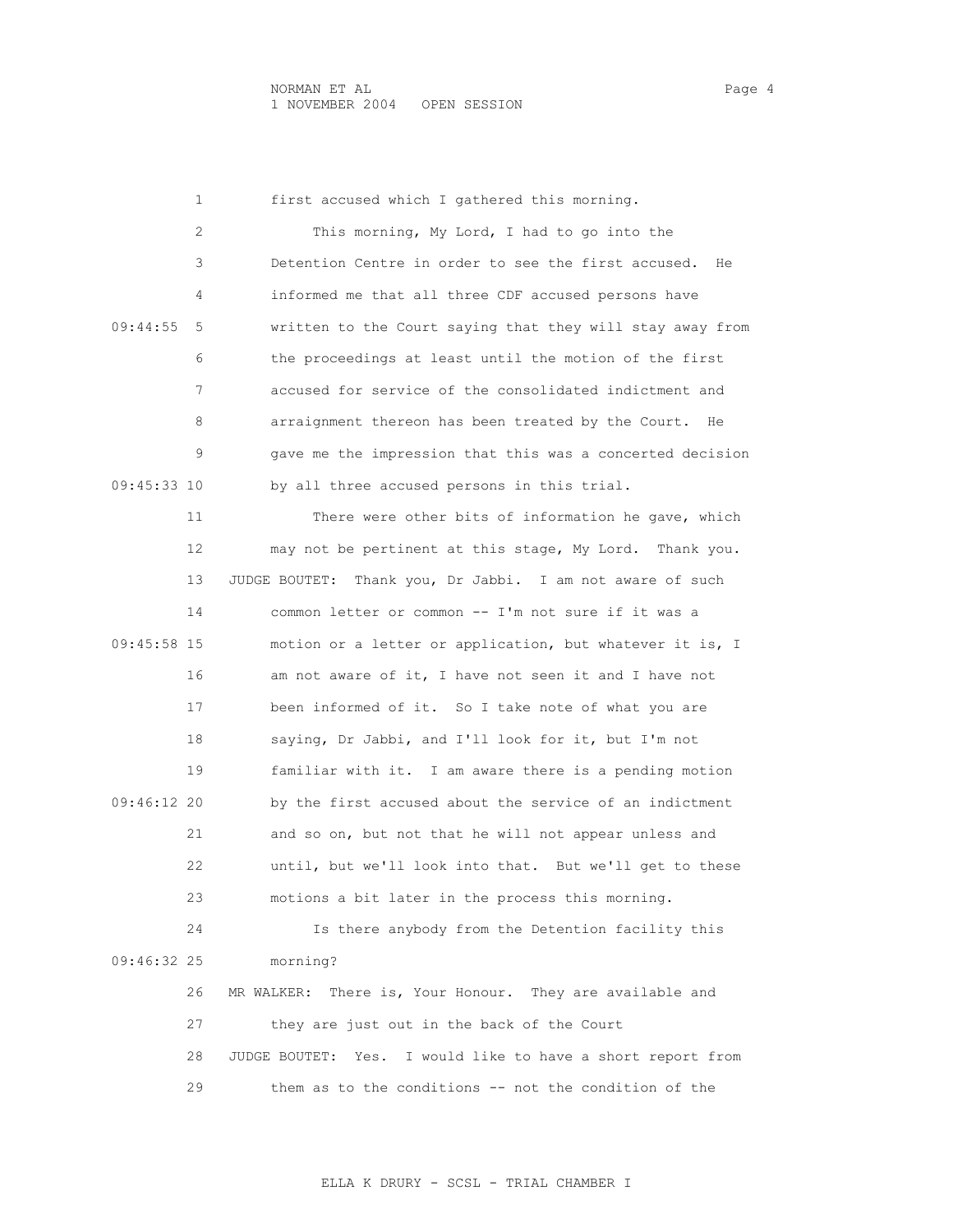|             | 1  | detention, but the conditions of the accused and their         |
|-------------|----|----------------------------------------------------------------|
|             | 2  | health condition, if at all possible.                          |
|             | 3  | Your Honour, can I use this short lull in the<br>MR PESTMAN:   |
|             | 4  | proceedings to explain why my client is not here.<br>He        |
| 09:47:06    | 5  | basically has the same reasons as the first accused has.       |
|             | 6  | We also filed a motion for service of the indictment for       |
|             | 7  | a renewed appearance, and he takes the position that as        |
|             | 8  | long as no decision has been taken on that particular          |
|             | 9  | issue, he will not be able to attend trial. That's the         |
| 09:47:25 10 |    | reason he gave me this morning why he's not able to            |
|             | 11 | attend the meeting today. I'm going to have a lengthy          |
|             | 12 | discussion with him in the afternoon and maybe I will be       |
|             | 13 | able to report more or differently tomorrow.                   |
|             | 14 | JUDGE BOUTET: Sorry, I cut you off. It's by mistake.           |
| 09:47:44 15 |    | I had finished.<br>MR PESTMAN:                                 |
|             | 16 | Well, this is fine with me. As I say, I'm<br>JUDGE BOUTET:     |
|             | 17 | familiar that you have filed on behalf of your client          |
|             | 18 | such a motion, but we are not through yet. If I'm not          |
|             | 19 | mistaken, we may be at the reply stage; I'm not sure.          |
| 09:48:01 20 |    | But I know when it was filed -- I think you have to            |
|             | 21 | produce the reply at this particular stage; that's where       |
|             | 22 | So when this is completed, but I hear what<br>we are.          |
|             | 23 | you're saying.                                                 |
|             | 24 | Yes, and we'll probably not file a reply.<br>MR PESTMAN:       |
| 09:48:16 25 |    | That's fine, but we'll wait till this time is<br>JUDGE BOUTET: |
|             | 26 | expired to deal with the motion. All of that to say,           |
|             | 27 | that you can expect a decision today, because the delays       |
|             | 28 | of filing and replying and responding have just expired        |
|             | 29 | or about to expire so -- in your case, which is somewhat       |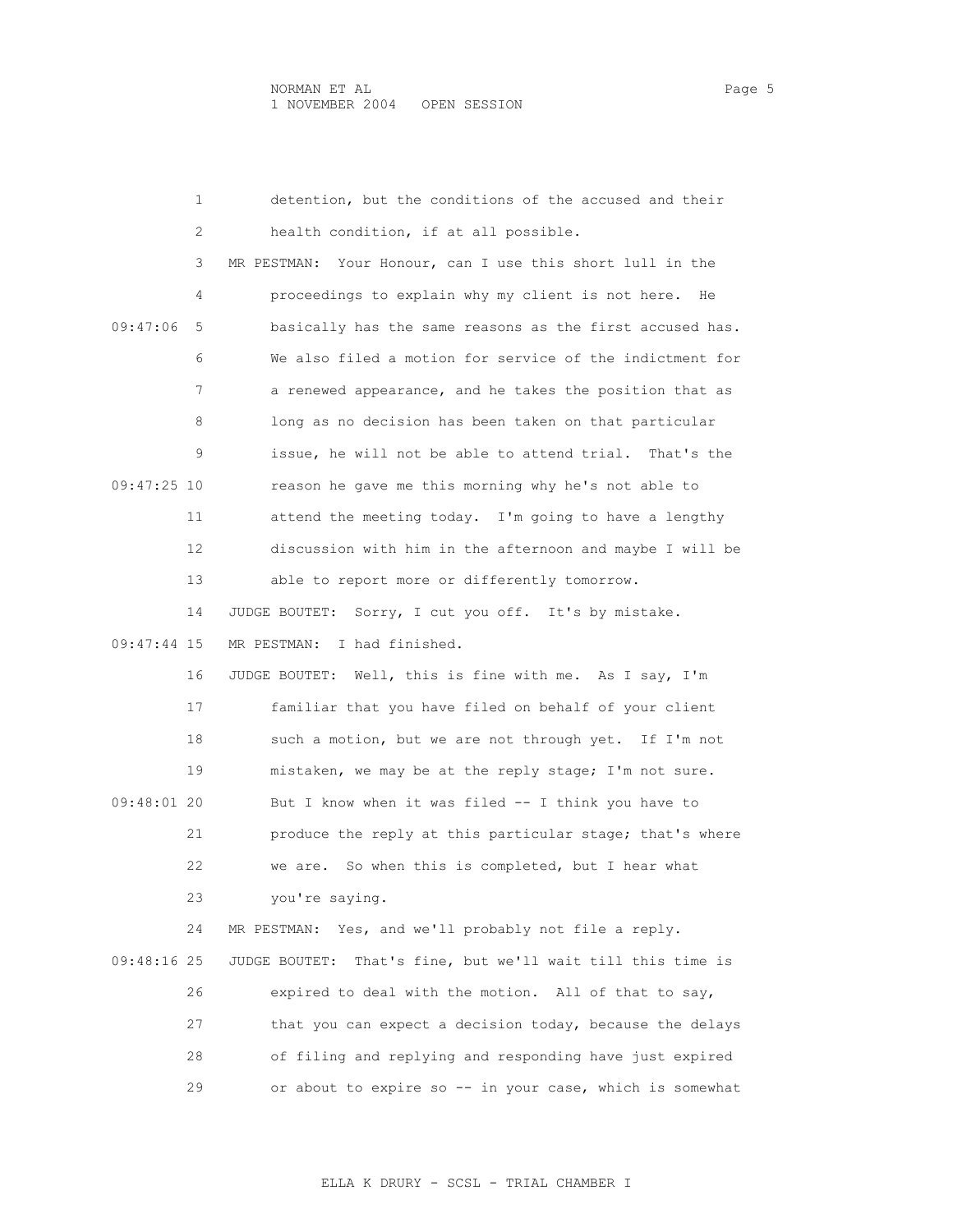1 different. Thank you. 2 Can you ask the Detention people to move over a bit 3 further up, because I don't see them where they are now. 4 Good morning. Can you identify yourself for the record, 09:49:08 5 please? 6 MR CARDINAL: Morning, Judge. My name is Raymond George 7 Cardinal. 8 JUDGE BOUTET: Yes. And what's your function -- occupation at 9 the Detention facility? 09:49:21 10 MR CARDINAL: Sir, I'm the Acting Chief for the moment, 11 because the Chief is away on leave. 12 JUDGE BOUTET: Can you inform you have, in your capacity as 13 the head of Detention at this particular moment, 14 detainees by the name of Norman, Fofana and Kondewa? 09:49:41 15 MR CARDINAL: That is correct, sir, they are inside the 16 prison. 17 JUDGE BOUTET: Can you inform the Court as to their status. 18 We have noted that they are not in Court this morning. 19 Are you aware of their health condition at this 09:49:52 20 particular moment? Can you inform the Court about their 21 health condition? 22 MR CARDINAL: Yes, certainly. Sir, their condition is normal. 23 Normal association with visitors and their daily 24 activities. Everything is normal. 09:50:08 25 JUDGE BOUTET: Anything you wish to report to the Court as to 26 their condition of detention or complaints that may be 27 outstanding at this particular moment? 28 MR CARDINAL: The only issue that they expressed this 29 morning - not to me directly - is that they wish to be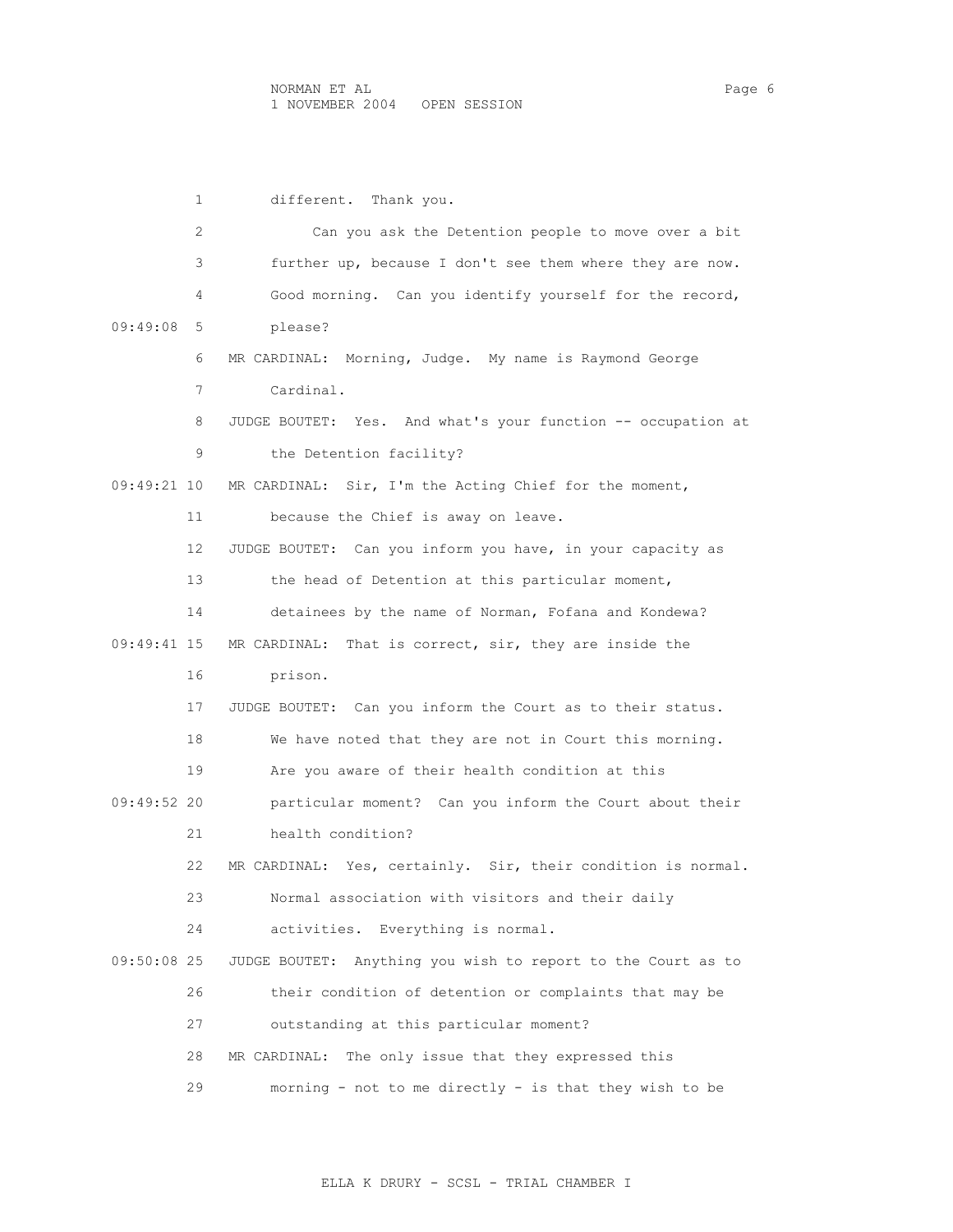1 served with summonses by their solicitor or by -- and 2 they want to see Judge Itoe and they would come to Court 3 if that in fact occurred. 4 JUDGE BOUTET: Repeat that, please? 09:50:36 5 MR CARDINAL: Mr Norman and Mr Fofana's reason for not coming 6 to Court this morning - specifically Fofana - he wishes 7 to be served a summons in order for him to attend Court, 8 by his solicitor, and Mr Norman requested to see Judge 9 Itoe and also wanted his stand-by counsel to serve him 09:50:53 10 with document so he would attend Court. 11 JUDGE BOUTET: Okay, we've taken note of that. Any other 12 information that you wish to inform the Court as to their 13 health condition or their overall condition in Detention? 14 MR CARDINAL: I have no reports from, or complaints from them, 09:51:12 15 or from the doctor regarding the status of their health. 16 As far as I can tell, as a layman, that they are normal, 17 no medical problems are reported. 18 JUDGE BOUTET: Thank you, Mr Cardinal. Dr Jabbi, you wish to 19 question the acting Chief of Detention. 09:51:30 20 MR JABBI: Yes, My Lord. Lord, I will just want some 21 clarification on the statement that accused Norman and 22 Fofana wanted to be served a summons -- 23 JUDGE BOUTET: I guess it's Fofana more than Norman. My 24 understanding is your client, Mr Norman, is asking that 09:51:52 25 Judge Itoe visits him. I haven't heard about summons. A 26 summons is more -- 27 MR JABBI: Well, his first statement -- [Overlapping speakers] 28 JUDGE BOUTET: But, anyhow, you can question him. 29 MR JABBI: Does the summons in question, in fact, refer to the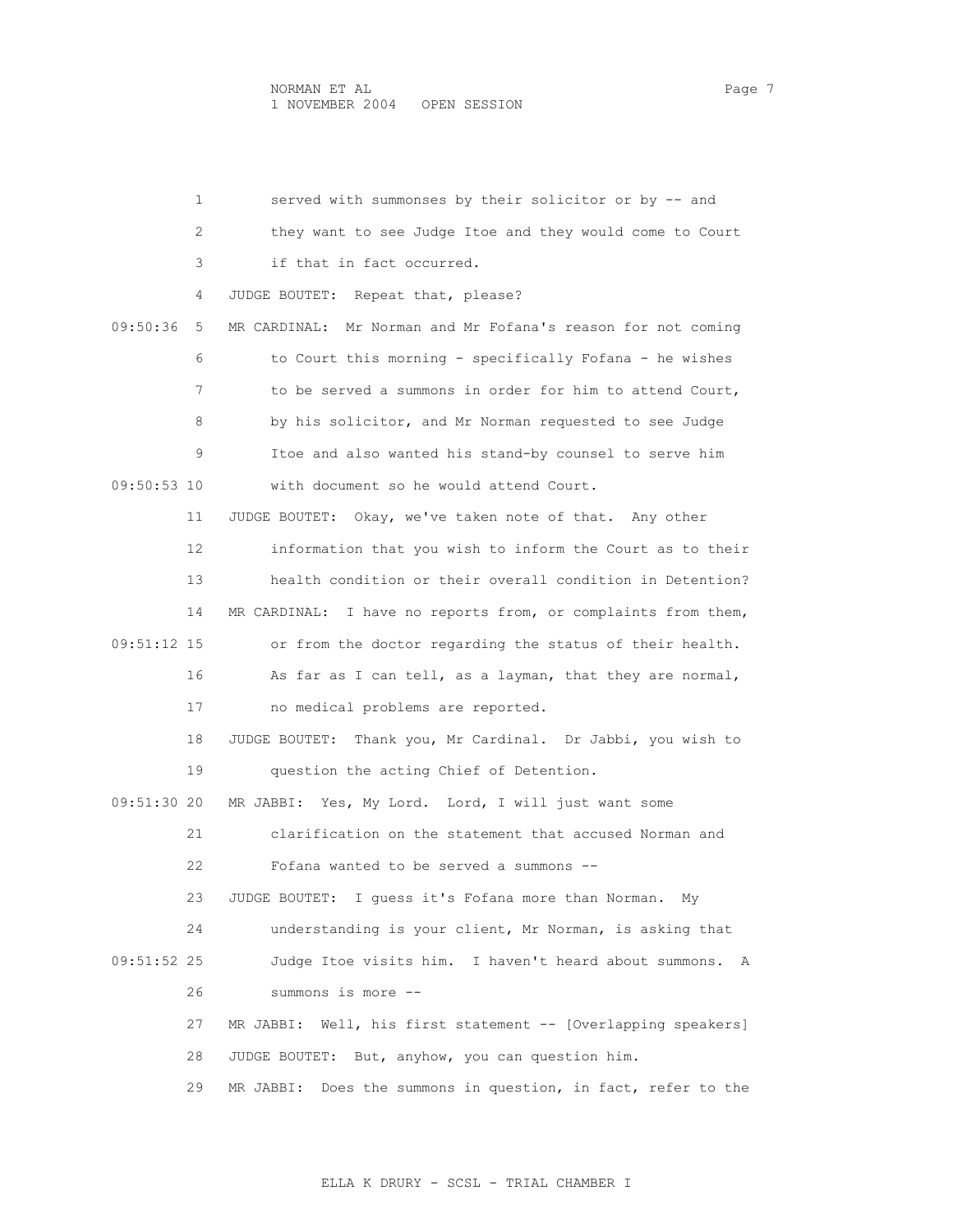1 indictment? Is it perhaps the consolidated indictment? 2 MR CARDINAL: I believe, sir, each morning we print out the 3 Cause List that Court Management produces, and the 4 international supervisor delivers that to them to inform 09:52:18 5 them of the appearance in Court for that morning. I 6 believe, sir, that Mr Fofana is referring to that 7 document to be served on him. 8 MR JABBI: Thank you very much. 9 JUDGE BOUTET: Thank you. Mr Pestman, you wish to question 09:52:34 10 the Detention? 11 MR PESTMAN: No, just make an explanatory remark. I think 12 he's referring to -- I don't know what he said, but he is 13 referring to the consolidated indictment. That he would 14 not like it to be served by me, but by the appropriate 09:52:46 15 order in the Court, which would be, as I understand, the 16 Registry and not the Prosecution. 17 JUDGE BOUTET: But this is essentially the motion that you 18 have filed. 19 MR PESTMAN: Yes, yes. And I think he was trying to explain 09:53:00 20 what the contents of the motion was and why he was not 21 coming to Court. 22 JUDGE BOUTET: But you don't wish to question -- 23 MR PESTMAN: No, no, I don't. 24 JUDGE BOUTET: Thank you. Mr Margai? 09:53:11 25 MR MARGAI: No questions. 26 JUDGE BOUTET: Thank you. Thank you, Mr Cardinal, thank you 27 very much. 28 MR CARDINAL: Thank you, sir. 29 JUDGE BOUTET: At the last Status Conference on CDF, there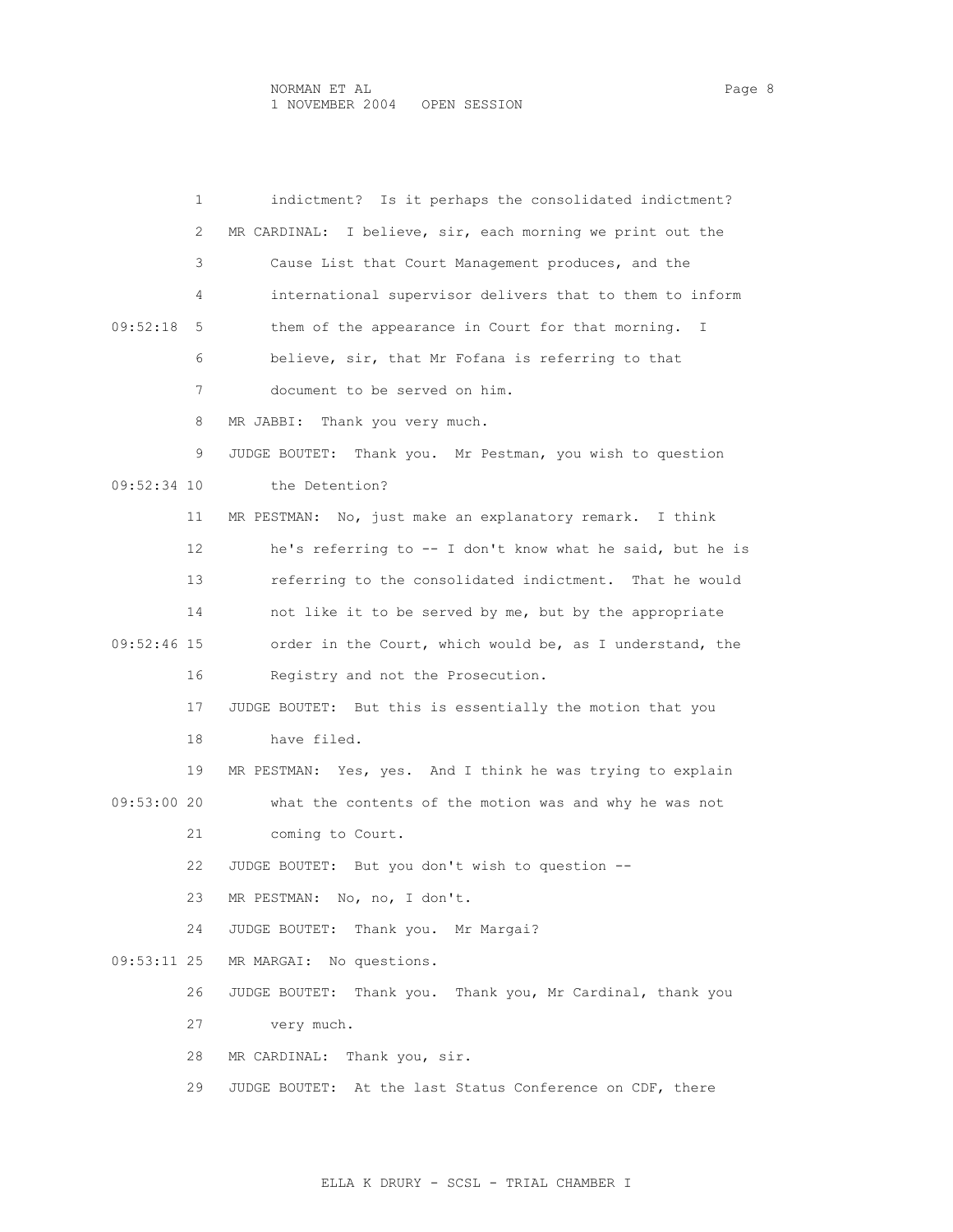1 were representations made at a time by all detainees, but 2 more specifically by Mr Norman, about their food being 3 served and the diet that they were subjected to. Since 4 then there's been a report that has been filed on 09:53:40 5 detainees' diet. I have a copy in front of me and it is 6 dated 14 October 2004. It has been forwarded to the 7 Chamber by the Registrar, and I will just read a few 8 paragraphs on this.

 9 "I attach for your consideration a copy of the 09:53:59 10 report prepared by Mrs S Pyne-Bailey, an independent 11 dietician and nutritionist, who was invited by the Chief 12 of Detention to examine the preparation of the meals 13 provided to the detainees and also to comment on both the 14 quality and quantity of those meals, especially in terms 09:54:17 15 of the nutrition present in the daily and weekly diet.

 16 "As can be seen from Mrs Pyne-Bailey's report, all 17 aspects of the provision of meals are satisfactory, with 18 a nutrient content above the average daily intake 19 recommended by the World Health Organisation.

 09:54:38 20 "Your Honours will decide how best to handle this 21 report, but in view of the long-running nature of this 22 particular issue, including the significant publicity 23 which it has attracted, you may feel it necessary to 24 order that the report be provided to both the Prosecutor 09:54:52 25 and the Principal Defender and thereafter made available 26 to the public."

> 27 We will ensure that, indeed, a copy of this report 28 is distributed around to Prosecution, Principal Defender 29 and counsel, as well. So you know the details, and, as I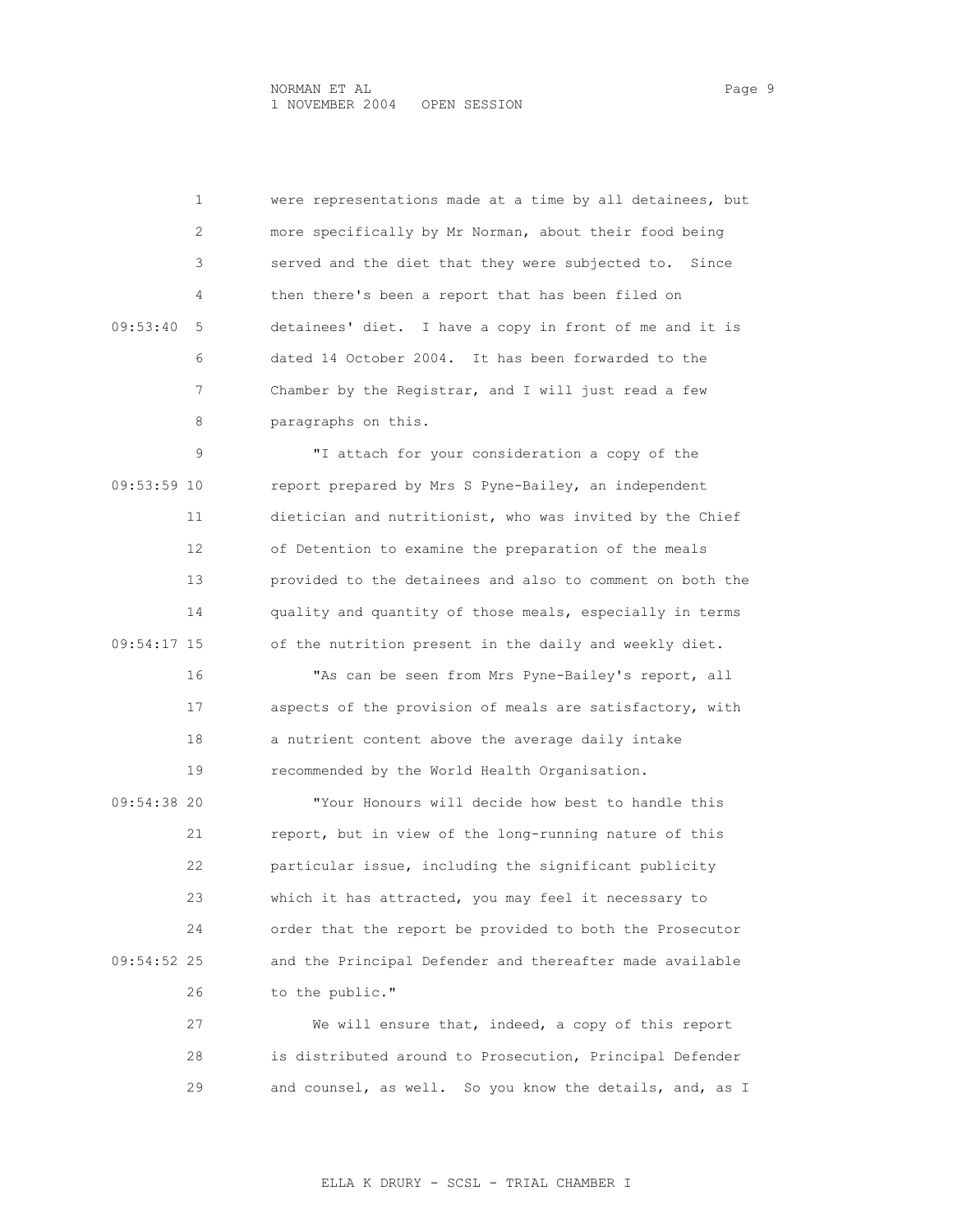1 say, this is a fairly detailed analysis of the nutrients 2 and what the detainees are being fed on a daily basis. I 3 hope we will solve this issue for the time being. As 4 this was an assigned matter from the last Status 09:55:18 5 Conference, I felt that you should be informed of what 6 has been done in this respect. 7 So, unless there is any other issue you want to 8 raise about this aspect of detention, we'll move to the 9 second item on the agenda, which is submissions from the 09:55:37 10 head of the Language and Translation Unit. 11 MS EHRET: Thank you, Your Honour. I just wanted to remind 12 everybody here during this trial session that everything 13 that is being said in Court is being translated 14 simultaneously to the witnesses. Except for the 09:56:03 15 dialogues directly to the witnesses, there will be 16 consecutive interpretation. 17 Please, I would like to remind you of the fact that 18 any written documents that are going to be read during 19 the trial session has to be also handed over to me, so I 09:56:24 20 can give it to the interpreters and then they can do 21 sight translation. Which is they're still going to 22 listen to what you're saying and yet they have the text 23 and they will be looking at the text. And, needless to 24 say, that all these documents are being treated with the 09:56:45 25 utmost confidentiality. 26 Then, one thing that is really important for me -

 27 because sometimes we have to look for interpreters that 28 do speak other languages than the ones that are most 29 common that my interpreters speak, then I have to look

ELLA K DRURY - SCSL - TRIAL CHAMBER I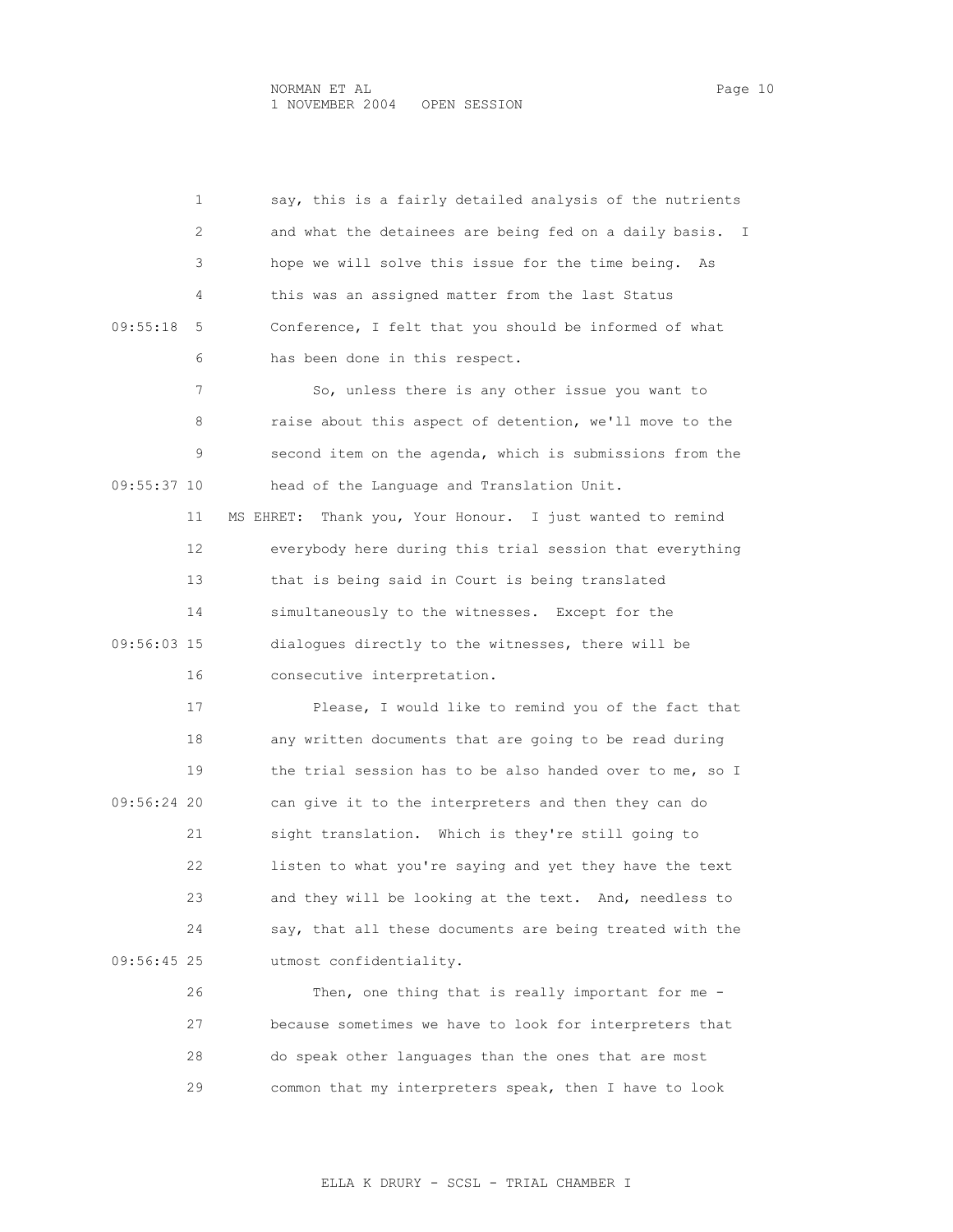1 for temporary interpreters - please let me know if there 2 is any order change among the witnesses. 3 I've also been quite successful in finding female 4 interpreters, so I will do training with them doing 09:57:24 5 recess time and assess them and see in how far in the 6 next year we can use them for female witnesses and female 7 lawyers. Thank you very much. 8 JUDGE BOUTET: Thank you. So, again, we're asking your 9 cooperation, both from the Prosecution and the Defence, 09:57:42 10 in this respect, because we have run in some difficulties 11 in the past, and this is not specific to CDF, it has 12 happened with the RUF as well. So try to be a bit more 13 disciplined in this respect and, certainly, if you do 14 have documents that you're reading from, it would be very 09:58:01 15 convenient for the Translation Unit to have a copy of 16 that ahead of time. It would assist everybody in this 17 respect. 18 Yes, Mr Pestman? 19 MR PESTMAN: Yes, just one question. I haven't understood 09:58:13 20 exactly which part of the trial -- or which translation 21 will take place consecutively, because that's important 22 for us to know. 23 JUDGE BOUTET: I think all of it is, but we'll see. 24 MS EHRET: No. We make a difference between simultaneous 09:58:29 25 interpretation and consecutive interpretation. 26 JUDGE BOUTET: I know, but I thought that we were not still at 27 the stage of simultaneous. 28 MS EHRET: No, no, no, we are. 29 JUDGE BOUTET: Okay.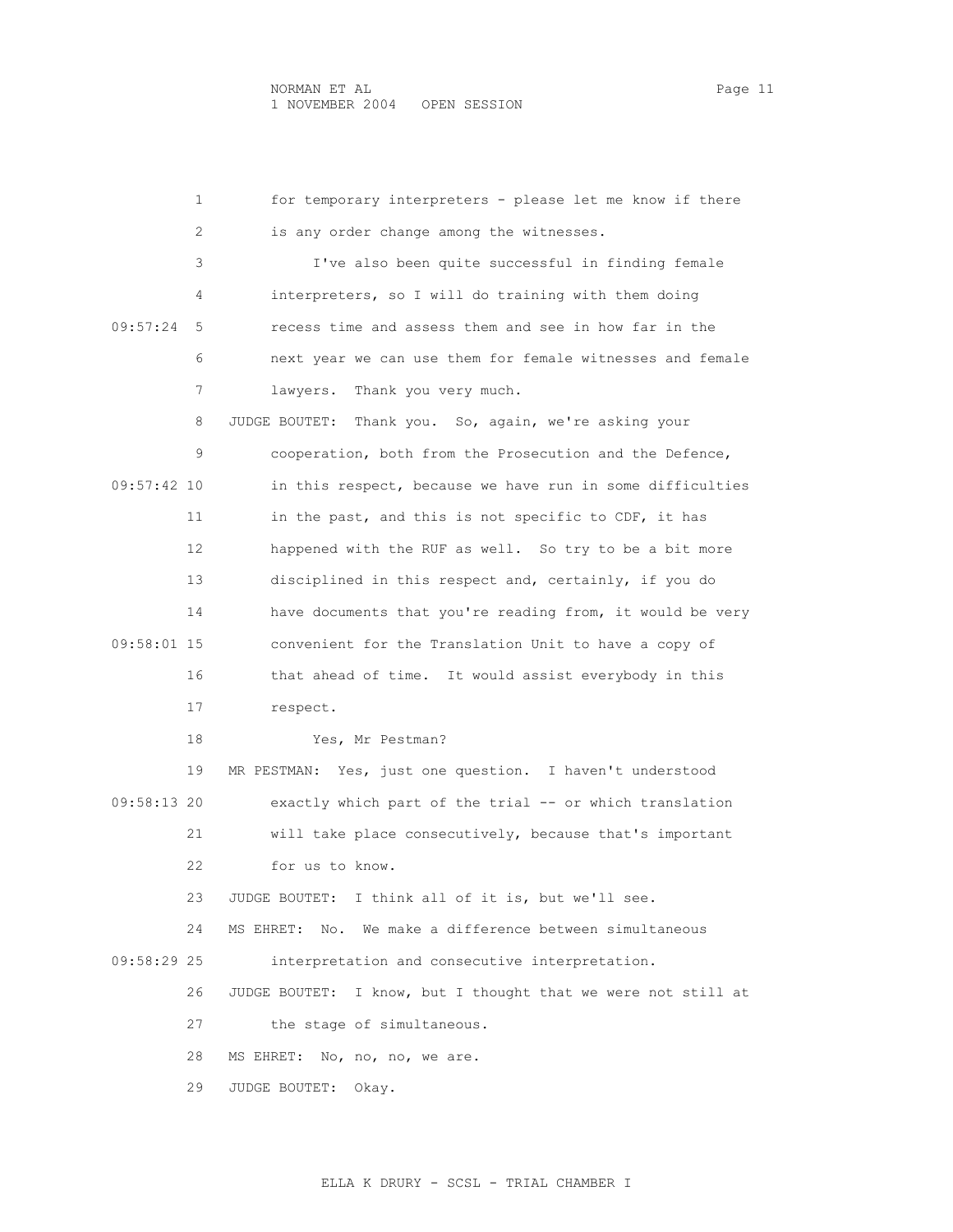|             | 1<br>MS EHRET: I've been doing training with the interpreters  |
|-------------|----------------------------------------------------------------|
|             | during the summer recess, and since then they're doing<br>2    |
|             | simultaneous interpretation for all dialogues except the<br>3. |
|             | ones directed to the witness. That is still as it is<br>4      |
| 09:58:54    | used all over the world and done in a consecutive mode.<br>5.  |
|             | 6<br>So that means, also in consequence of that, that do,      |
|             | 7<br>please, allow for spaces when you do your                 |
|             | examination-in-chief and cross-examination, because we do<br>8 |
|             | it consecutively. And also when we do simultaneous,<br>9       |
| 09:59:14 10 | please accommodate the space for the interpreters to           |
| 11          | interpret simultaneously.                                      |
| 12          | JUDGE BOUTET: Mr Pestman, that answer -- we'll get to you, Mr  |
| 13          | Margai. That answers your question?                            |
| 14          | MR PESTMAN: Yes, and another question: Is there going to be    |
| 09:59:32 15 | a translation in Mende if the accused are not here?            |
| 16          | MS EHRET:<br>Well, in actual fact, we always do -- during the  |
| 17          | CDF trials we always do Mende interpretations plus the         |
| 18          | one that is being requested due to the witness. And            |
| 19          | there's also a Krio interpretation for records.                |
| 09:59:57 20 | JUDGE BOUTET: Mr Margai?                                       |
| 21          | MR MARGAI: Yes, My Lord. My Lord, providing documents to the   |
| 22          | interpreters is a must, but then we on this side are           |
| 23          | handicapped, notwithstanding the phrase equality of arms.      |
| 24          | I would, on behalf of my colleagues here, appeal to your       |
| 10:00:20 25 | logic, and through your logic to the Registry, to provide      |
| 26          | the Defence team with a photocopier.<br>That will              |
| 27          | definitely facilitate production and service, of intended      |
| 28          | documents to be used, on the interpreters.                     |
| 29          | JUDGE BOUTET:<br>Your request will be forwarded to the         |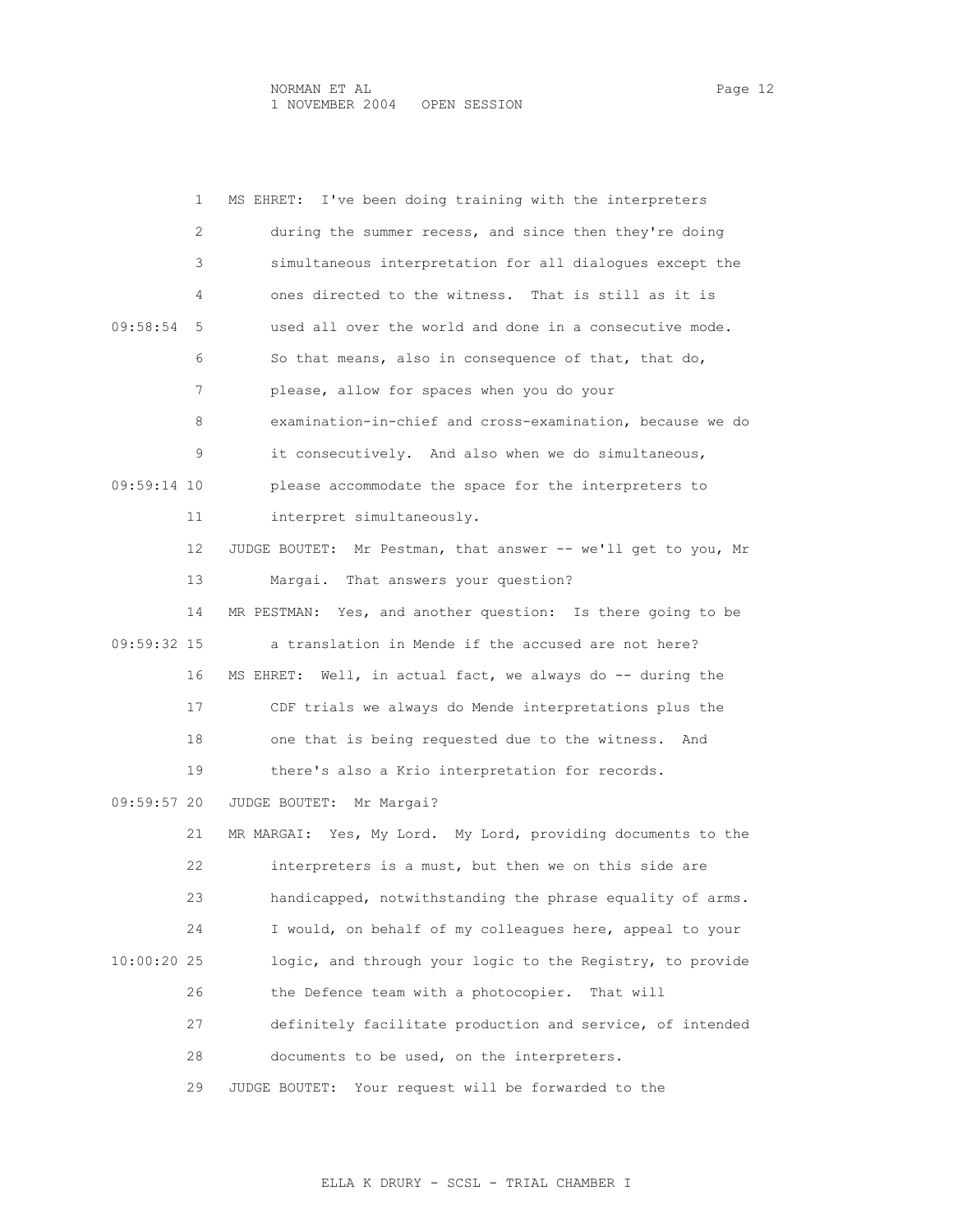|               | 1  | Registrar's office, but I was under the understanding          |
|---------------|----|----------------------------------------------------------------|
|               | 2  | that with the changes that have taken place with the new       |
|               | 3  | building for Defence office, that in that new building         |
|               | 4  | there was a photocopy machine. But I haven't visited the       |
| 10:00:57      | 5  | place, I'm just reporting -- [Overlapping speakers]            |
|               | 6  | MR MARGAI: Well, the changes are still in progress.<br>We have |
|               | 7  | not got to the stage of providing photocopiers.<br>And Your    |
|               | 8  | Lordship will recall that we had had similar problems          |
|               | 9  | here in Court, with documents being tendered and               |
| $10:01:13$ 10 |    | insufficient full circulation amongst counsel.                 |
|               | 11 | Thank you very much, Mr Margai.<br>JUDGE BOUTET:               |
|               | 12 | I would appreciate if an order were made, rather<br>MR MARGAI: |
|               | 13 | than a request. As My Lord pleases.                            |
|               | 14 | Thank you. So we'll move to the next item on<br>JUDGE BOUTET:  |
| 10:01:37 15   |    | the agenda, which is "Trial Preparation and Logistics".        |
|               | 16 | You have been made aware, or should have been aware by         |
|               | 17 | now, the detailed judicial calendar for the CDF trial.         |
|               | 18 | The Trial Chamber has issued an order on the 8th October       |
|               | 19 | 2004 detailing such calender, and this order provided          |
| 10:01:58 20   |    | that the fourth and fifth trial sessions of this case          |
|               | 21 | will run from the 8th of February 2005 to the 17th of          |
|               | 22 | March 2005, and the next one after that will be from the       |
|               | 23 | 18th of May 2005 to the 27th of June 2005. So this is          |
|               | 24 | the forecast for the next sessions of CDF for half of the      |
| 10:02:27 25   |    | year 2005 period. So that will take us to the summer           |
|               | 26 | 2005.                                                          |
|               | 27 | You will note that the trial sessions have been                |
|               | 28 | extended by certainly a week, and essentially we're            |

29 trying to go into, rather than four weeks -- we're trying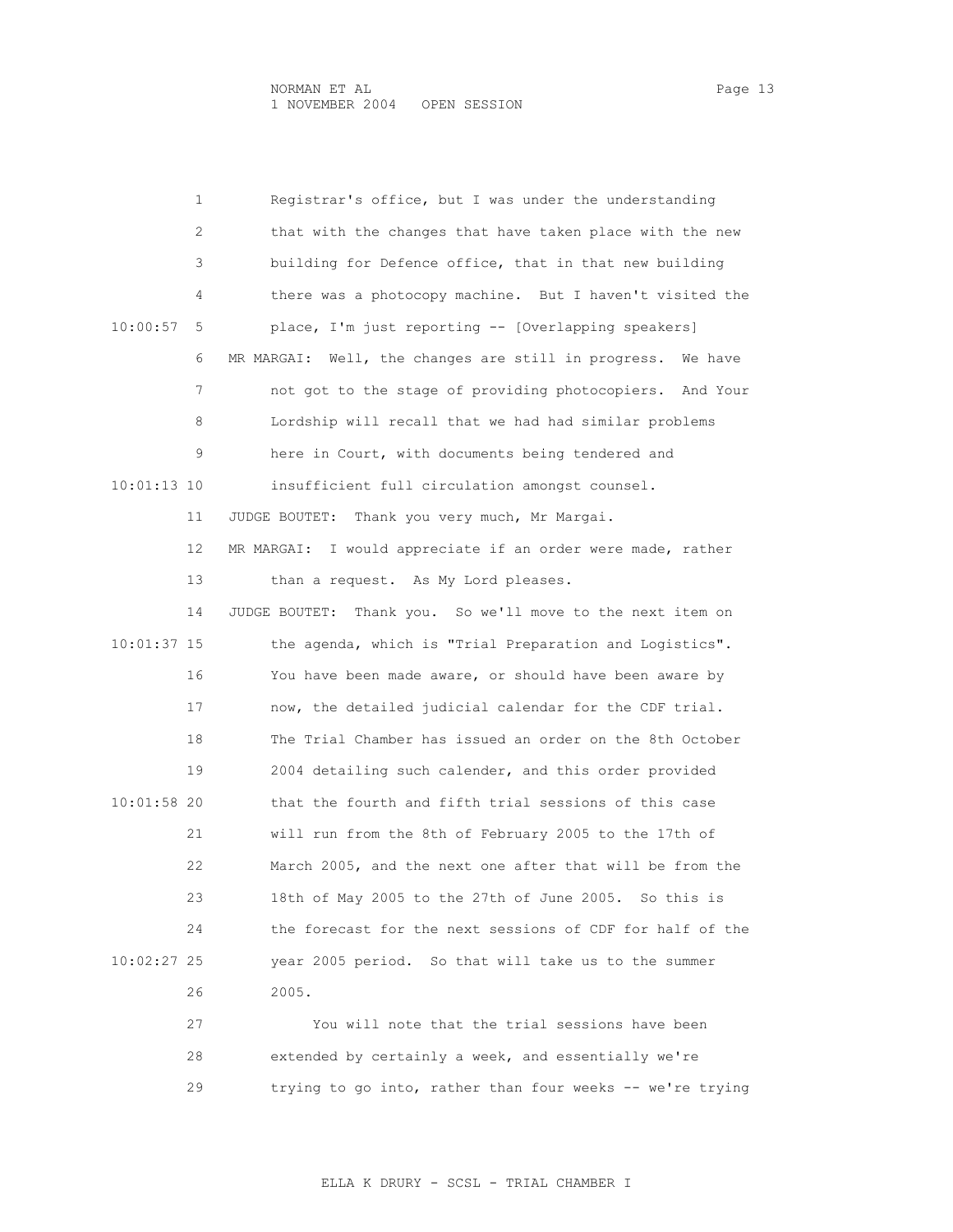1 to go in two sessions of six weeks rather than four. So 2 we've extended both ends, so that is specifically what 3 we're moving into. Do you have any questions on that, Dr 4 Jabbi? 10:03:01 5 MR JABBI: None, My Lord. 6 JUDGE BOUTET: Mr Margai? 7 MR MARGAI: It seems I am a loner. I really would have 8 preferred us adhering to the status quo ante; that is, 9 the four weeks. I mean, these trials are quite demanding 10:03:20 10 no doubt, especially starting at 9.30, with a break of 11 about an hour and a half, on to about 6.00, 7.00, 7:30. 12 And I would, for my part, urge Your Lordships to review 13 the calendar and perhaps even my colleagues here to 14 rethink. We're very much anxious to bring this trial to 10:03:45 15 an end, but much depends on the Prosecution, because I 16 understand that they intend calling about 157 odd 17 witnesses. 18 JUDGE BOUTET: That's the next item; we're going to get to 19 that shortly. 10:03:59 20 MR MARGAI: Very well, okay. 21 JUDGE BOUTET: On what you have just raised, I am familiar to 22 an extent that there has been some consultation, because 23 before we proceeded to make these changes, we asked that 24 consultation be made with both Prosecution and Defence. 10:04:16 25 Certainly I know that there has been discussions with the 26 Principal Defender's office. Whether or not there has 27 been separate consultation with each and every Defence 28 team, I cannot say, but I was under the impression that 29 it had been done, maybe through the Principal Defender,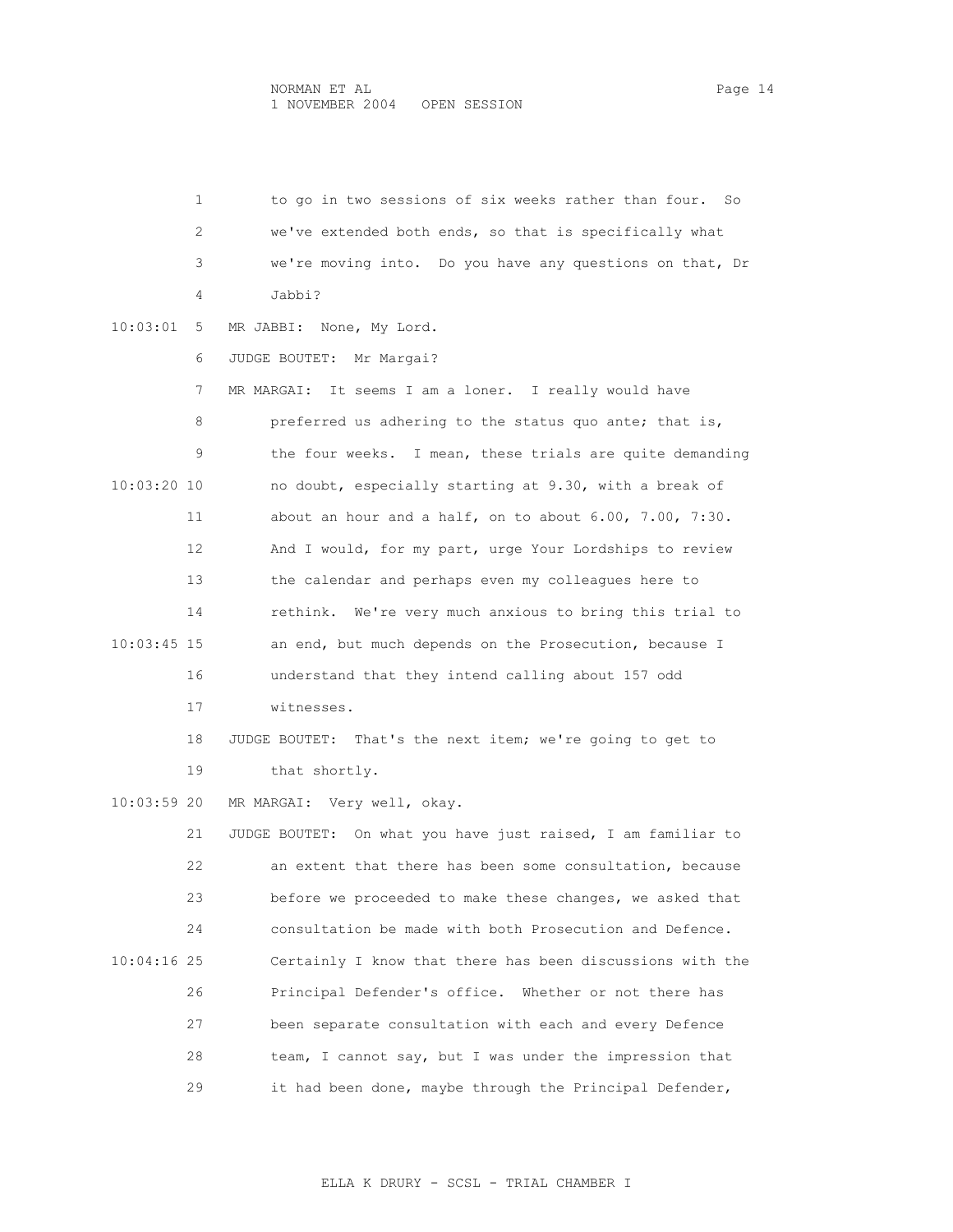1 and that what we have was essentially a general 2 consensus. 3 But I have taken note of your comments this morning, 4 Mr Margai, because I am a bit surprised at what you're 10:04:43 5 saying. I'm not sure if you or your team has been 6 consulted, but obviously from your comments, you have not 7 been consulted. 8 MR MARGAI: No, I have not. Quite frankly, I was out of the 9 jurisdiction. I went to attend a conference in Senegal. 10:05:03 10 JUDGE BOUTET: We'll look into this anyhow. 11 MR YILLAH: May it please, Your Honour. 12 JUDGE BOUTET: Yes? 13 MR YILLAH: Indeed, there were consultations at a time when I 14 can confirm that learned counsel was out of the 10:05:14 15 jurisdiction attending a conference in Dakar, but we 16 shall get back to him on the arrival of -- on the return 17 of the Principal Defender. But, indeed, there were 18 consultations, and the position of the Principal Defender 19 reflected the views that she received from counsel. 10:05:32 20 JUDGE BOUTET: Thank you. The next item on the agenda is 21 "Witness Issues". Following the Trial Chamber's order 22 that the Prosecution submits a revised witness list, the 23 Prosecution has filed a revised list of Prosecution 24 witnesses on the 8th of October 2004, and the Prosecution 10:05:55 25 does set out, in Annex A to this filing, a list of 100 26 what they call and describe as "core witnesses" that it 27 is intending to call to testify at trial, and in Annex B 28 to the same document, a list of 58 back-up witnesses that 29 the Prosecution intends to call only if it is later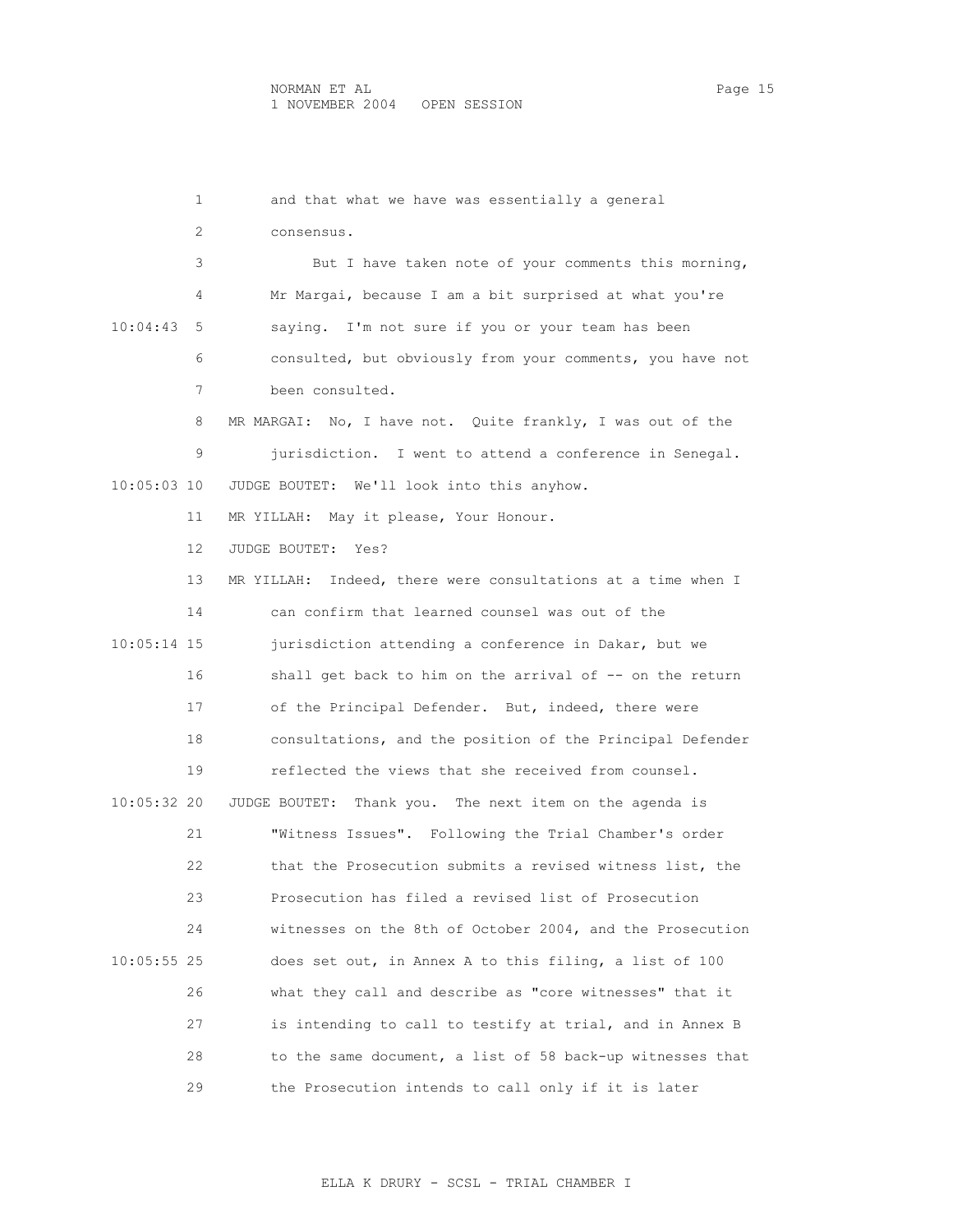|             | 1  | deemed necessary at trial.                                     |
|-------------|----|----------------------------------------------------------------|
|             | 2  | What they really mean by this, I am not sure, but              |
|             | 3  | we'll ask them, so we'll have some more clarity on this        |
|             | 4  | particular issue. May I ask you, Mr Johnson, to                |
| 10:06:27    | 5  | enlighten the Court and Defence counsel on this back-up?       |
|             | 6  | Yes, Your Honour. We, of course, were trying to<br>MR JOHNSON: |
|             | 7  | follow the quidance that you had given in the RUF trial,       |
|             | 8  | with the order to file both a core and back-up witness         |
|             | 9  | It's our intention to only call those on the core<br>list.     |
| 10:06:43 10 |    | witness list unless something unusual happens - someone        |
|             | 11 | falls out on the core witness list, and things like that.      |
|             | 12 | Then we'd like to reserve the ability to go to the             |
|             | 13 | back-up witness list. I'll add to that that we are             |
|             | 14 | continuing to review the core witness list with the hope       |
| 10:07:02 15 |    | - and depending on the progression of this trial session       |
|             | 16 | - of even reducing that core witness list further.             |
|             | 17 | JUDGE BOUTET: Any effort made in this respect would be         |
|             | 18 | gratefully appreciated, I can tell you that. We're not         |
|             | 19 | trying to put undue pressure on you, but we would like to      |
| 10:07:20 20 |    | put some pressure on you and your team to try and curtail      |
|             | 21 | inasmuch as possible without, obviously, trying to             |
|             | 22 | interfere with how you are going to proceed with your          |
|             | 23 | case as such. But any attempt you make to reduce the           |
|             | 24 | list to the bare essential would be much appreciated.          |
| 10:07:33 25 |    | Yes, Your Honour. We certainly hear your<br>MR JOHNSON:        |
|             | 26 | message, and, of course, we did that with an initial look      |
|             | 27 | at the witness list and we're looking further.                 |
|             | 28 | JUDGE BOUTET:<br>That effort is appreciated. So I hope that    |
|             | 29 | this enlightens you, Mr Margai, to an extent at least.         |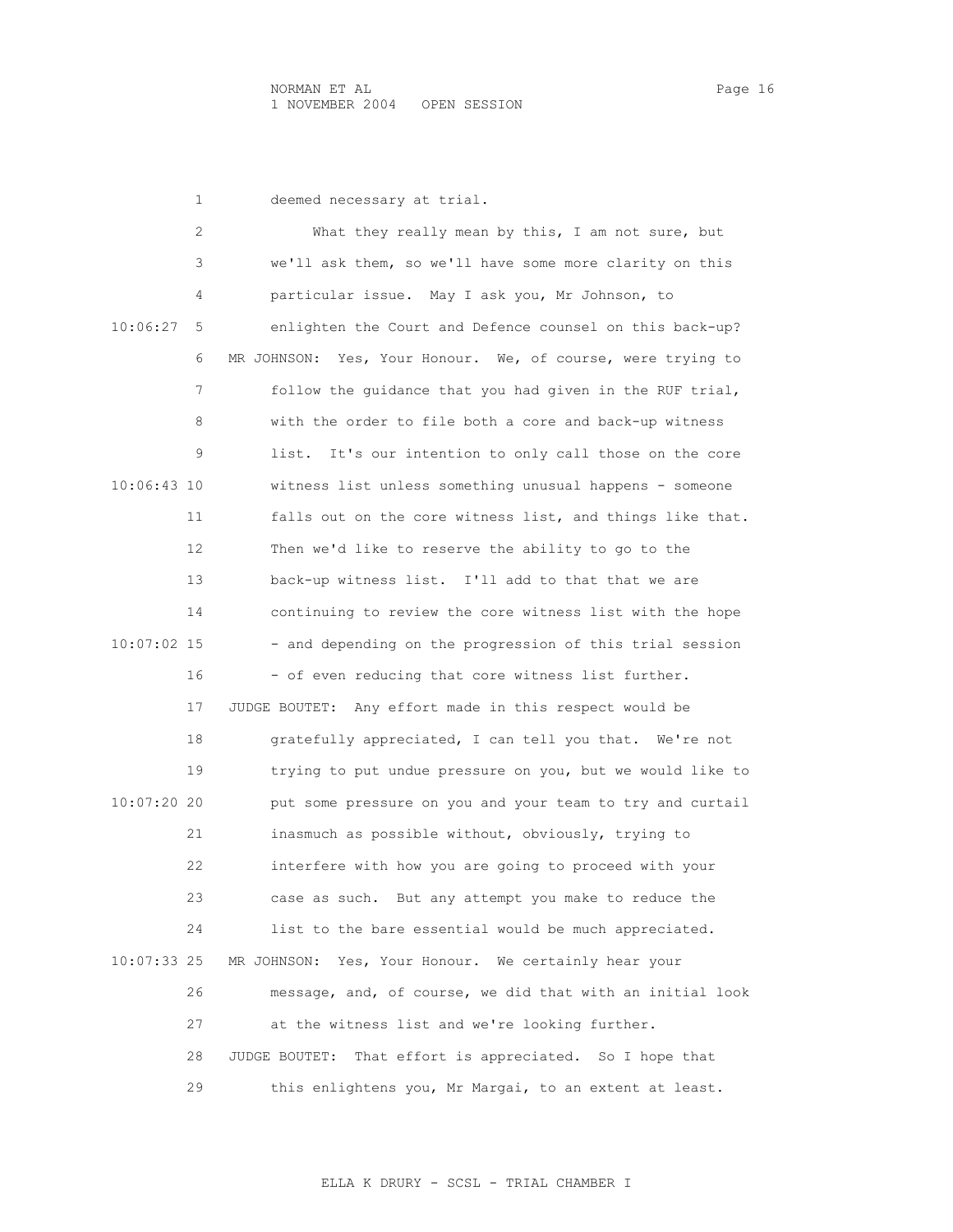|             | 1   | MR MARGAI: Yes, it does, My Lord, and I join Your Lordship in |
|-------------|-----|---------------------------------------------------------------|
|             | 2   | that hope and look forward to a positive response --          |
|             | 3   | something significant.                                        |
|             | 4   | JUDGE BOUTET: So the 100 witnesses in the core list does      |
| 10:08:12    | - 5 | include -- in other words, we have heard, if I'm not          |
|             | 6   | mistaken, 17 or 18 witnesses up to this particular moment     |
|             | 7   | in the CDF. So there is, essentially, 82 or 83 witnesses      |
|             | 8   | left in the core list.                                        |
|             | 9   | MR JOHNSON: Yes, Your Honour, that's correct.                 |
| 10:08:26 10 |     | JUDGE BOUTET: Okay, thank you. Dr Jabbi?                      |
|             | 11  | MR JABBI: My Lord, we just want to plead with the             |
|             | 12  | Prosecution, in the process of reviewing the core witness     |
|             | 13  | list, to ensure that adequate notice is given to the          |
|             | 14  | Defence where changes are going to occur in the order of      |
| 10:08:47 15 |     | witnesses to be called.                                       |
|             | 16  | Thank you. Mr Pestman?<br>JUDGE BOUTET:                       |
|             | 17  | MR PESTMAN: Yes. Well, of course, I am pleased to see the     |
|             | 18  | list reduced and I would applaud -- or I would welcome        |
|             | 19  | further reductions.                                           |
| 10:09:09 20 |     | But as far as my client is concerned, the only list           |
|             | 21  | we have at this moment is the core list. That means that      |
|             | 22  | a so-called back-up list does not exist. We take the          |
|             | 23  | position that if the Prosecution wants to call witnesses      |
|             | 24  | which are not on the core list, but only on the back-up       |
| 10:09:27 25 |     | list, they will have to ask the Court for permission to       |
|             | 26  | do so pursuant to Rule $73bis(E)$ . So it cannot be a         |
|             | 27  | unilateral decision of the Prosecution.<br>We want to be      |
|             | 28  | consulted and we take the position that the Court, in the     |
|             | 29  | end, will have to take the decision whether the               |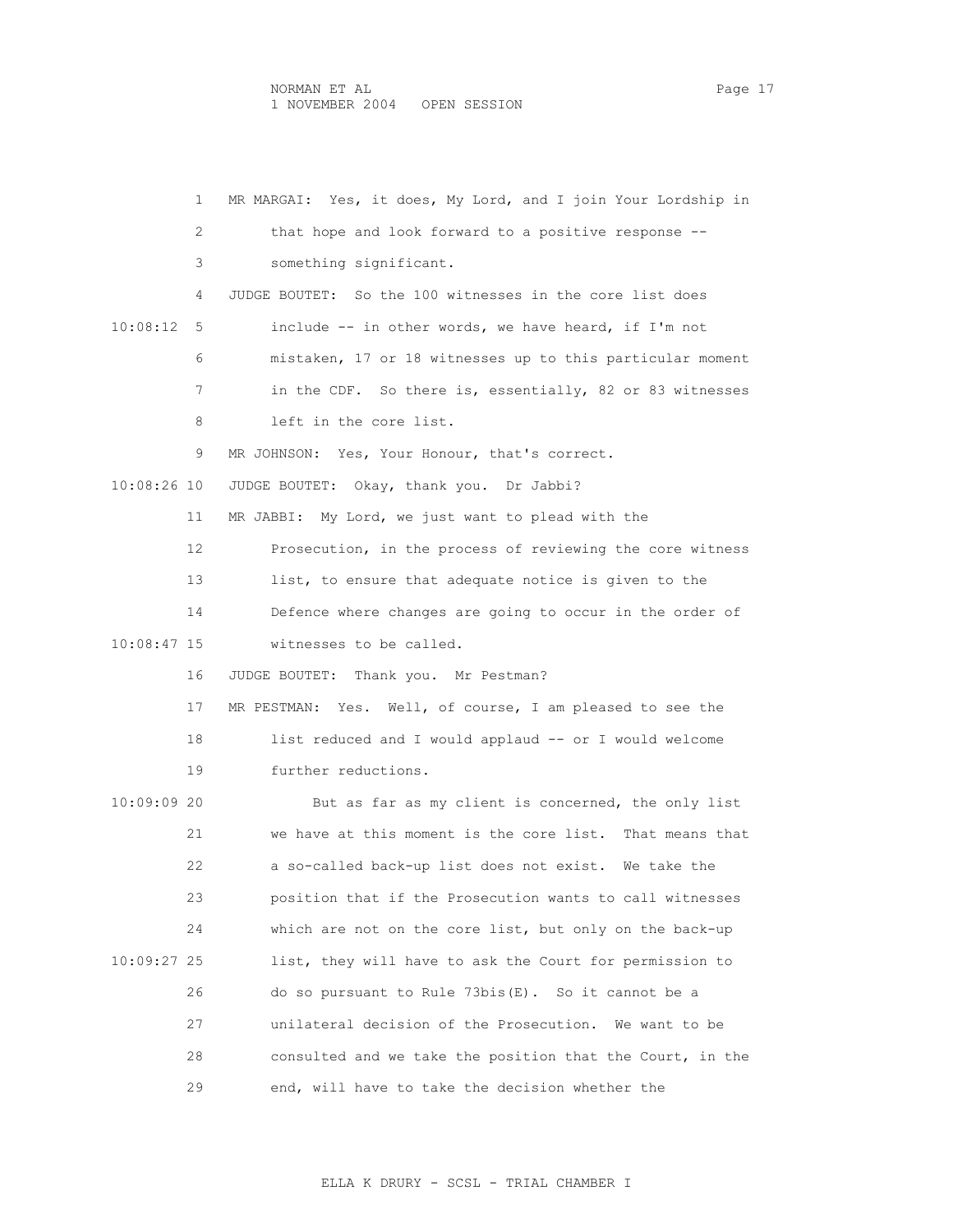1 enlargement of the list -- or the review of the list is 2 allowed or not. 3 JUDGE BOUTET: I'm not sure I fully understand your position 4 on this. You're saying that is fine with Annex A, but, 10:10:01 5 so far as your client is concerned, you consider Annex B 6 as nonexistent. That is specifically what you are 7 saying? 8 MR PESTMAN: I'm trying to understand the position of 9 Prosecution. They say we will limit ourselves to the 10:10:11 10 list of core witnesses. Only in exceptional 11 circumstances we will refer to the -- 12 JUDGE BOUTET: But bearing in mind, as before they were 13 ordered to produce a list of core witnesses, they had 14 indicated -- in fact, clearly on the record they had 10:10:26 15 indicated they were calling 158 witnesses. 16 MR PESTMAN: Yes. 17 JUDGE BOUTET: We said, 'Well, please look at that and tell us 18 of these 158 how many you really intend, because we've 19 been told at one of those Status Conference that these 10:10:43 20 158 -- there were included in that some back-up 21 witnesses.' In other words, they were there in case. 22 And so they've divided that along the list as Annex A and 23 Annex B, but their witness list at the outset was a 24 witness list of 158. 10:10:58 25 MR PESTMAN: Yes, it's not anymore. 26 JUDGE BOUTET: Well, it is to -- [Overlapping speakers] 27 MR PESTMAN: It's been reduced to 100. 28 JUDGE BOUTET: Well, I don't want to get into these arguments. 29 MR PESTMAN: Yeah, but we have to know whether they want to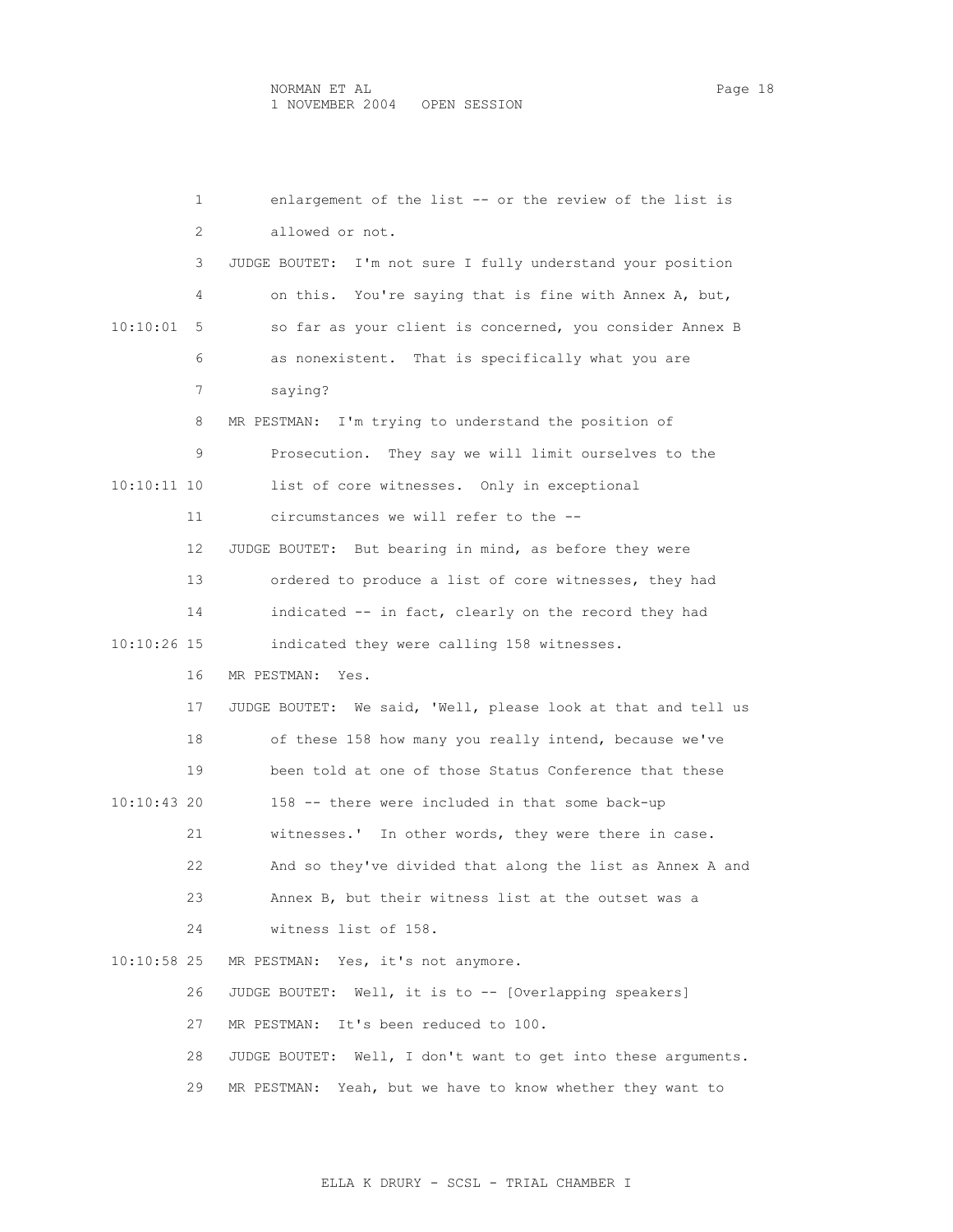|               | 1  | call these back-up witnesses or not, because we have to          |
|---------------|----|------------------------------------------------------------------|
|               | 2  | prepare our defence. We assume now that there'll only be         |
|               | 3  | those 100 witnesses, which means that if they decide to          |
|               | 4  | change that list -- to review their core list of 100             |
| 10:11:13      | 5  | witnesses, that they should ask us for our opinion and           |
|               | 6  | they should ask the Court for permission pursuant to Rule        |
|               | 7  | 73bis(E). That's our position.                                   |
|               | 8  | JUDGE BOUTET:<br>We'll ask the Prosecution if they have any      |
|               | 9  | comment in this respect obviously. Mr Johnson, you wish          |
| 10:11:36 10   |    | to comment on this?                                              |
|               | 11 | Well, Your Honour, certainly taking that position<br>MR JOHNSON: |
|               | 12 | does not encourage us to continue to reduce our witness          |
|               | 13 | list. We certainly intend to do that anyway, but it              |
|               | 14 | certainly does not provide us any encouragement to do so.        |
| $10:11:57$ 15 |    | We would certainly oppose what the Defence is                    |
|               | 16 | saying. I mean, I assume that what the Defence is asking         |
|               | 17 | is that it would be the equivalent of seeking good cause         |
|               | 18 | to add a back-up witness back to our core list, much as          |
|               | 19 | if we're required now to seek good cause of the Court to         |
| 10:12:17 20   |    | add to the list that we submitted back in late April or          |
|               | 21 | May.                                                             |
|               | 22 | Again, we are making every effort to reduce our                  |
|               | 23 | witnesses and we intend to continue to do that.<br>We            |
|               | 24 | certainly understand and appreciate our disclosure               |
| 10:12:35 25   |    | obligations beyond that, and that when we're required to         |
|               | 26 | provide unredacted witness statements to the Defence,            |
|               | 27 | when we're required to present the witness order to the          |
|               | 28 | Court, and when we're required to provide unredacted             |
|               | 29 | witness statements to the Court. And in this particular          |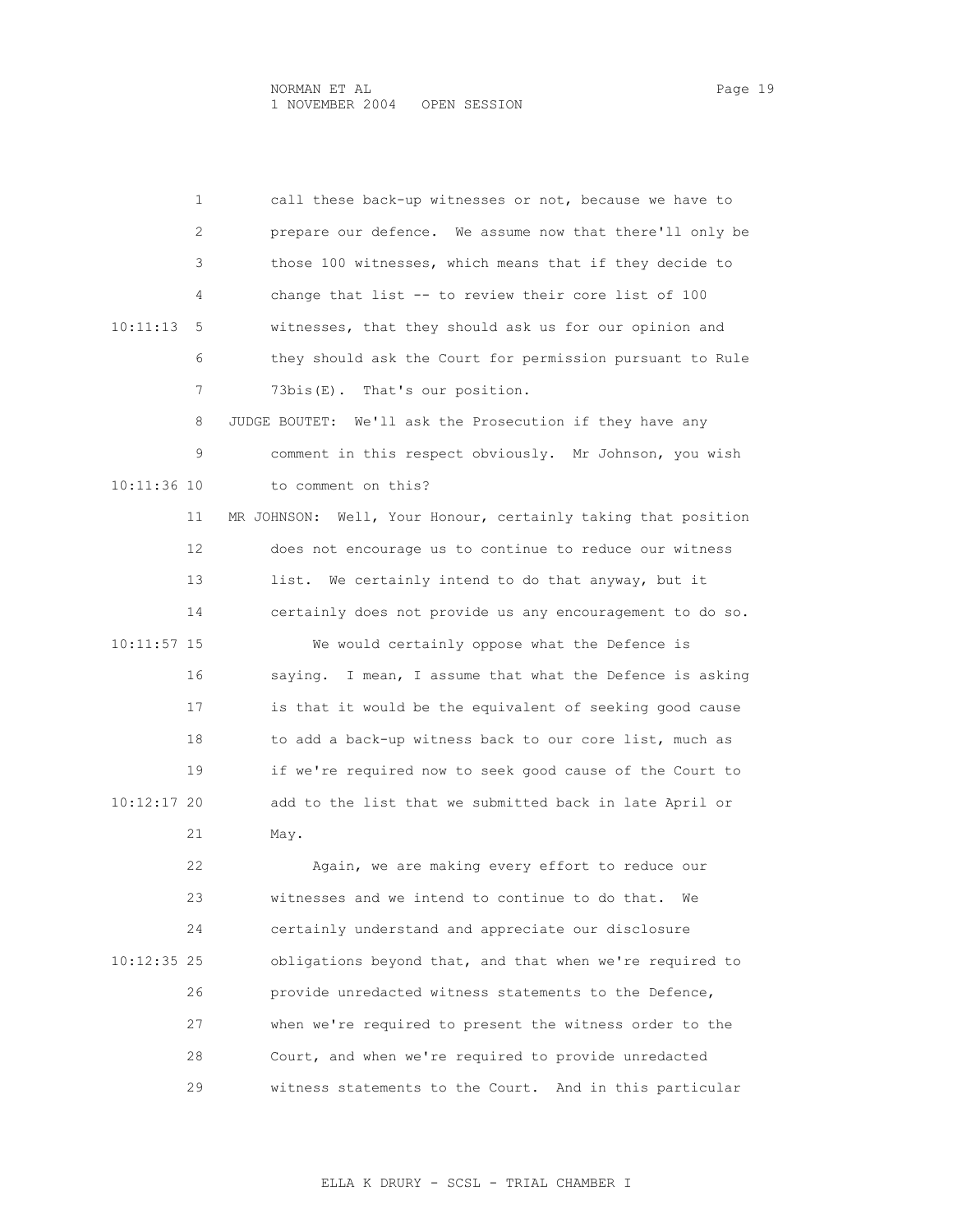|             | $\mathbf{1}$ | session we have combined those last two; that when we     |
|-------------|--------------|-----------------------------------------------------------|
|             | 2            | provided the witness order, we've gone ahead to provide   |
|             | 3            | the unredacted witness statements to the Court, although  |
|             | 4            | we are not required to do that until seven days before    |
| 10:13:09    | 5            | they testify.                                             |
|             | 6            | And so all I can say is that we would oppose that.        |
|             | 7            | We are making every effort to reduce the witness list; we |
|             | 8            | will continue to provide unredacted disclosures, as we're |
|             | 9            | required to, of course; and to provide the witness orders |
| 10:13:20 10 |              | we're required to by the order before the last trial      |
|             | 11           | session.                                                  |
|             | 12           | Thank you. This is certainly not my<br>JUDGE BOUTET:      |
|             | 13           | understanding of the position you have taken, Mr Pestman, |
|             | 14           | but in due course if you want to raise that we'll listen  |
| 10:13:40 15 |              | But I can tell you, I am not tempted to support<br>to it. |
|             | 16           | your views in this respect, but this will be a Chamber's  |
|             | 17           | decision, not only my decision. But we have asked the     |
|             | 18           | Prosecution to produce this core list and they have       |
|             | 19           | responded to our order in this respect, and I don't think |
| 10:13:57 20 |              | we can and should penalise them in any way, shape or      |
|             | 21           | form, because we are asking them to cooperate with the    |
|             | 22           | Court in trying to cut down on the number of witnesses.   |
|             | 23           | But I've heard what you've said and we'll deal with that  |
|             | 24           | issue if and when it comes, but you know my point of view |
| 10:14:13 25 |              | on it at this moment.                                     |
|             | 26           | Dealing with witnesses again, on the 15th of October      |
|             | 27           | the Prosecution has filed an order of witnesses to be     |
|             | 28           | called in the third trial session. This filing sets out   |

29 the list of the first ten witnesses that the Prosecution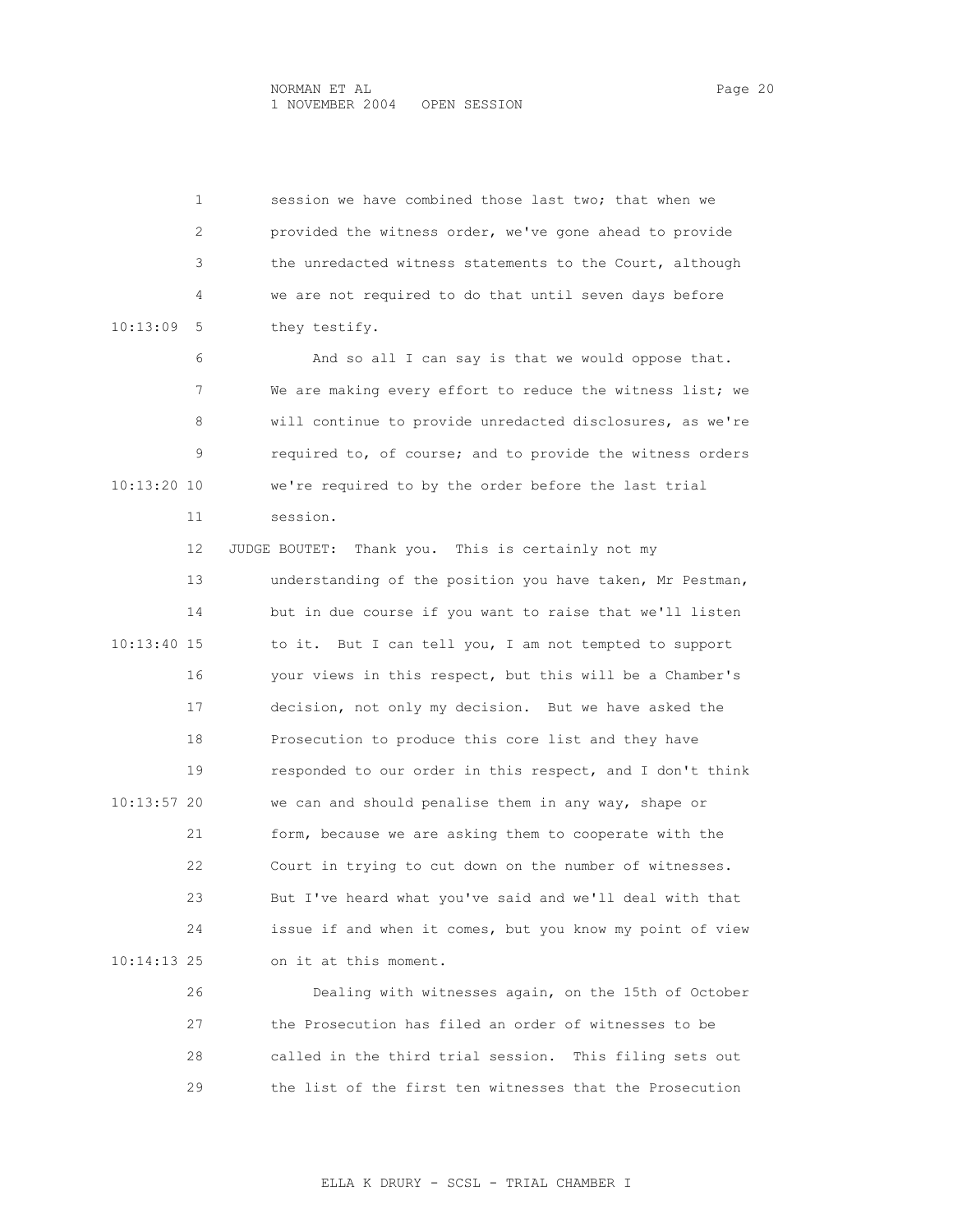| 1             | intends to call, and the Trial Chamber appreciates that        |
|---------------|----------------------------------------------------------------|
| 2             | this filing has complied with the request that was made        |
| 3             | at the Status Conference on 7 September to include in the      |
| 4             | order of witnesses the protective measures that apply to       |
| 10:14:47<br>5 | each witness that will testify. On this list the               |
| 6             | Prosecution have indicated that they anticipate applying       |
| 7             | for closed session for witness TF2-201, the second             |
| 8             | witness to testify in the third session; and that they         |
| 9             | anticipate applying for a partial closed session for           |
| $10:15:07$ 10 | witness TF2-008.                                               |
| 11            | On the 27th of October 2004 the Prosecution filed a            |
| 12            | further order of witnesses to be called in the third           |
| 13            | trial session, providing a list of the next eight              |
| 14            | witnesses the Prosecution intends to call in this trial        |
| 10:15:21 15   | session. On this list the Prosecution have indicated           |
| 16            | that they anticipate applying for a closed session for         |
| 17            | witness TF2-017 and for witness TF2-068.                       |
| 18            | Am I right in my assumption and description,                   |
| 19            | Mr Prosecutor?                                                 |
| 10:15:38 20   | MR JOHNSON: Yes, Your Honour, you are correct. If I could      |
| 21            | possibly start on the top of the list with witness 19,         |
| 22            | TF2-021, we had indicated on that that that would be           |
| 23            | closed circuit television. There is not a need for that.       |
| 24            | This is witness is of adequate age and can testify             |
| 10:16:07 25   | without the need for that. So we would be seeking just         |
| 26            | the basic protections on that witness.                         |
| 27            | That's fine. So we're not talking of a closed<br>JUDGE BOUTET: |
| 28            | session for that particular witness.                           |
| 29            | That's correct, Your Honour.<br>MR JOHNSON:                    |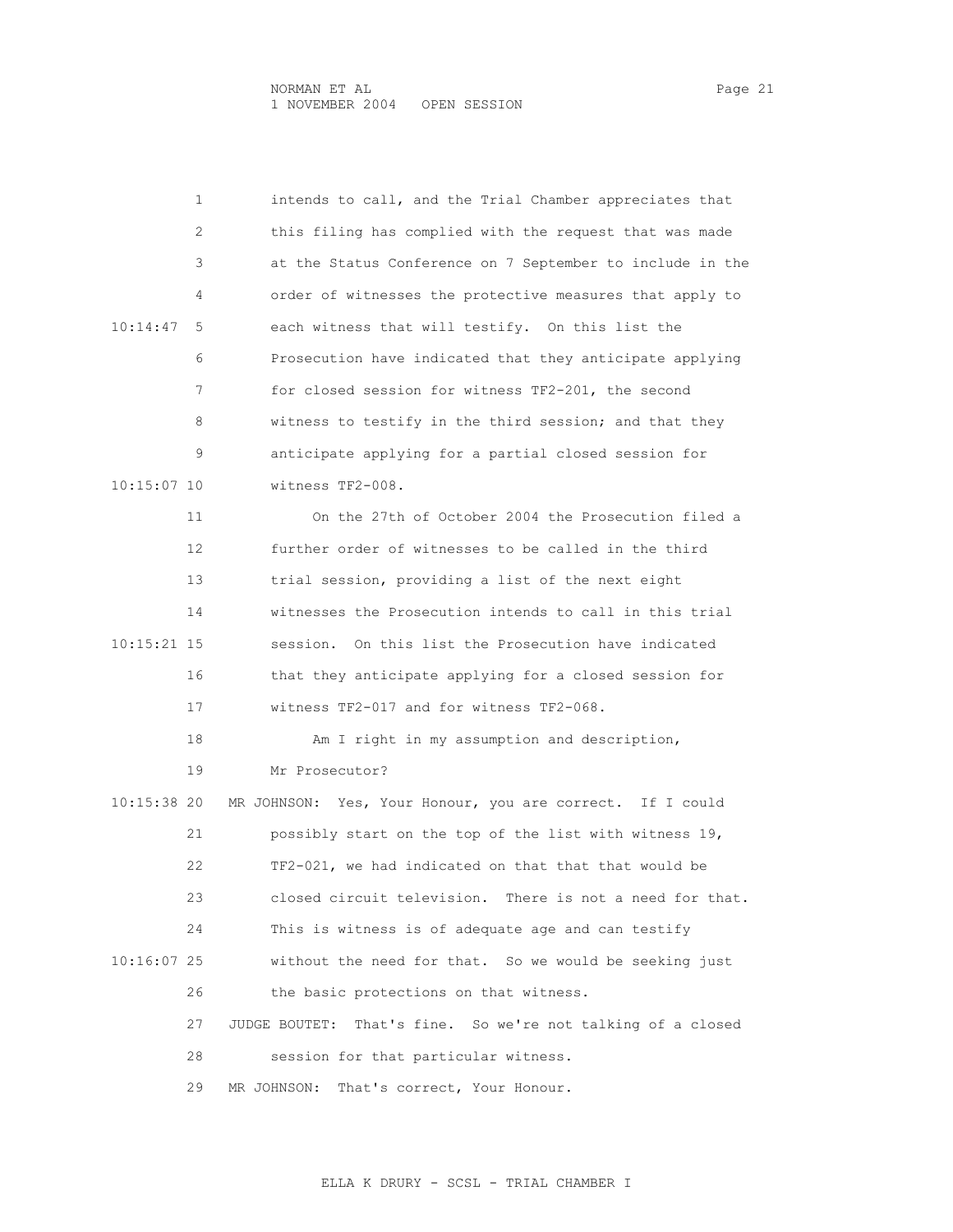1 JUDGE BOUTET: Okay.

|               | 2  | We are going to seek the closed session and the<br>MR JOHNSON:  |
|---------------|----|-----------------------------------------------------------------|
|               | 3  | partial closed sessions on witnesses 201 and 008, as you        |
|               | 4  | have indicated. I can let you know at this particular           |
| 10:16:33      | 5  | time that, if you go down to witness TF2-147, whereas we        |
|               | 6  | had listed the basic protection for that witness, it            |
|               | 7  | looks like now that we will be seeking and asking the           |
|               | 8  | Court's permission for that witness to be testifying in         |
|               | 9  | open session, without any protective measures.                  |
| 10:16:54 10   |    | Yes, Your Honour, that's correct, we are reviewing              |
|               | 11 | witness TF2-004. We are reviewing right now with Witness        |
|               | 12 | Protection Unit if there is a need for closed circuit           |
|               | 13 | television on that witness, and we will be back very            |
|               | 14 | shortly on that witness. The witness, of course, is             |
| $10:17:15$ 15 |    | older now, but there may still be some concerns and we're       |
|               | 16 | discussing that with Witness Protection.                        |
|               | 17 | JUDGE BOUTET: Thank you. I was asking that just for more        |
|               | 18 | clarity and better information, but I would like to             |
|               | 19 | advise the Status Conference that applications for a            |
| 10:17:27 20   |    | closed session or no closed session, whatever it may be,        |
|               | 21 | will be dealt with at a time that these witnesses will be       |
|               | 22 | called to testify, and obviously you will make your             |
|               | 23 | application and we will hear from Defence accordingly in        |
|               | 24 | each and every case. So we won't dispose of that today.         |
| 10:17:43 25   |    | I'm just raising the issue so everybody is familiar with        |
|               | 26 | that, and we'll deal with it whenever it happens.               |
|               | 27 | Yes, Your Honour. I believe that your preference<br>MR JOHNSON: |
|               | 28 | is still that we would bring these applications up in           |
|               | 29 | time so that they could be argued normally on a Friday.         |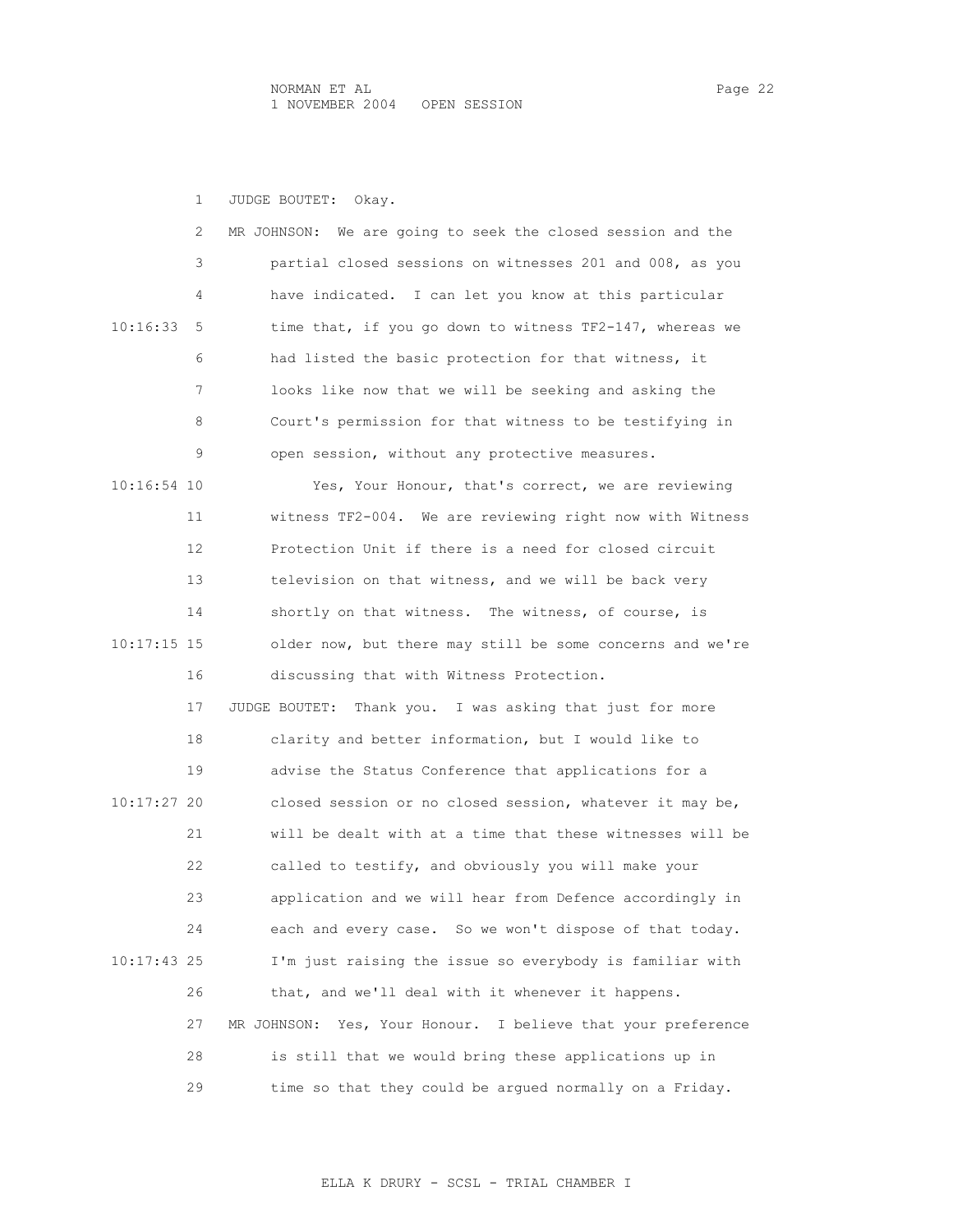|             | 1  | Yes. What I mean by this is I am not to<br>JUDGE BOUTET:     |
|-------------|----|--------------------------------------------------------------|
|             | 2  | dispose of this today at this Status Conference.             |
|             | 3  | MR JOHNSON: Certainly, Your Honour, but with that if I could |
|             | 4  | just add one thing. Since the first witness that we will     |
| 10:18:15    | 5  | be seeking a closed session on is the second witness of      |
|             | 6  | this session, that witness will certainly be testifying      |
|             | 7  | before Friday. And so it might be best if we would bring     |
|             | 8  | that application first thing tomorrow morning, so that we    |
|             | 9  | can discuss that application. If Defence would be            |
| 10:18:32 10 |    | prepared to do that first thing tomorrow morning or          |
|             | 11 | perhaps right after lunch tomorrow, so there would be        |
|             | 12 | time for the Chamber to consider that application before     |
|             | 13 | that witness could testify.                                  |
|             | 14 | JUDGE BOUTET: It sounds fair to me, but I am not a presiding |
| 10:18:48 15 |    | judge of the trial. So I will discuss that with the          |
|             | 16 | Presiding Judge and will inform you accordingly tomorrow     |
|             | 17 | morning before we proceed. But, for the Defence, be          |
|             | 18 | ready in case we do proceed.                                 |
|             | 19 | Next item on the agenda is "Expert Witnesses".<br>On         |
| 10:19:11 20 |    | the 1st of October the Trial Chamber --                      |
|             | 21 | MR JOHNSON: Excuse me, Your Honour.                          |
|             | 22 | JUDGE BOUTET:<br>Yes?                                        |
|             | 23 | MR JOHNSON: I'm sorry, I should have brought this up just a  |
|             | 24 | The witness that we have indicated as<br>moment ago.         |
| 10:19:22 25 |    | witness number 26 on the order -- the first order that       |
|             | 26 | was filed, we're going to be seeking -- and this is          |
|             | 27 | basically I just wanted to give you notice and so the        |
|             | 28 | Defence would have notice. We're actually going to be        |
|             | 29 | seeking to move that witness to testify three witnesses      |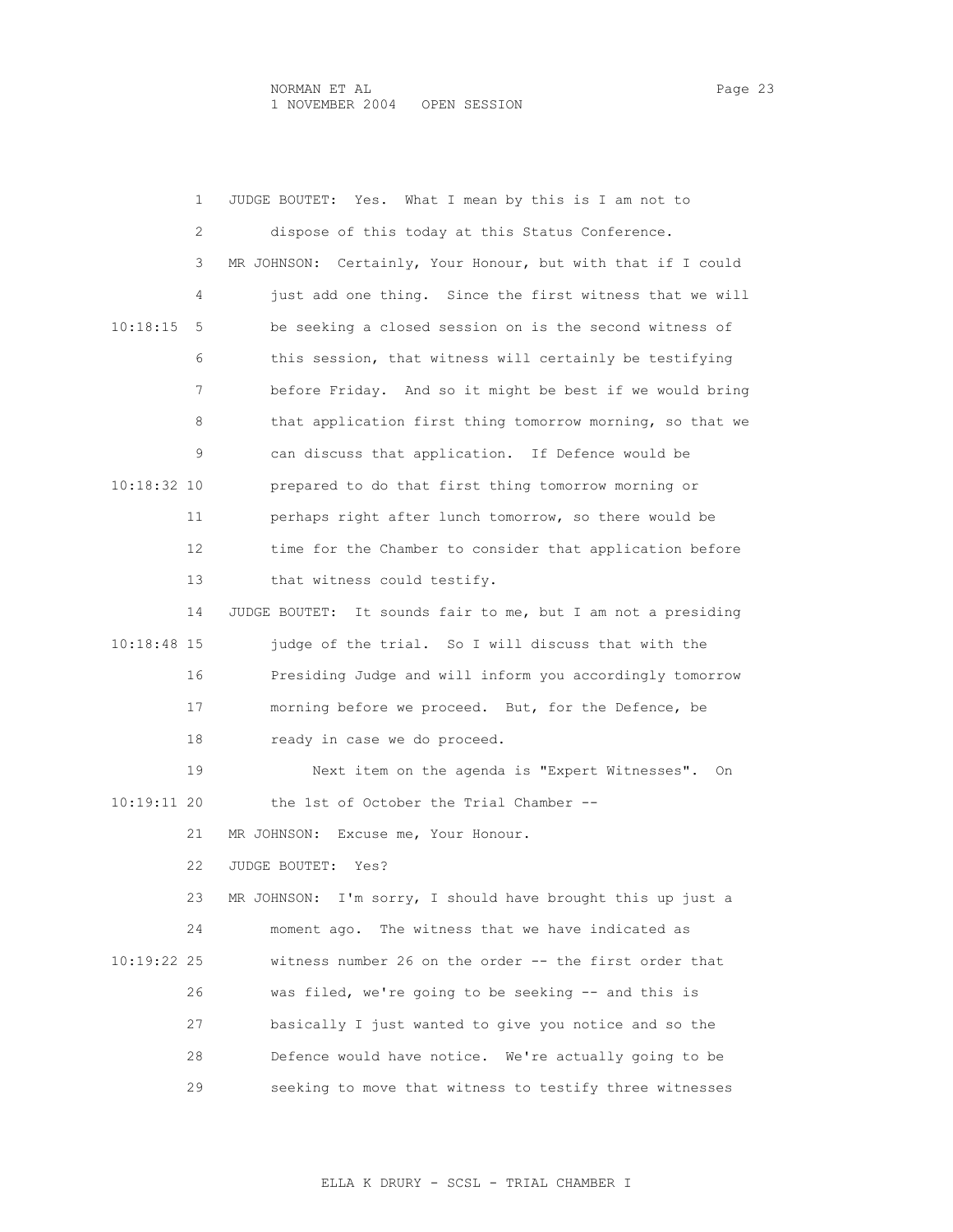| 1             | later, after witness number TF2-071. And so, again, that       |
|---------------|----------------------------------------------------------------|
| 2             | is at least a week or two down the line, but I just            |
| 3             | wanted to provide notice to you and to Defence.                |
| 4             | JUDGE BOUTET: So that witness was number -- I don't have the   |
| 10:19:57<br>5 | list with me.                                                  |
| 6             | MR JOHNSON: It's number 26 currently.                          |
| 7             | JUDGE BOUTET: So that's TF2-092?                               |
| 8             | MR JOHNSON: Yes, Your Honour. We would be seeking to move      |
| 9             | that witness about three witnesses later than what the         |
| 10:20:25 10   | witness is currently listed.                                   |
| 11            | JUDGE BOUTET: So that is the only change in the order?         |
| 12            | MR JOHNSON: Yes, Your Honour.                                  |
| 13            | JUDGE BOUTET: So it would move from 26 to 29, and 27 will be   |
| 14            | called before?                                                 |
| 10:20:31 15   | MR JOHNSON: Yes, yes.                                          |
| 16            | JUDGE BOUTET:<br>Okay.                                         |
| 17            | MR JOHNSON: Thank you, Your Honour.                            |
| 18            | JUDGE BOUTET: Just so we know a little bit more, on the        |
| 19            | order, as such, other than this being witness 26, when         |
| 10:20:44 20   | were you expecting that witness to be heard? In two            |
| 21            | weeks time or at the end of this week?                         |
| 22            | MR JOHNSON: I think it would be --                             |
| 23            | JUDGE BOUTET: A rough estimate here.                           |
| 24            | Rough estimate -- sometime possibly the end of<br>MR JOHNSON:  |
| 10:20:57 25   | next week I think we would be to that witness, would be a      |
| 26            | rough estimate, Your Honour. And we will file a revised        |
| 27            | list, but I wanted to give you and Defence notice.             |
| 28            | Which means that now, with that revised list,<br>JUDGE BOUTET: |
| 29            | witness number 27 is likely, if things work normally and       |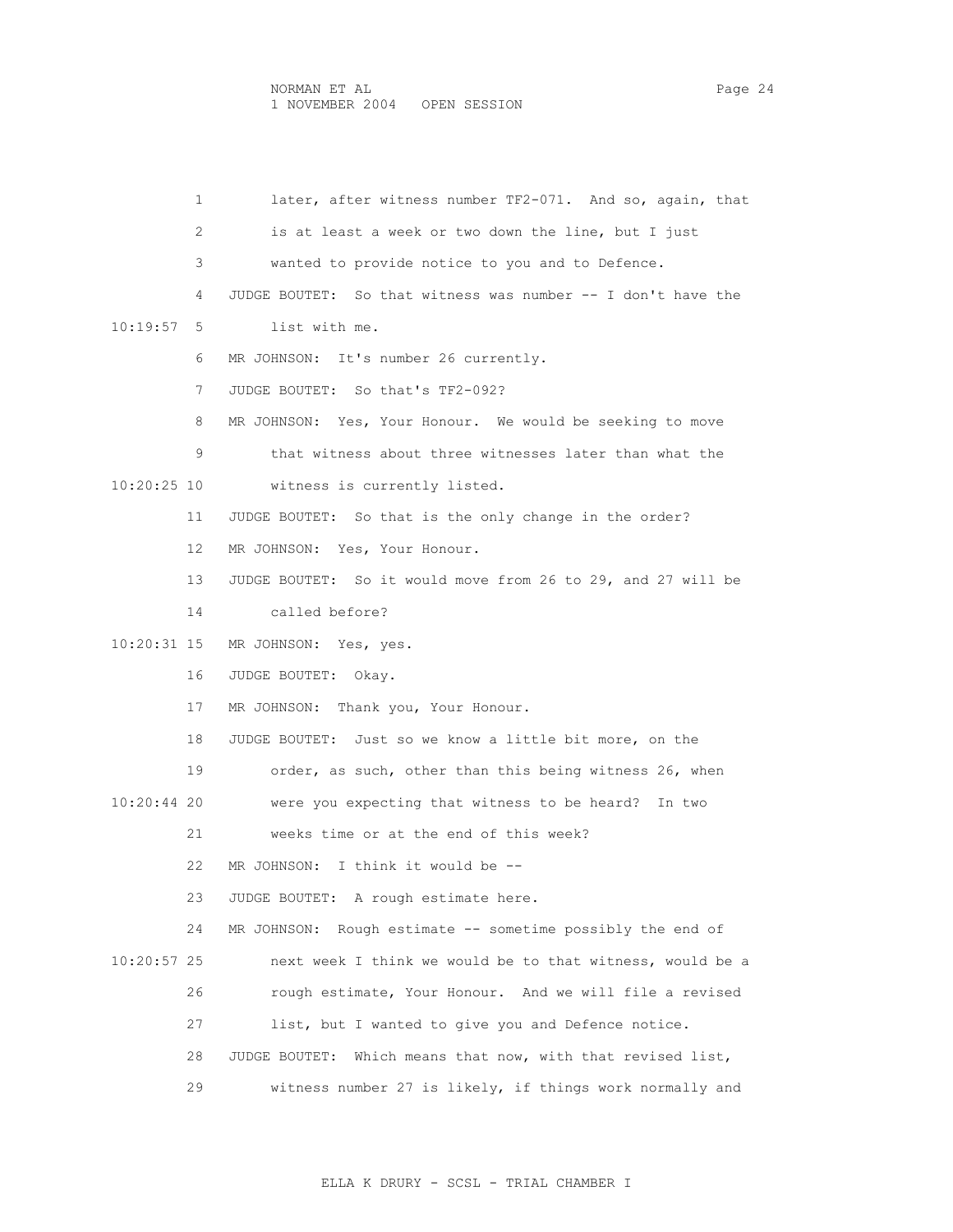1 smoothly, to testify by the end of next week? 2 MR JOHNSON: We certainly hope so, yes, Your Honour. 3 JUDGE BOUTET: Any comments from the Defence? Dr Jabbi? 4 MR JABBI: No, My Lord. 10:21:30 5 JUDGE BOUTET: Second accused, no comments? Mr Margai, any 6 comment? 7 MR MARGAI: No, My Lord. 8 JUDGE BOUTET: Thank you. So we are coming back to the expert 9 witness. This Chamber issued a decision granting a 10:21:45 10 Prosecution request for leave to call additional expert 11 witness, Dr William Haglund, and to add him to the 12 modified witness list. That was done on the 1st of 13 October. By consequential order of the same day, the 14 Trial Chamber ordered the Defence to file on or before 10:22:03 15 the 15th of October 2004 a notice to the Trial Chamber 16 indicating whether it accepts the expert report and 17 whether it wishes to cross-examination the expert 18 witness, and to file submissions concerning the 19 admissibility of the said report. 10:22:15 20 The Trial Chamber has only received notice from the 21 Defence of the second accused on the 12th October 2004, 22 advising that it does not accept the expert's report and 23 that it wishes to cross-examine the expert witness. 24 Furthermore, the Defence notes that only part of the 10:22:33 25 expert report seems to be of possible importance to the 26 case of the second accused, and it submits that the 27 Prosecution should first specify which parts of the 28 report it or the expert witness intends to rely upon in 29 the case against the second accused, and only then will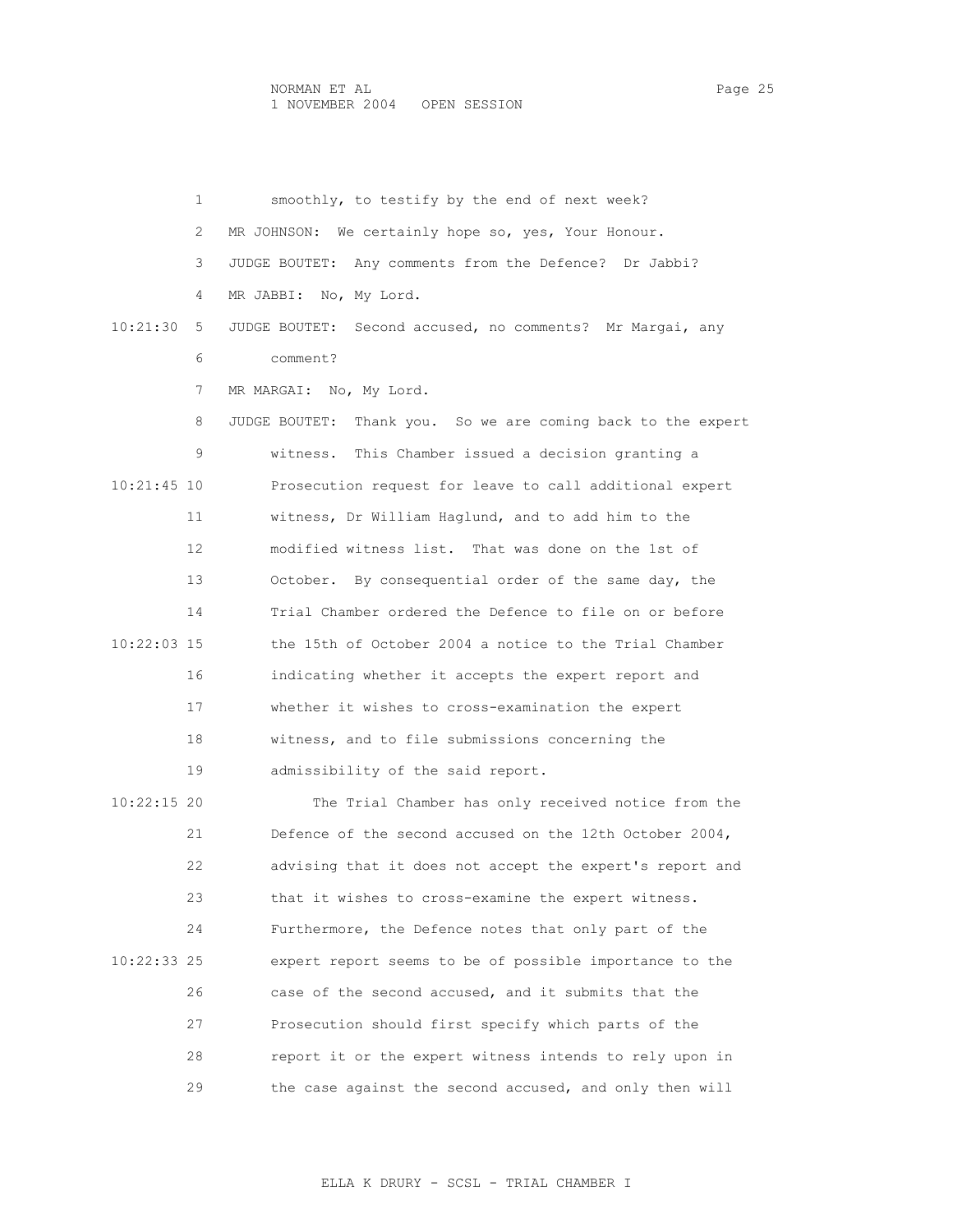1 the Defence make submissions on the relevance and the 2 admissibility of the report under Rule 89(C) of the 3 Rules. 4 Have I stated your position quite clearly, 10:23:03 5 Mr Defence Counsel? 6 [Mr Pestman nodded] 7 JUDGE BOUTET: You wish to speak to that at this moment, 8 Mr Johnson? 9 MR JOHNSON: Well, Your Honour, only to the extent that we 10:23:13 10 believe that the report is fairly self-explanatory, and 11 the portions of the report that would deal with this 12 particular case are self-explanatory and the Defence 13 should be able to pick those out. 14 JUDGE BOUTET: Thank you. Mr Pestman? 10:23:28 15 MR PESTMAN: I believe they're not self-explanatory and I am 16 not able to pick them out, so I would like the 17 Prosecution to assist me in this issue. 18 JUDGE BOUTET: Mr Johnson, maybe some discussion between the 19 two of you - that is, the Prosecution and counsel for the 10:23:49 20 second accused - may help to advance this issue rather 21 than discussion here. 22 MR JOHNSON: That's fair, Your Honour. Let us get together 23 and talk and try to sort this out among ourselves, and if 24 we can't then we'll come back. 10:24:03 25 JUDGE BOUTET: Please come back. Yes, thank you. As I have 26 indicated, according to the record, the first accused and 27 the third accused have not responded to this order, so 28 the only response we have received, that we are informed 29 of, is from the second accused. So Dr Jabbi, you wish to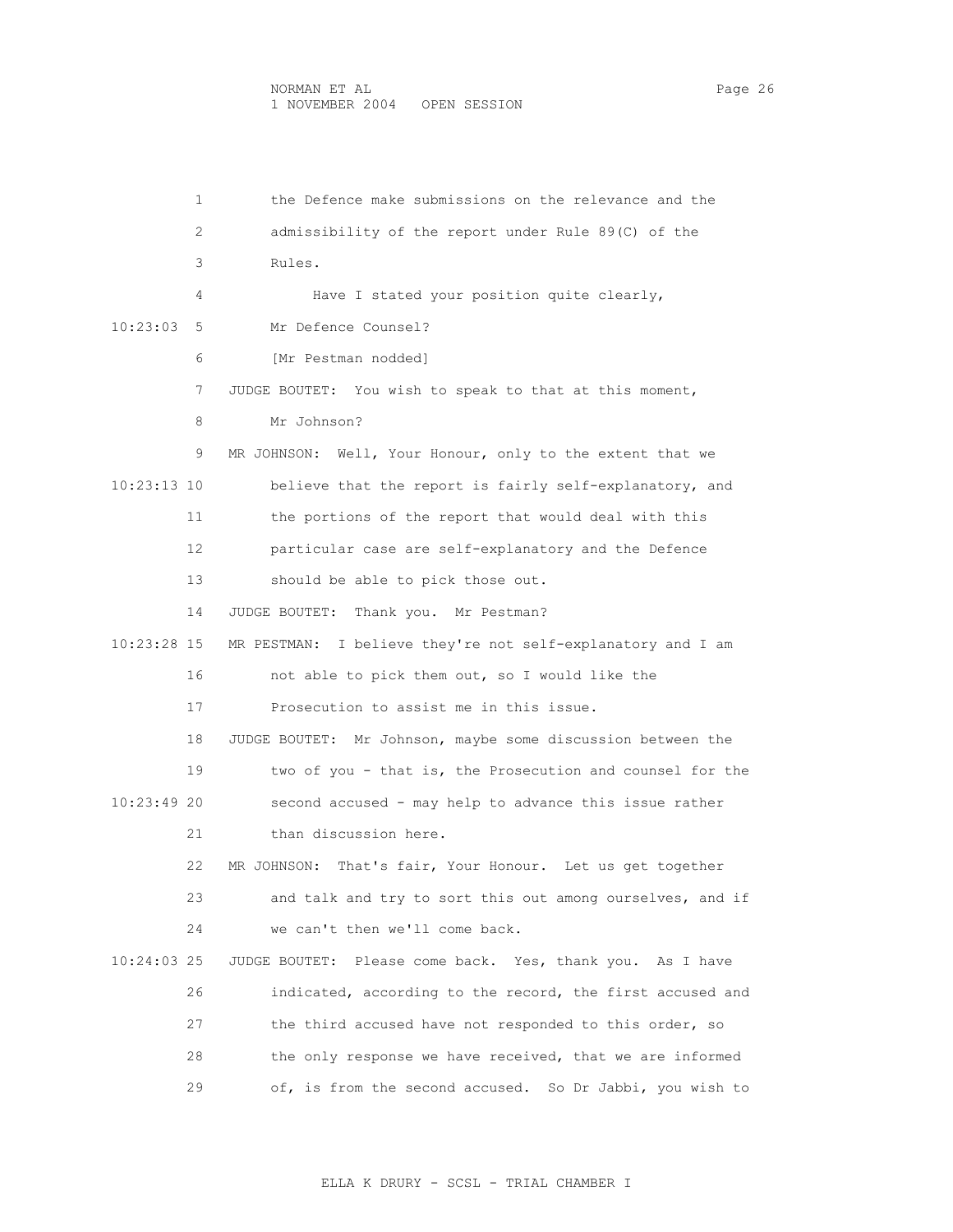1 comment? 2 MR JABBI: My Lord, I'm sorry, all I can say at this moment is 3 that we will consider this report and will crave your 4 indulgence for a little bit more time to respond. 10:24:33 5 JUDGE BOUTET: Thank you. 6 MR JABBI: Thank you. 7 JUDGE BOUTET: Mr Margai? 8 MR MARGAI: My Lord, I'm a bit surprised. As far as I can 9 recollect, we did file a notice of intention to 10:24:43 10 cross-examine the witness. But we shall verify that. I 11 believe we did. 12 JUDGE BOUTET: I'm just reporting what I have been informed 13 of. 14 MR MARGAI: I appreciate that, but I believe we did. 10:24:55 15 JUDGE BOUTET: Well, if you did, then it is not showing in the 16 record. We have to make sure that this is properly -- 17 [Overlapping speakers] 18 MR MARGAI: [Overlapping speakers] -- reflected. 19 JUDGE BOUTET: That's right. 10:25:07 20 MR MARGAI: As My Lord pleases. 21 JUDGE BOUTET: Yes, I'm told that there has been, indeed, a 22 conditional filing. 23 MR MARGAI: As My Lord pleases. 24 JUDGE BOUTET: That appears to be the case, but we'll look 10:25:36 25 into the matter. 26 MR MARGAI: Very well. 27 JUDGE BOUTET: But I would like to ask counsel for the first 28 accused whether or not you can indicate to the Court 29 whether you are prepared to accept the expert's report or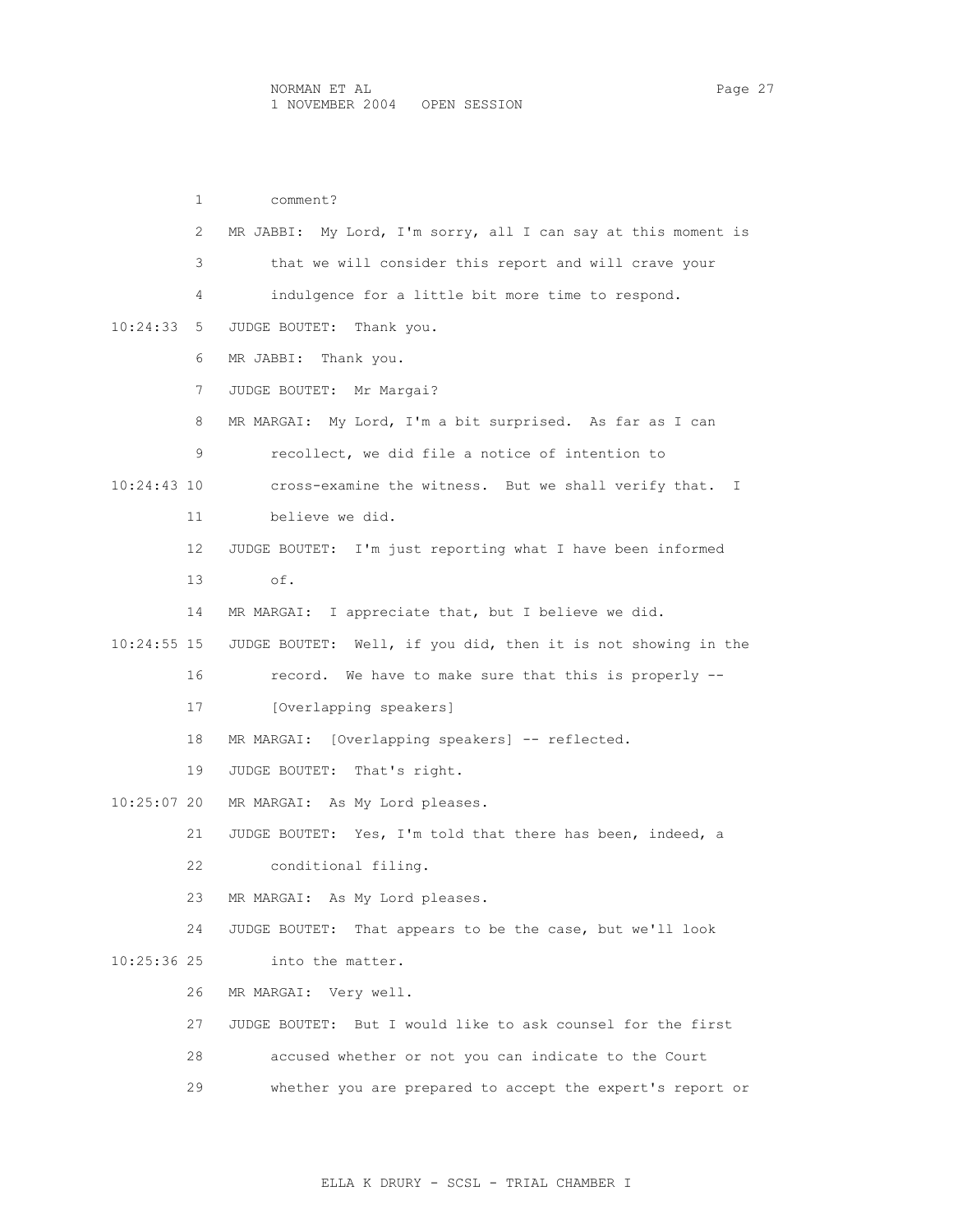| 1             | you will wish to cross-examine this report -- this          |
|---------------|-------------------------------------------------------------|
| 2             | expert.                                                     |
| 3             | MR JABBI: My Lord, as I said, I will crave your indulgence  |
| 4             | for time to look at this issue and I will get back on it,   |
| 10:26:05<br>5 | My Lord.                                                    |
| 6             | JUDGE BOUTET: Thank you, but indulgence has limitation as   |
| 7             | well.                                                       |
| 8             | MR JABBI: Indeed, My Lord. I will try and make it as early  |
| 9             | as possible.                                                |
| 10:26:17 10   | JUDGE BOUTET: Thank you. Mr Margai, I know your submission  |
| 11            | was conditional from what I understand of the filing, but   |
| 12            | will it be your intention to cross-examine the expert and   |
| 13            | have the expert called as a witness, or you're prepared     |
| 14            | to make some admission?                                     |
| 10:26:38 15   | Well, My Lord, we intend to cross-examine the<br>MR MARGAI: |
| 16            | expert witness only on issues that are contentious.         |
| 17            | JUDGE BOUTET: Very well. So I wish to inform the parties    |
| 18            | that the Chamber will rule as to the admissibility and      |
| 19            | about the admissibility of the expert report only at the    |
| 10:27:10 20   | time that the expert is called to testify, and, given the   |
| 21            | position taken, it will not be appropriate at this time     |
| 22            | to deal with that matter. So we will wait until that        |
| 23            | expert is called to testify.                                |
| 24            | The next issue about expert witness is ruling on a          |
| 10:27:35 25   | Defence request for disclosure of the identity of a         |
| 26            | possible Prosecution expert witness on the 1st of October   |
| 27            | Dismissing the motion of Principal Defender on<br>2004.     |
| 28            | behalf of all three accused for the Trial Chamber to        |
| 29            | issue an order for the Prosecution to disclose the          |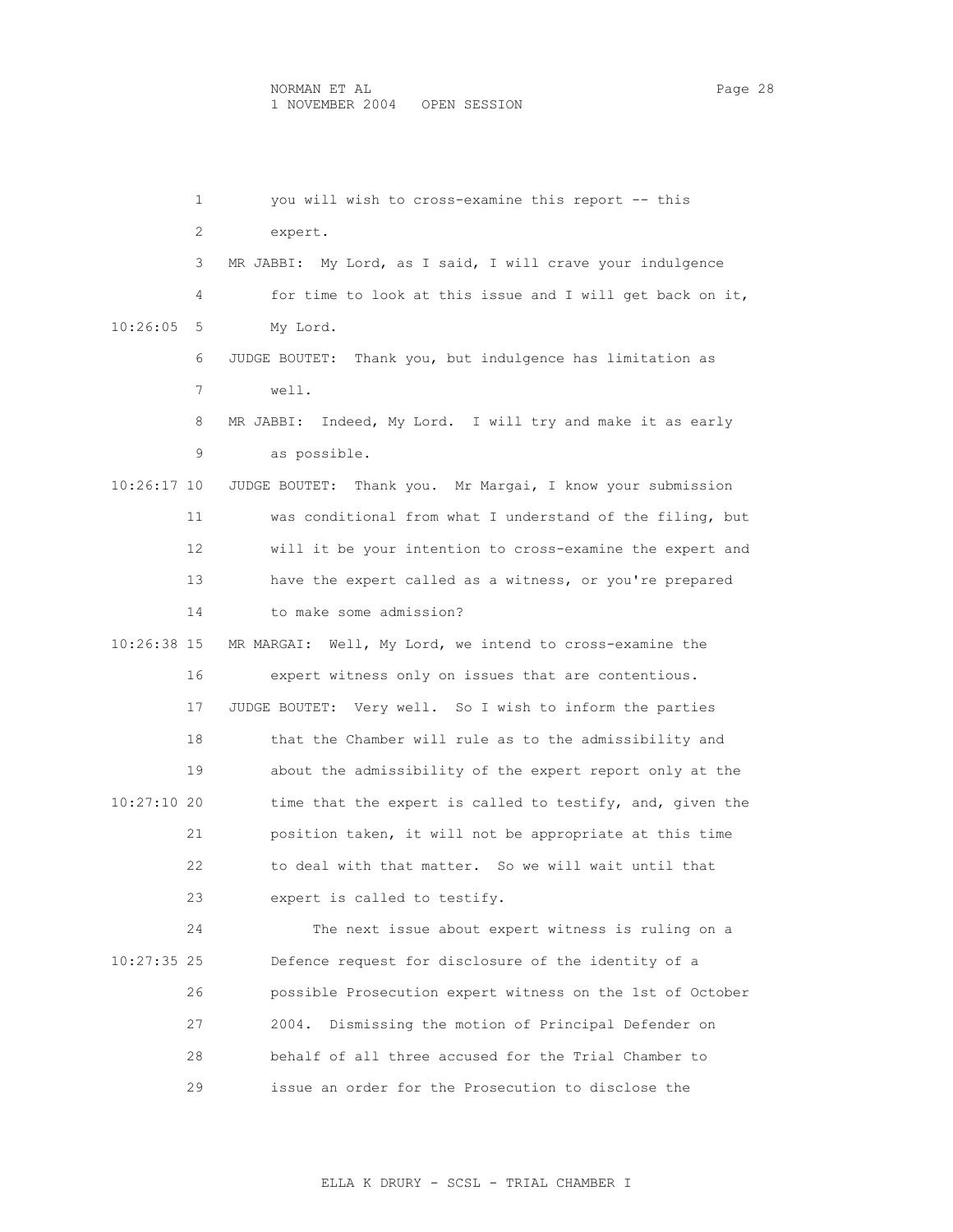1 identity of the third expert witness, considering that 2 there was no guarantee at that time that the Prosecution 3 would call the expert witness, and that the disclosure of 4 the identity of the witness was of no assistance for the 10:27:56 5 budgetary planning of the Principal Defender, and that 6 the Prosecution was in no breach of any statutory 7 provision at this stage with respect to disclosure of the 8 proposed third expert witness.

 9 The Trial Chamber would like, however, to know from 10:28:10 10 the Prosecution whether it has clarified this position 11 with respect to calling the third expert witness. And I 12 would add that it is my clear recollection at the time of 13 the Status Conference that it was from you, Mr Johnson, 14 that it was a question of a week or two, if I'm not 10:28:31 15 mistaken, maybe three weeks, you would be in a position 16 to say yes or no. So I'm putting it to you. What 17 information can you provide the Court with and your 18 colleagues on the Defence side in this respect? 19 MR JOHNSON: Well, Your Honour, probably to even add a little 10:28:50 20 aggravation, I believe that my colleague towards the end 21 of the last trial session stated that we certainly hope 22 that we would be able to provide that information within 23 two weeks from that time, and, of course, we're at least 24 two weeks past that time. Your Honour, all I can say is 10:29:12 25 that there's more red tape here involved in getting the 26 permissions for this person that we intend to seek to add 27 as a witness, and to seek good cause to add as a witness, 28 and we never intended or imagined that it would be. 29 We're dealing with international organisations and this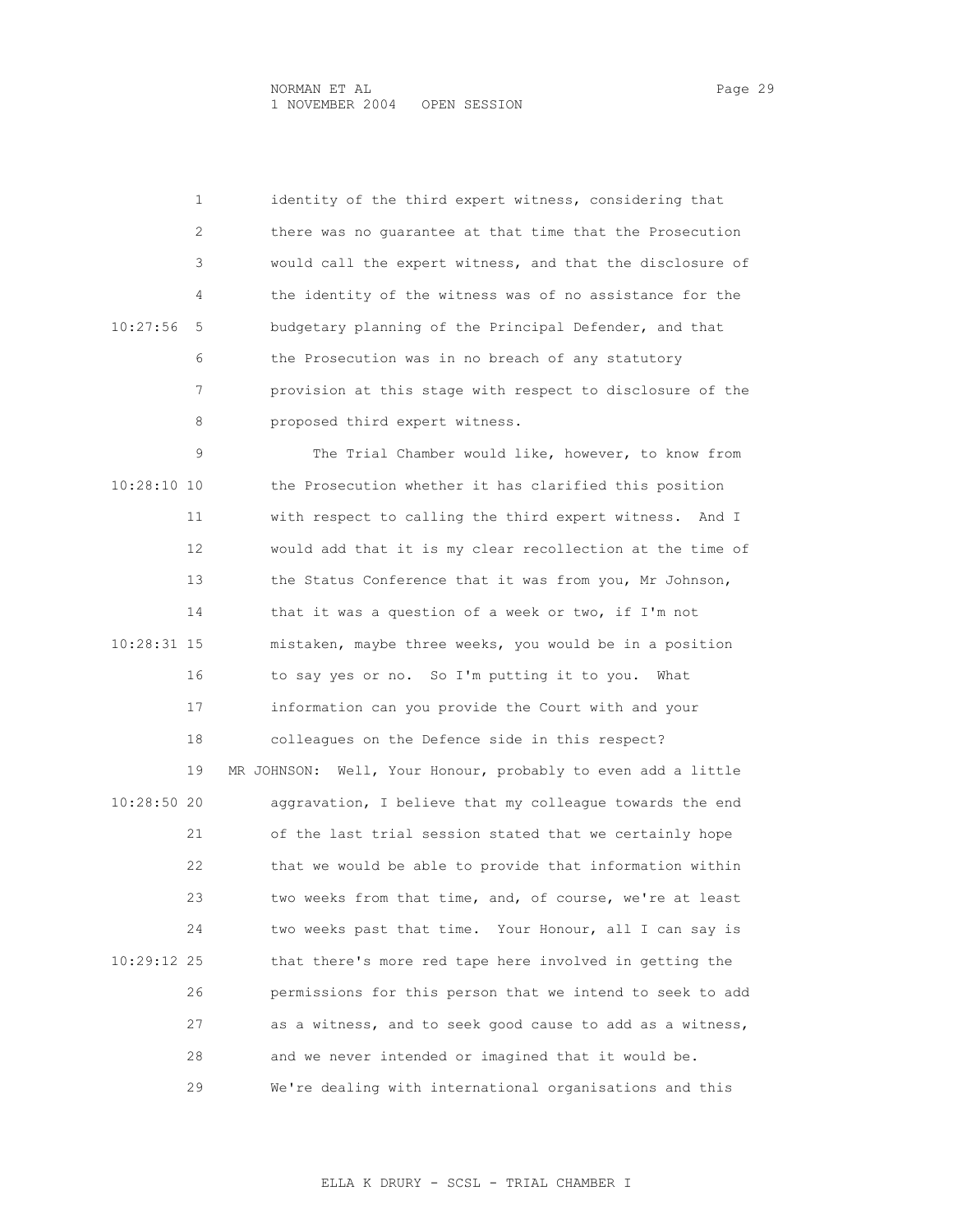1 is a much more drawn out process than what we ever 2 imagined it would be. 3 The bottom line, to answer your question, is we 4 still have not secured permissions to use the person or 10:29:47 5 to even reveal the name of that person, even in a 6 confidential way. We sought permission to reveal the 7 name of that person from the employing organisation in a 8 confidential way to Defence, so that that would allow the 9 Defence to start some preliminary preparations and to 10:30:05 10 know who the witness is and possibly even contact -- or 11 know who the potential witness is and possibly even 12 contact the potential witness. We're still pushing as 13 hard as we can to secure those permissions. We have not 14 yet been successful, Your Honour. 10:30:23 15 JUDGE BOUTET: Well, I can only urge you to do the utmost to 16 make it happen, because it may not be of any urgency at 17 this particular session, but as we move along, it may 18 become a problem. And, therefore, I would not like to 19 see the trial be postponed and adjourned simply because 10:30:41 20 we are unable to provide this information in due course 21 to the Defence, and they are certainly entitled to have 22 this information, as you know, and the sooner the better. 23 MR JOHNSON: I respect that, Your Honour, and I'm very 24 embarrassed to stand up and relate this to you here 10:30:56 25 today. We will endeavour to do that. We will push to do 26 that and we are trying. The only consolation I have, for 27 whatever it may be worth, is we would certainly not be 28 looking to call this witness before the trial session 29 beginning in mid-May.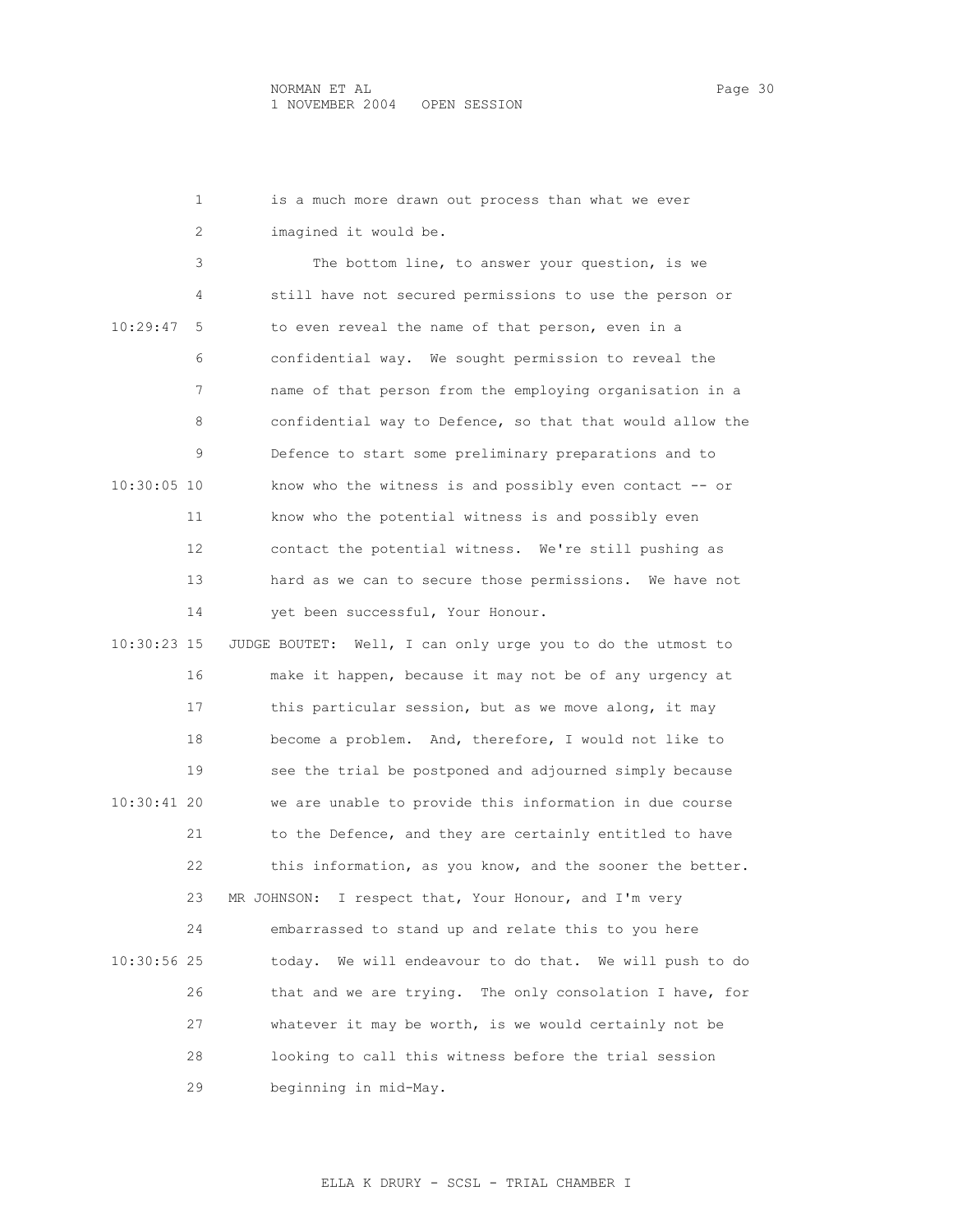|               | 1  | But, as you know, even though you would call<br>JUDGE BOUTET: |
|---------------|----|---------------------------------------------------------------|
|               | 2  | that witness only in mid-May, let's assume that would be      |
|               | 3  | the case, for the Defence to be fully prepared for this       |
|               | 4  | witness, not only it is of importance that they have the      |
| 10:31:30      | 5  | name of the particular witness, but that they be fully        |
|               | 6  | prepared and that they be able to consult, in this            |
|               | 7  | respect, maybe some other expert witness to cross-examine     |
|               | 8  | and examine this particular witness. It requires time.        |
|               | 9  | So that's what I mean by having to postpone whatever          |
| 10:31:49 10   |    | simply because you're unable to secure this information.      |
|               | 11 | We'll see how it goes for now, but I'm telling you that       |
|               | 12 | as time goes by, we may put a bit more direct pressure to     |
|               | 13 | get on with it.                                               |
|               | 14 | MR JOHNSON: Yes, Your Honour, thank you; I understand.        |
| $10:32:15$ 15 |    | Looking at the next item on the agenda,<br>JUDGE BOUTET:      |
|               | 16 | "Pending Motions and Decisions". The first that I have        |
|               | 17 | on my agenda is the reference to the first accused's          |
|               | 18 | motion filed on the 21st September 2004, requesting           |
|               | 19 |                                                               |
|               |    | service and arraignment on the consolidated indictment,       |
| 10:32:39 20   |    | and this is the issue that has been raised this morning       |
|               | 21 | as I understand it. I can only say that this decision is      |
|               | 22 | in progress at this time. We expect to be able to file a      |
|               | 23 | decision shortly. When I say shortly, I was hoping that       |
|               | 24 | we would be able to do that before the start of the           |
| $10:32:57$ 25 |    | session, but it may have to be during the session, but it     |
|               | 26 | will be shortly produced. That's the best I can tell you      |
|               | 27 | on this one.                                                  |

29 2004, requesting service and arraignment on the

ELLA K DRURY - SCSL - TRIAL CHAMBER I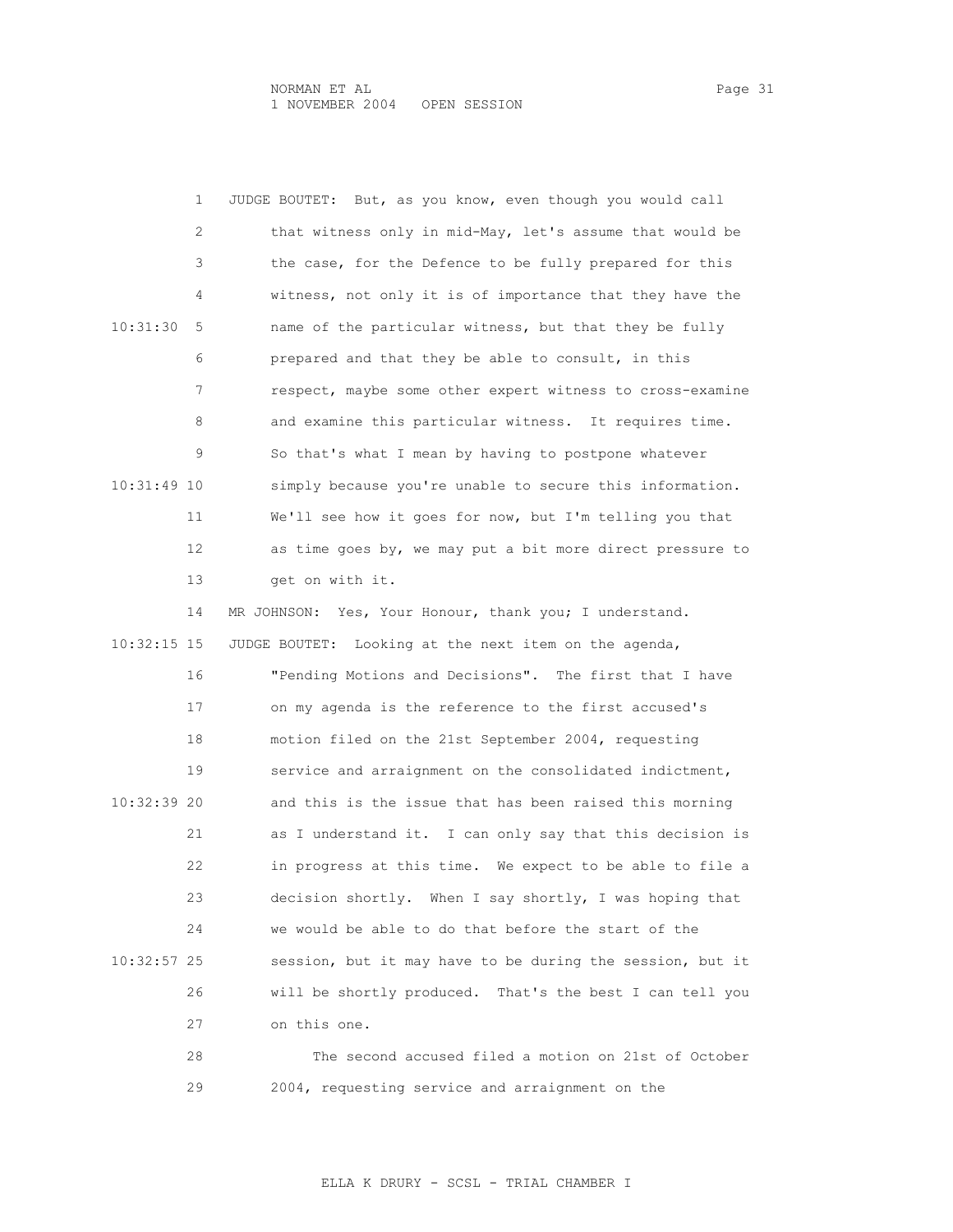1 consolidated indictment. The Prosecution response was 2 filed on the 28th of October and the Defence reply is due 3 tomorrow. The Trial Chamber will issue a decision on 4 this issue when it has received all filings from the 10:33:29 5 parties. Mr Pestman, you've said you will not file, but 6 we still have to wait until tomorrow. And we'll get on 7 with it afterwards.

8 And although motion was made by Ms Quincy Whitaker 9 during trial on the 17th of September 2004 for a voir 10:33:47 10 dire to be held to ascertain the need for protective 11 measures for particular witnesses who testify, on the 12 27th of September 2004 the Defence for the first and 13 second accused filed a joint request for variation of 14 protective measures of Prosecution witnesses. This 10:34:04 15 decision is under advisement at this particular moment. 16 We expect that decision to be filed this week. It may be 17 by the end of the day today, but certainly this week. 18 That's the best I can tell you on this one, but it's 19 quite shortly.

 10:34:37 20 A decision was delivered by the Trial Chamber on the 21 28th of October 2004 requesting the Prosecution to submit 22 highlighted maps of all areas covered in the indictment, 23 including regions and towns. The Prosecution are 24 required to file, by the 2nd of November, all highlighted 10:34:53 25 maps requested by the Trial Chamber. Any response from 26 the Defence should be filed by the 9th of November 2004. 27 So what we're asking, essentially, is to assist the Court 28 in understanding the case for the Prosecution. And I 29 would think that it will assist the Defence to understand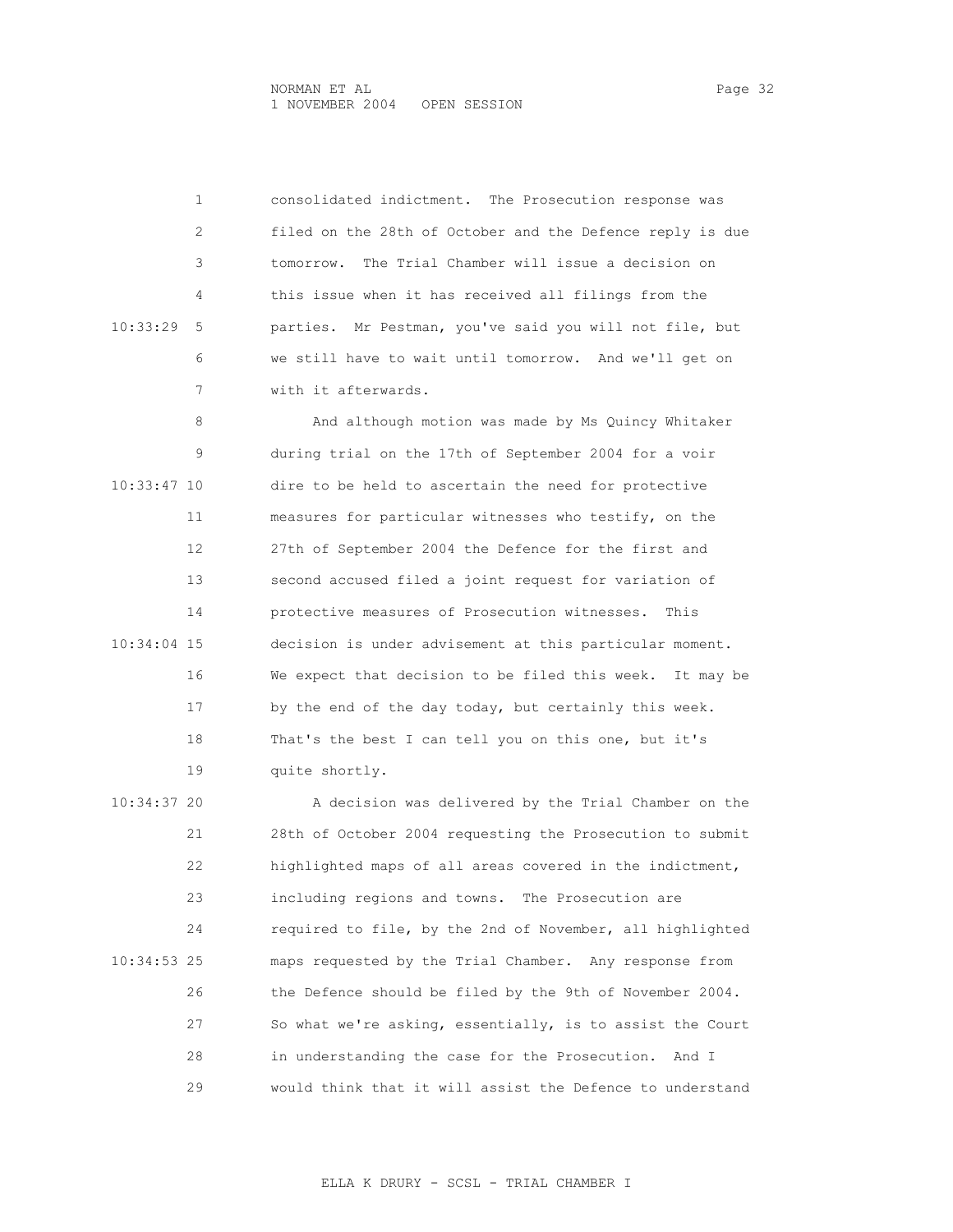|             | 1  | what it is too, because, as we move along from village to |
|-------------|----|-----------------------------------------------------------|
|             | 2  | village and towns to towns, as such, at times it gets to  |
|             | 3  | be confusing with names and so on. So that will           |
|             | 4  | hopefully assist everybody, so that is why we've asked    |
| 10:35:25    | 5  | We would appreciate any assistance in this<br>that.       |
|             | 6  | respect. As I say, the Defence will be able to provide    |
|             | 7  | response if they wish to by the 9th of November. You may  |
|             | 8  | feel that it is not adequate, not sufficient, or too      |
|             | 9  | much; whatever. Anyhow, you will be invited to respond    |
| 10:35:41 10 |    | should you wish.                                          |
|             | 11 | The Prosecution filed a submission in response to         |
|             | 12 | Trial Chamber's ruling on disclosure of witness           |
|             | 13 | statements date the 1st of October 2004 where the Trial   |
|             | 14 | Chamber ordered the Prosecution to provide copies of all  |
| 10:35:55 15 |    | written interview notes taken for and from witness        |
|             | 16 | $TF2-162.$                                                |
|             | 17 | [011104B 10.40 a.m.]                                      |
|             |    |                                                           |
|             | 18 | The Prosecution stated that two interviews were conducted |
|             | 19 | for this witness -- one by Christopher Santora and the    |
| 11:38:57 20 |    | other by Charles Caruso, a former trial attorney with the |
|             | 21 | Office of the Prosecutor. The Prosecution attached a      |
|             | 22 | declaration made by Christopher Santora stating that, in  |
|             | 23 | accordance with OTP policy, he believes he had destroyed  |
|             | 24 | his handwritten notes of the interview after transferring |
| 11:39:13 25 |    | all information from these notes into the interview       |
|             | 26 | report.                                                   |
|             | 27 | He believed this to be true, although he did not          |

29 advised that he had searched his files and records and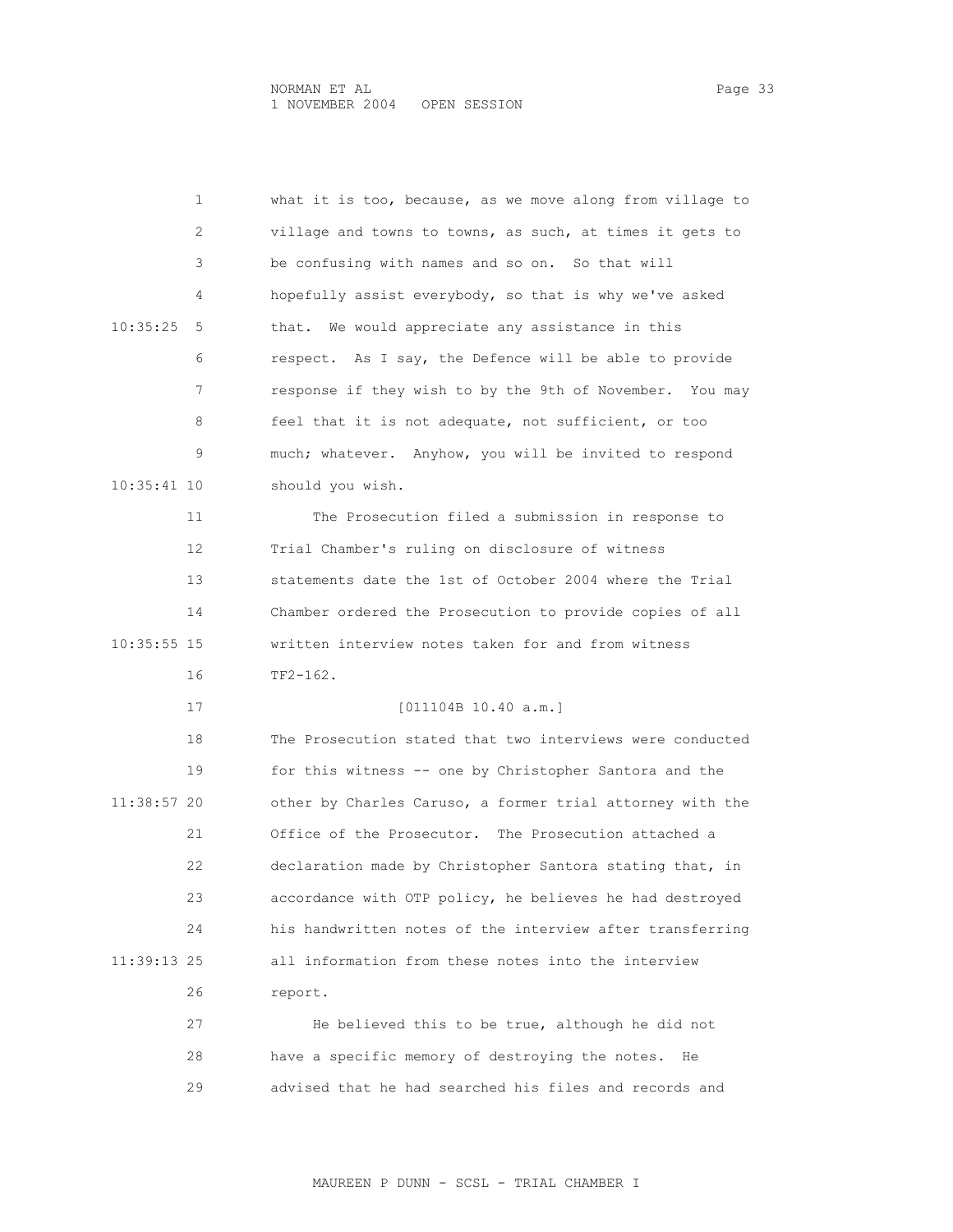1 did not find any handwritten notes pertaining to this 2 witness. The Defence response, if any, was due by 3 Wednesday, 27 October 2004, and we have not received and 4 not seen any response in this respect. 11:39:42 5 A confidential motion on detention issue was filed 6 by the Defence on 6 August, and a decision on this issue 7 will be delivered in due course. It has not been 8 delivered yet. 9 That's it for the outstanding or pending motions. 11:40:01 10 As I say, we expect at least two of those to be delivered 11 soon and, in all likelihood, this week. "Agreed facts" 12 is the other item on the agenda. 13 MR JOHNSON: Your Honour, the Prosecution filed a motion early 14 last week regarding potential violation of protective 11:40:27 15 measures and/or contempt. You just did not mention that. 16 JUDGE BOUTET: That's right; we have received a copy. I think 17 we got it on either Thursday or Friday, was it? 18 MR JOHNSON: I think it was a little earlier that we filed it, 19 but that may be right. 11:40:46 20 JUDGE BOUTET: But, as you know, last week was a bit 21 difficult. For those who were not here last week, we had 22 power shortages a for few days in the week and things got 23 a little confused for a while, but we hope that situation 24 has been clarified for this upcoming session. 11:41:04 25 MR PESTMAN: With regard to our motion on the variation of 26 protective measures, I hope that the decision is going to 27 be issued soon -- 28 JUDGE BOUTET: I hope so, too. 29 MR PESTMAN: -- at least before we start hearing the first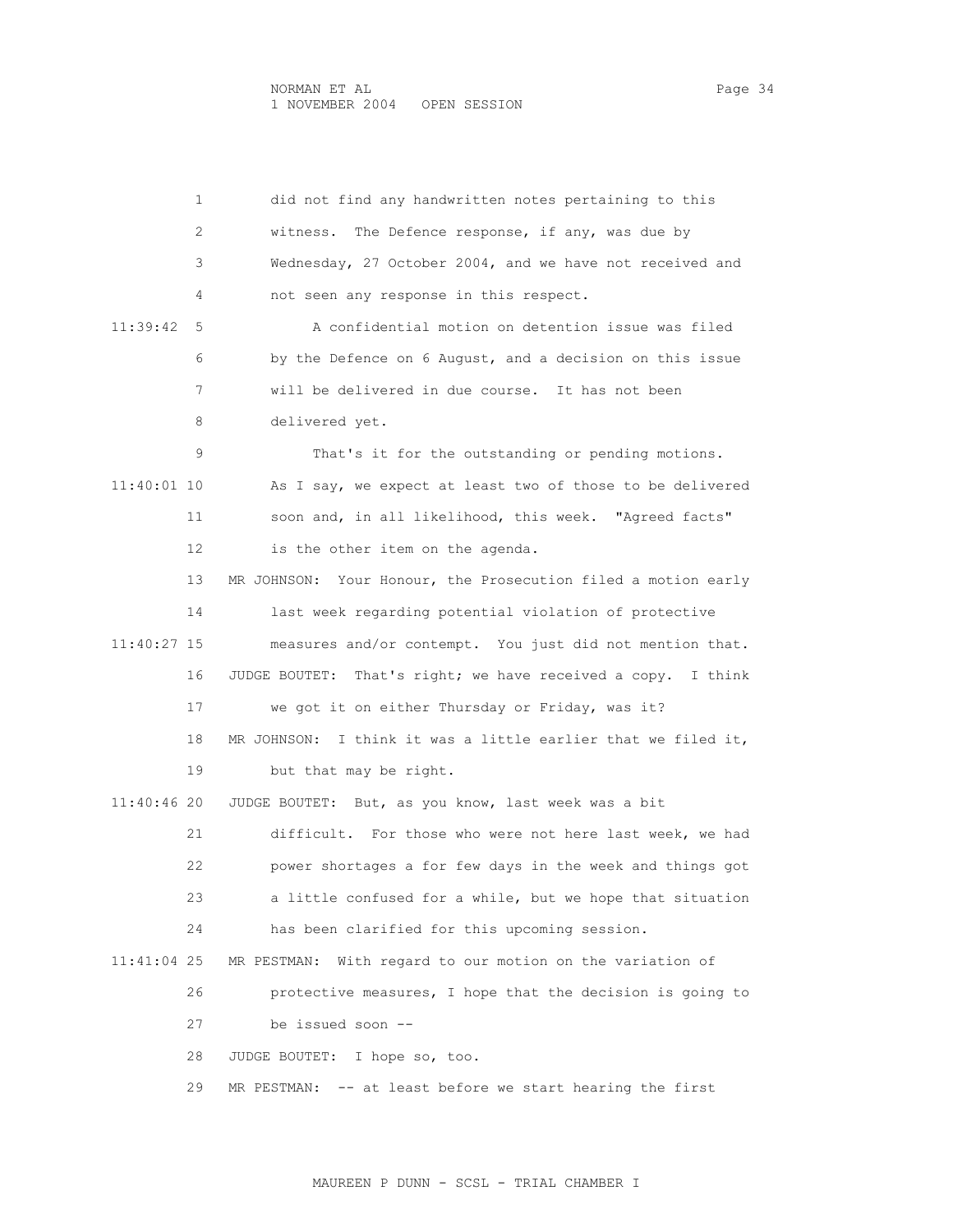| 1             | That voir dire would be very helpful to<br>witness.             |
|---------------|-----------------------------------------------------------------|
| 2             | establish not only whether the protective measures are          |
| 3             | necessary, but also to establish in which category that         |
| 4             | particular witness falls. So far, we have had to rely on        |
| 11:41:34<br>5 | the Prosecution, which is telling us that a certain             |
| 6             | witness has to be considered as an insider witness and          |
| 7             | therefore falls within category C, or alternatively, the        |
| 8             | witness is a minor and therefore falls within category A.       |
| 9             | We would like to be able to challenge the                       |
| 11:41:53 10   | categorisation - I don't know whether that's a real             |
| 11            | word - but we would like to be able to challenge the way        |
| 12            | that the Prosecution puts witnesses into categories, or         |
| 13            | into a certain category.                                        |
| 14            | For example, I know that the next witness was                   |
| 11:42:09 15   | initially going to be heard as a minor. I now understand        |
| 16            | that that is not going to be the case. There was a              |
| 17            | serious issue there as to whether or not the next witness       |
| 18            | - the witness who is going to be heard tomorrow - was           |
| 19            | indeed 18. We want to be able to raise these issues             |
| 11:42:24 20   | before that particular witness is heard with additional         |
| 21            | protective measures.                                            |
| 22            | I can only repeat what I've stated as to when<br>JUDGE BOUTET:  |
| 23            | that decision will be delivered -- hopefully, before the        |
| 24            | first witness is called.                                        |
| 11:42:42 25   | Okay, thank you.<br>MR PESTMAN:                                 |
| 26            | The next item is the "Agreed facts between the<br>JUDGE BOUTET: |
| 27            | parties". On 15 October the parties filed a ninth status        |
| 28            | report on the statement of agreed facts. This status            |
| 29            | report declared that the parties were unable, at the            |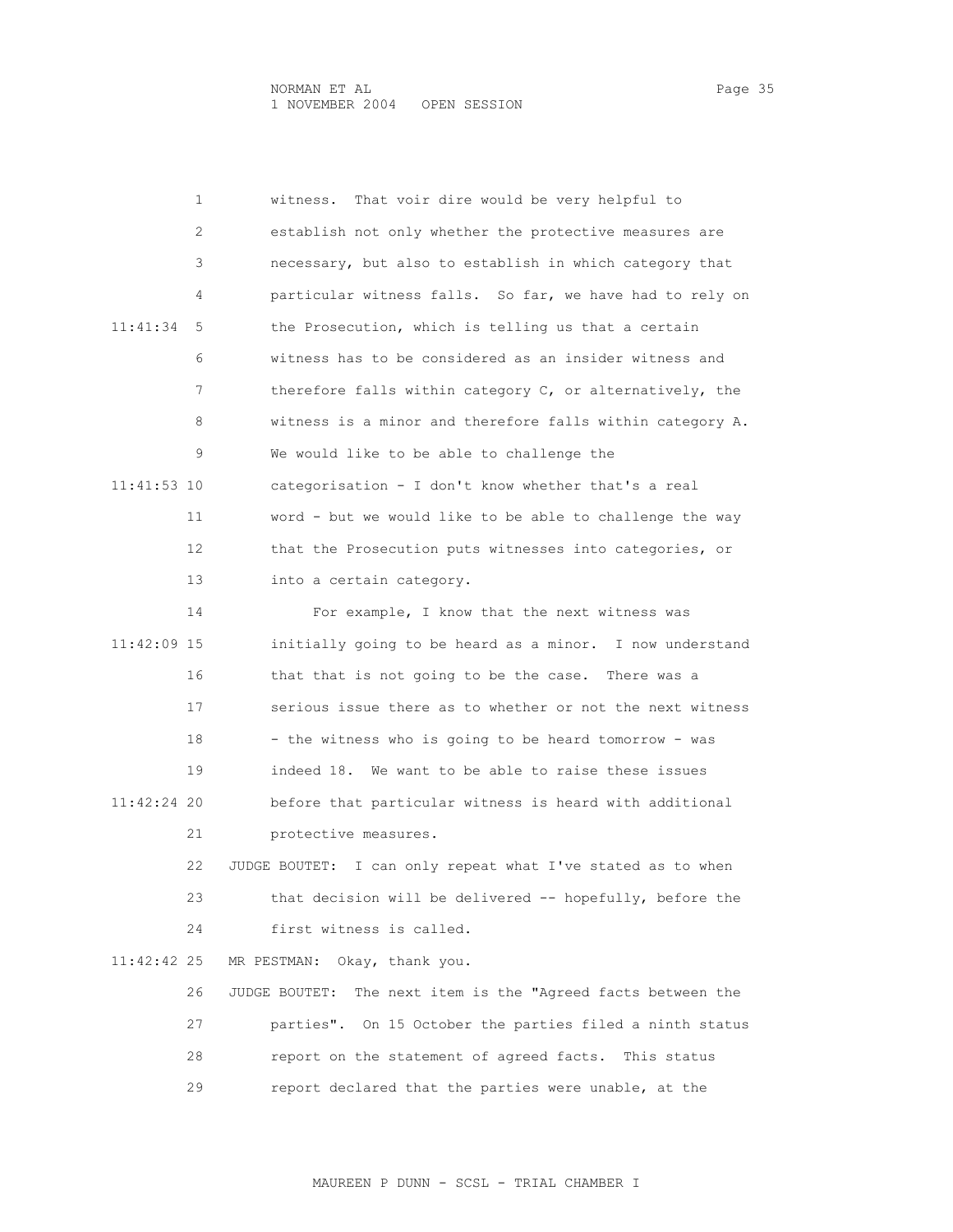| 1             | present time, to agree on any additional points of law or      |
|---------------|----------------------------------------------------------------|
| 2             | fact. Given the lack of progress in this respect,              |
| 3             | perhaps we should vary this particular comment and state       |
| 4             | that it should be produced only once every session, or at      |
| 11:43:30<br>5 | the end of each session rather than doing it the way           |
| 6             | we're doing it, because nothing has been added to that         |
| 7             | for quite a while.                                             |
| 8             | So we will issue an instruction in this respect and            |
| 9             | to do that at the end of each session rather than as it        |
| 11:43:46 10   | is now. Do you have any objection to that,                     |
| 11            | Mr Prosecutor?                                                 |
| 12            | MR JOHNSON:<br>No.                                             |
| 13            | JUDGE BOUTET: Defence Counsel, first accused?                  |
| 14            | MR PESTMAN: No, I haven't.                                     |
| 11:43:57 15   | MR JABBI: No.                                                  |
| 16            | MR MARGAI:<br>No.                                              |
| 17            | That concludes my agenda, but I would like to<br>JUDGE BOUTET: |
| 18            | ask if the Prosecution has any other matter that it would      |
| 19            | like to raise in this Status Conference at this                |
| 11:44:09 20   | particular moment -- nothing?                                  |
| 21            | MR JOHNSON:<br>No, Your Honour.                                |
| 22            | Thank you. Dr Jabbi, do you wish to raise any<br>JUDGE BOUTET: |
| 23            | other matter that has not been addressed at this moment?       |
| 24            | Yes, My Lord. I just want to draw attention to<br>MR JABBI:    |
| 11:44:25 25   | this issue that constantly continues to come from the          |
| 26            | accused persons concerning the designation - and perhaps       |
| 27            | one should say the status - of counsel who have been           |
| 28            | standby counsel and were later redesignated                    |
| 29            | Court-appointed counsel.                                       |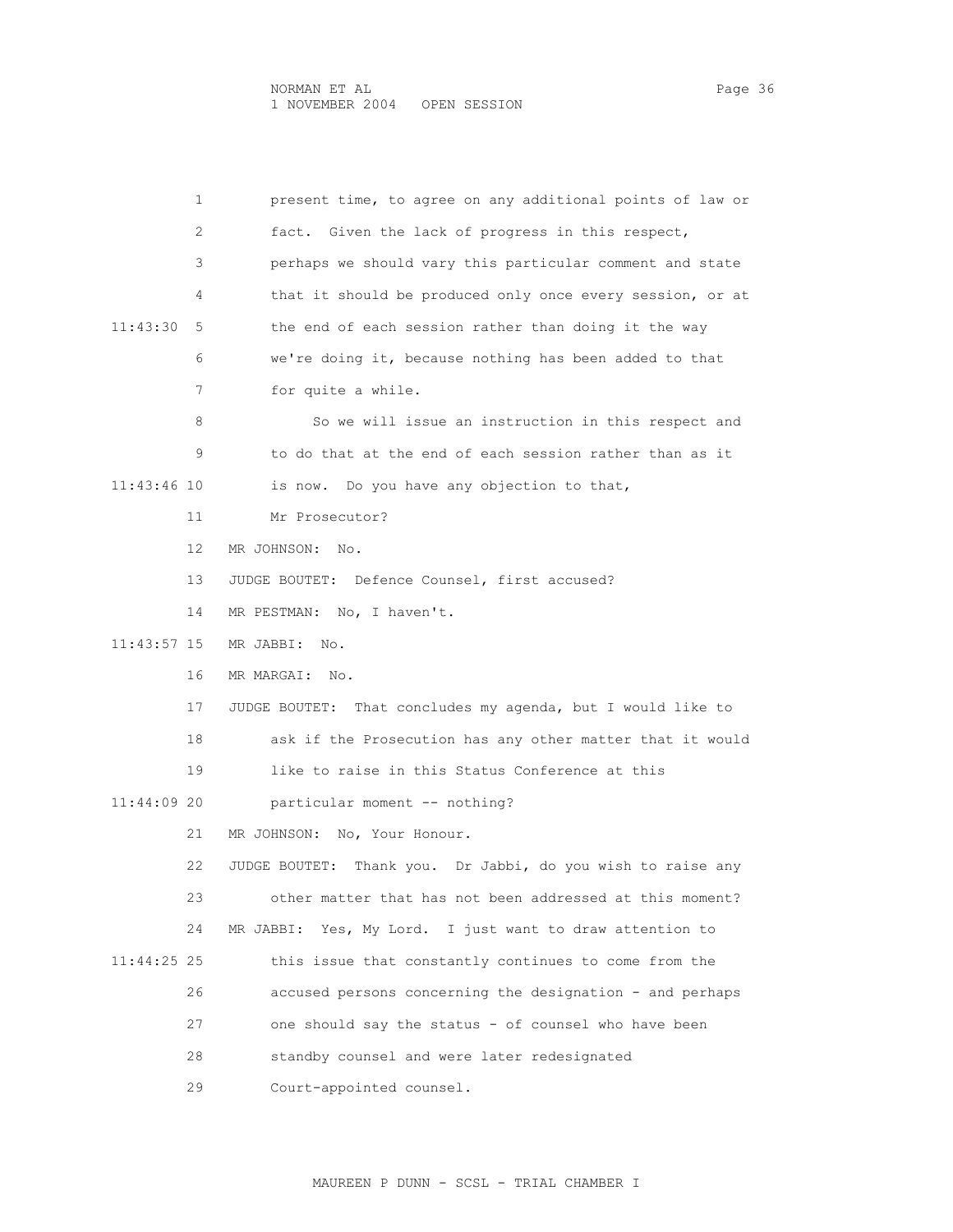1 I believe letters have been written -- one or two or 2 more -- to the Principal Defender. One would have 3 expected that perhaps copies were also directed to the 4 Registry raising that issue from their side. It is an 11:45:17 5 issue on which I am not aware of any motions having been 6 filed in the court, but it keeps coming up, and it may 7 well be that it is necessary to deal with it, insofar as 8 addressing the accused persons on those issues. 9 I have a copy of a letter, for instance, dated 11:45:43 10 29 October 2004, signed by all three CDF accused persons, 11 with the third accused person signing it with a 12 thumbprint, and it is headed "Re: A. Imposing counsel on 13 the accused; B. Wrongful application of Rule 60(A)(1) of 14 the Rules, initial appearance." It is addressed to the 11:46:17 15 Principal Defender, and there is a long list of those to 16 whom copies have been sent and included there, there is 17 one entry "Honourable Judges of the Appeals Chamber; 18 Honourable Judges of the Trial Chamber; the Registrar, 19 Special Court for Sierra Leone." There are others, but 11:46:47 20 those are the ones I would want to mention insofar as 21 information to other areas of the court are concerned. 22 As I say, I just want to mention it, My Lord, because 23 it's a very live issue in the mind of the accused 24 persons, and on my part I have tried to talk to the first 11:47:09 25 accused on this matter -- and the implications. It seems 26 there is some concerted effort on their part to continue 27 making representations on the issue. 28 JUDGE BOUTET: Before I ask the representative from the 29 Principal Defender about this issue, I can only say that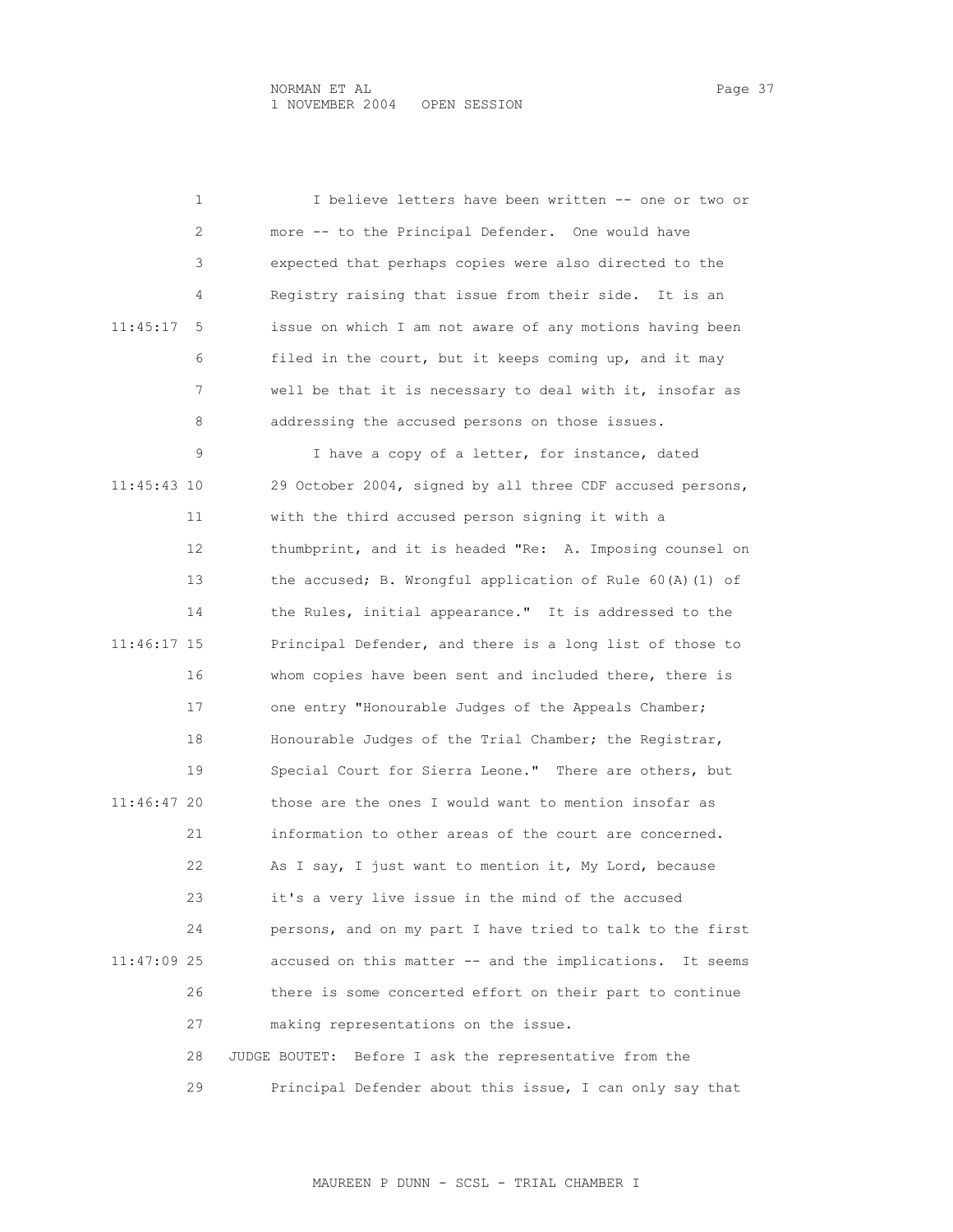1 we have issued what I thought - and still think - is a 2 very clear decision on this matter, and we do not intend 3 to review that decision. As far as we are concerned, you 4 and your colleagues have been duly appointed by the court 11:47:48 5 to act on their behalf, and the first accused has 6 decided not to come to court anymore. We have taken the 7 action that was, we feel, justified in the circumstances. 8 Now, they may agree or disagree with that, that's 9 their choice, but there is a process if you want to 11:48:09 10 appeal and review and so on, and there are time lines in 11 this respect. But what I can also add to that is that 12 I certainly have given an instruction, and will repeat 13 these instructions, that I do not want to receive any -- 14 and, I repeat, any -- letter or correspondence from any 11:48:25 15 of the detainees. This is not proper and I will not 16 entertain any such correspondence with any of the 17 detainees. 18 If they want to write to the Principal Defender and 19 the Principal Defender wants to convey some information 11:48:37 20 to us, the Trial Chamber, that's fine, but they have to 21 do that in accordance with the procedure that is in 22 place. So I refuse - and I will reiterate my clear 23 instruction - that I don't want to be a recipient of any 24 correspondence from any detainees. It is not proper to 11:48:55 25 do that. I have not seen that letter that you've 26 mentioned, I was not aware of it, and I don't want to see 27 it, either. 28 MR JABBI: That point is taken. Just as a light - I would not 29 want to call it a correction, but a variation of a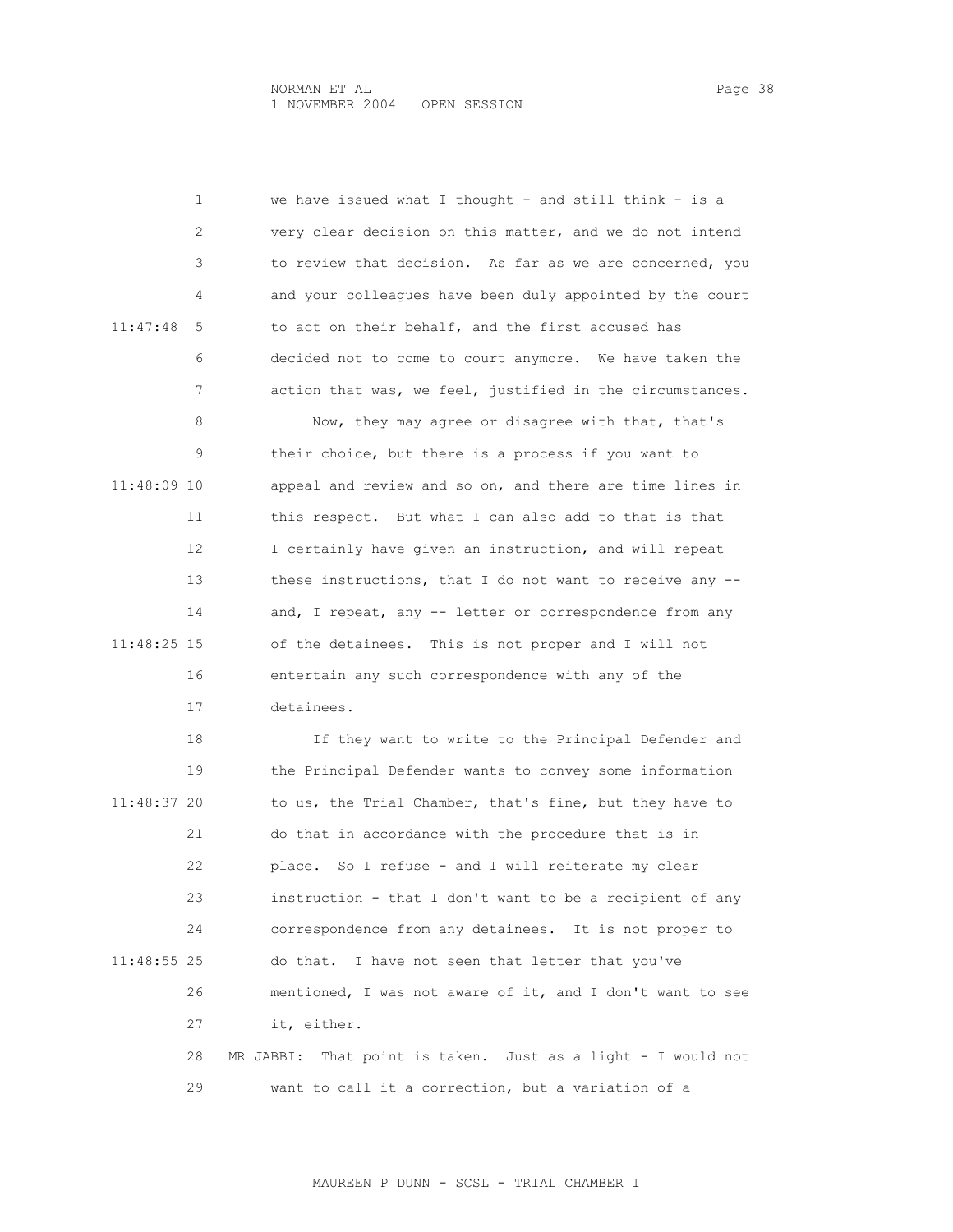| 1             | statement that you made just now that the first accused       |
|---------------|---------------------------------------------------------------|
| 2             | has decided not to come to the court anymore,                 |
| 3             | I believe --                                                  |
| 4             | JUDGE BOUTET: Up until this moment, for sure, anymore --      |
| 11:49:23<br>5 | we'll see in the future. I cannot speak for next week or      |
| 6             | in two months time, but as far as we know now, he's not       |
| 7             | here this morning, he has not been attending most of the      |
| 8             | last session, and so that's the status quo as far as          |
| 9             | we're concerned. Certainly, he is most welcome if he          |
| 11:49:39 10   | wants to come back at any time. We will certainly not         |
| 11            | preclude him from coming back, if he wants to come back.      |
| 12            | MR JABBI: I'm sure, My Lord, his position has always been     |
| 13            | stated in a conditional way.                                  |
| 14            | JUDGE BOUTET: Yes, but as you know, it is not for an accused  |
| 11:49:52 15   | to impose conditions on the court. There are rules and        |
| 16            | procedures, and these are the ones that are governing the     |
| 17            | process and not what the accused says should be governing     |
| 18            | the process.                                                  |
| 19            | MR JABBI: As Your Honour, pleases.                            |
| 11:50:07 20   | MR YILLAH: May it please you, My Lord.                        |
| 21            | JUDGE BOUTET:<br>Yes.                                         |
| 22            | MR YILLAH: My Lord, on this issue of the correspondences that |
| 23            | have been written by the first accused, My Lord, the          |
| 24            | Defence office is mindful of the provisions of the rules      |
| 11:50:17 25   | of detention which prohibit communication -- all forms of     |
| 26            | communications -- with the outside except through the         |
| 27            | Registry. We have been receiving such correspondences         |
| 28            | and handing them over to counsel for the first accused,       |
| 29            | together with the rules of detention, drawing his             |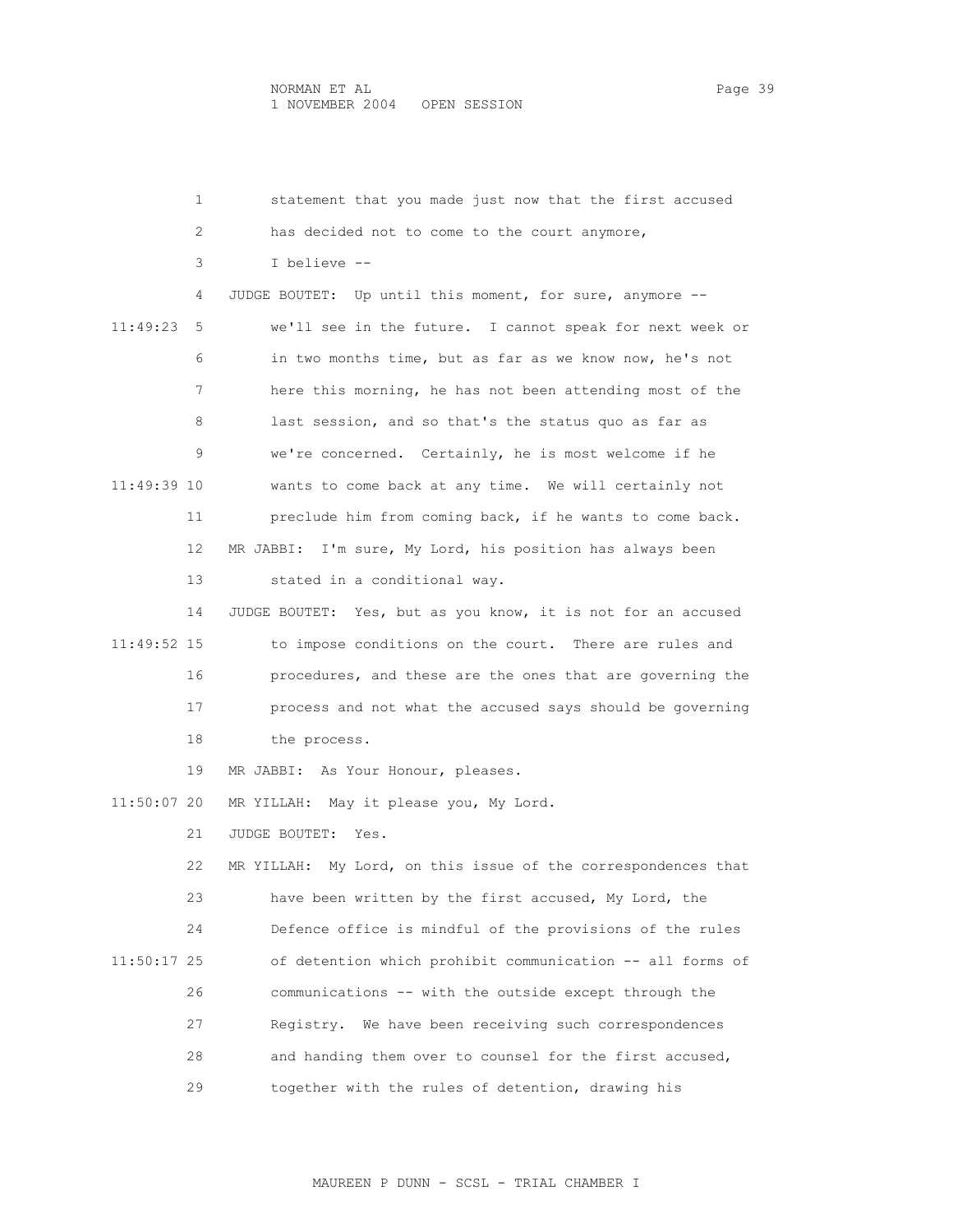| ane |  |
|-----|--|
|     |  |

| 1             | attention to the relevant provisions which prohibit such  |
|---------------|-----------------------------------------------------------|
| 2             | communications. That is what we have been doing at this   |
| 3             | stage, My Lord.                                           |
| 4             | When once we receive the correspondences, we serve        |
| 11:50:50<br>5 | them - all of them - on counsel for the first accused     |
| 6             | Dr Jabbi, together with the rules of detention, drawing   |
| 7             | his attention to the relevant provisions which prohibit   |
| 8             | such communications except with the approval of the       |
| 9             | Registrar. That is perhaps why, My Lord, the Principal    |
| 11:51:08 10   | Defender may not have been making representations         |
| 11            | regarding some of the scope and contents of this          |
| 12            | correspondence to the Trial Chamber.<br>Thank you.        |
| 13            | JUDGE BOUTET: Thank you very much.                        |
| 14            | My Lord --<br>MR MARGAI:                                  |
| 11:51:22 15   | JUDGE BOUTET: Counsel for second accused, do you wish to  |
| 16            | raise any matter at this particular moment, other than    |
| 17            | what you have raised already?                             |
| 18            | I can't remember what I've raised already.<br>MR PESTMAN: |
| 19            | I want to raise, I think, a new point. I'm not familiar   |
| 11:51:41 20   | with this letter, so there's not much that I can say      |
| 21            | about that letter. I now understand why it was not        |
| 22            | forwarded to me.                                          |
| 23            | I would like to make some remarks about the order to      |
| 24            | appoint me as counsel to my client. I have also read the  |
| $11:52:01$ 25 | consequential order, which gives a fair explanation of    |
| 26            | what my tasks are as a counsel, but I foresee a problem,  |
| 27            | which I could have warned you of but I was not consulted  |
| 28            | when that decision was taken.                             |
| 29            | The problem is that as a civil lawyer, under my           |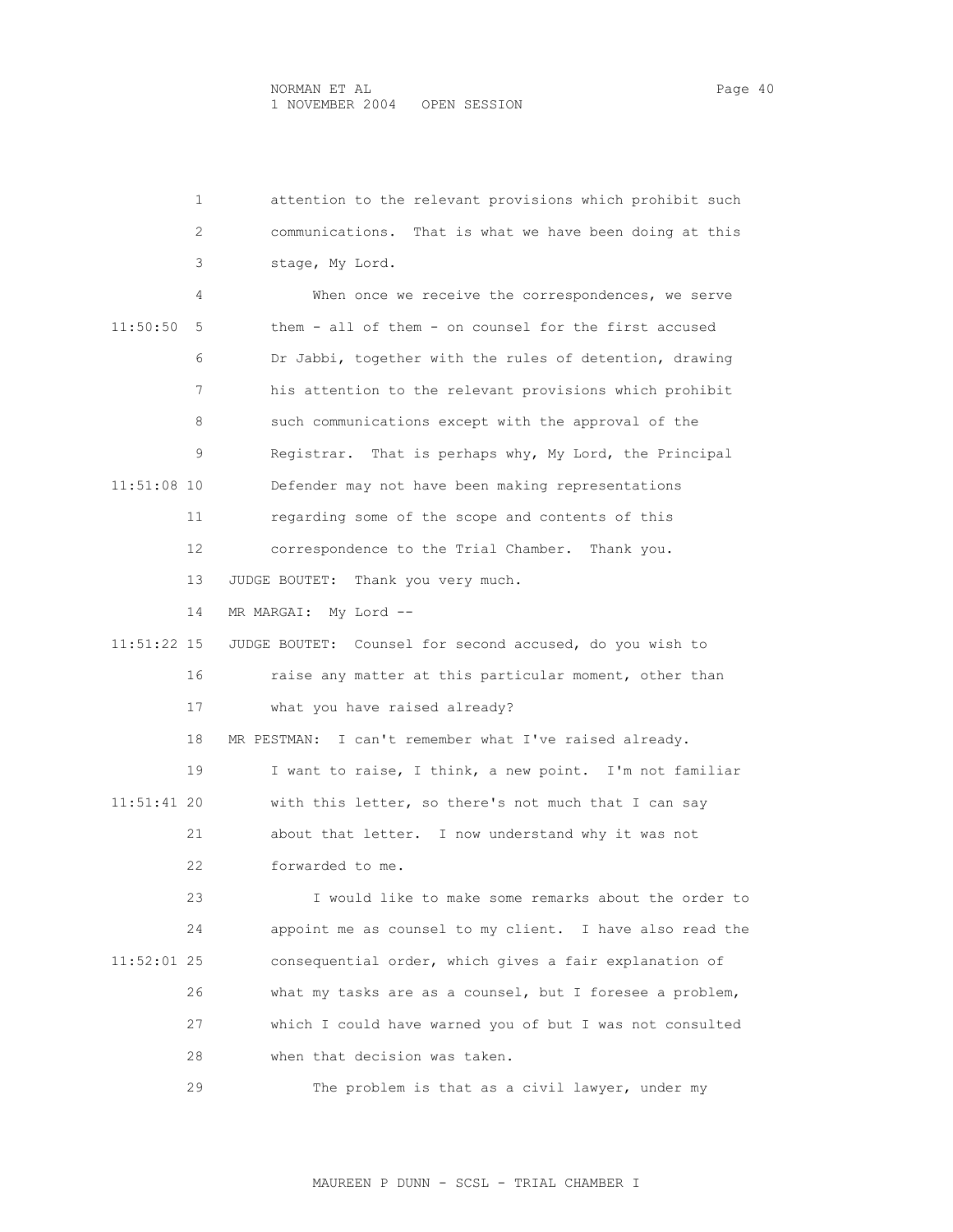1 Dutch code of conduct I am only allowed to represent the 2 interests of my client. The interests of my client are 3 the only purpose I am supposed to serve. I know that it 4 is different in common law systems. I do not consider 11:52:38 5 myself to be an officer of this court - that is a 6 completely alien concept to me. If anything, I'm an 7 officer of my client. That means that if my client tells 8 me that he does not want to come to court, I have to 9 respect the decision. If my client tells me that he does 11:52:54 10 not want me to come to court, I also have to respect that 11 decision.

 12 So far, he has not yet made that request, but I do 13 not exclude that, sooner or later, he will do that. If 14 I don't appear in court tomorrow, that is because my 11:53:10 15 client has asked me not to represent him in court. It 16 does not mean that he has asked me not to represent him 17 in any other matter, but if he instructs me not to come 18 to court, I have to follow that instruction as long as 19 I remain his counsel.

 11:53:25 20 JUDGE BOUTET: Well, on that issue, I don't want to get into a 21 debate. All I can ask you to do is to read carefully the 22 order and read carefully the regulations, the rules and 23 procedures as such. You have been assigned counsel to 24 that particular accused in accordance with our Rules of 11:53:43 25 Procedure as well. You accepted that at the time, 26 because you have acted on his behalf, and therefore I'm 27 just asking you to be prudent in your assessment and in 28 your decision. But I can only ask you to be very, very 29 careful as to how you act and, even though you say you're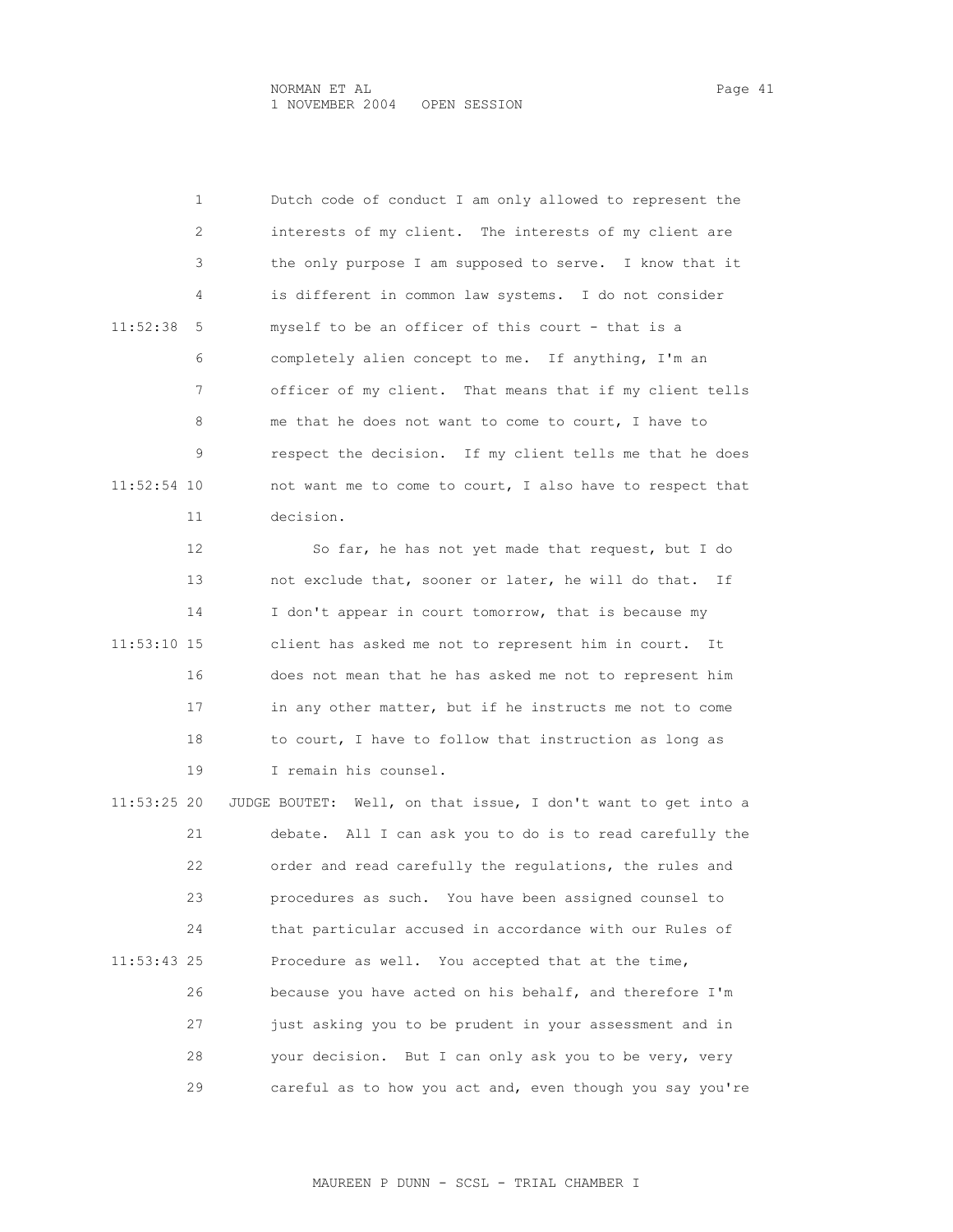|             | not an officer of this court, I will say to you that you<br>1   |
|-------------|-----------------------------------------------------------------|
|             | 2<br>are an officer of this court -- that's why you're here     |
|             | 3<br>today.                                                     |
|             | So an "officer of the court" does not necessarily<br>4          |
| 11:54:10    | 5<br>mean that you are working for the court, but you are       |
|             | working in this court for the interests and to the<br>6         |
|             | benefit of your client. So, in a nutshell, that is<br>7         |
|             | 8<br>essentially what it is, but before you make any decision,  |
|             | 9<br>I can just again invite you to be very careful about       |
| 11:54:27 10 | that.                                                           |
| 11          | MR PESTMAN: Just in response to that, I know what your          |
| 12          | position is, and I can only reiterate that I don't              |
| 13          | consider myself to be an officer of this court.<br>I will       |
| 14          | consult with the Dean of the Amsterdam Bar this afternoon       |
| 11:54:41 15 | and ask him whether he has any useful advice on this            |
| 16          | matter, but I just want to state and to make clear that         |
| 17          | I cannot act in contravention of my own local code of           |
| 18          | conduct and, as far as I know, there is no code of              |
| 19          | conduct before this court, so I have to rely on that code       |
| 11:54:59 20 | of conduct only. I will consult my Dean in Amsterdam.           |
| 21          | I will try to reach him this afternoon to ask him for           |
| 22          | advice on this matter if the situation arises -- which          |
| 23          | I hope, of course, it will not.                                 |
| 24          | JUDGE BOUTET:<br>We hope so, too. Thank you. Mr Margai.         |
| 11:55:14 25 | I think on that issue our position is very clear.<br>MR MARGAI: |
| 26          | There is no ambiguity. I think the Rules are quite clear        |
| 27          | with regard to our representation, and as confirmed by          |
| 28          | the third accused, that whether or not he was in                |
| 29          | attendance, he had reposed confidence in us and that we         |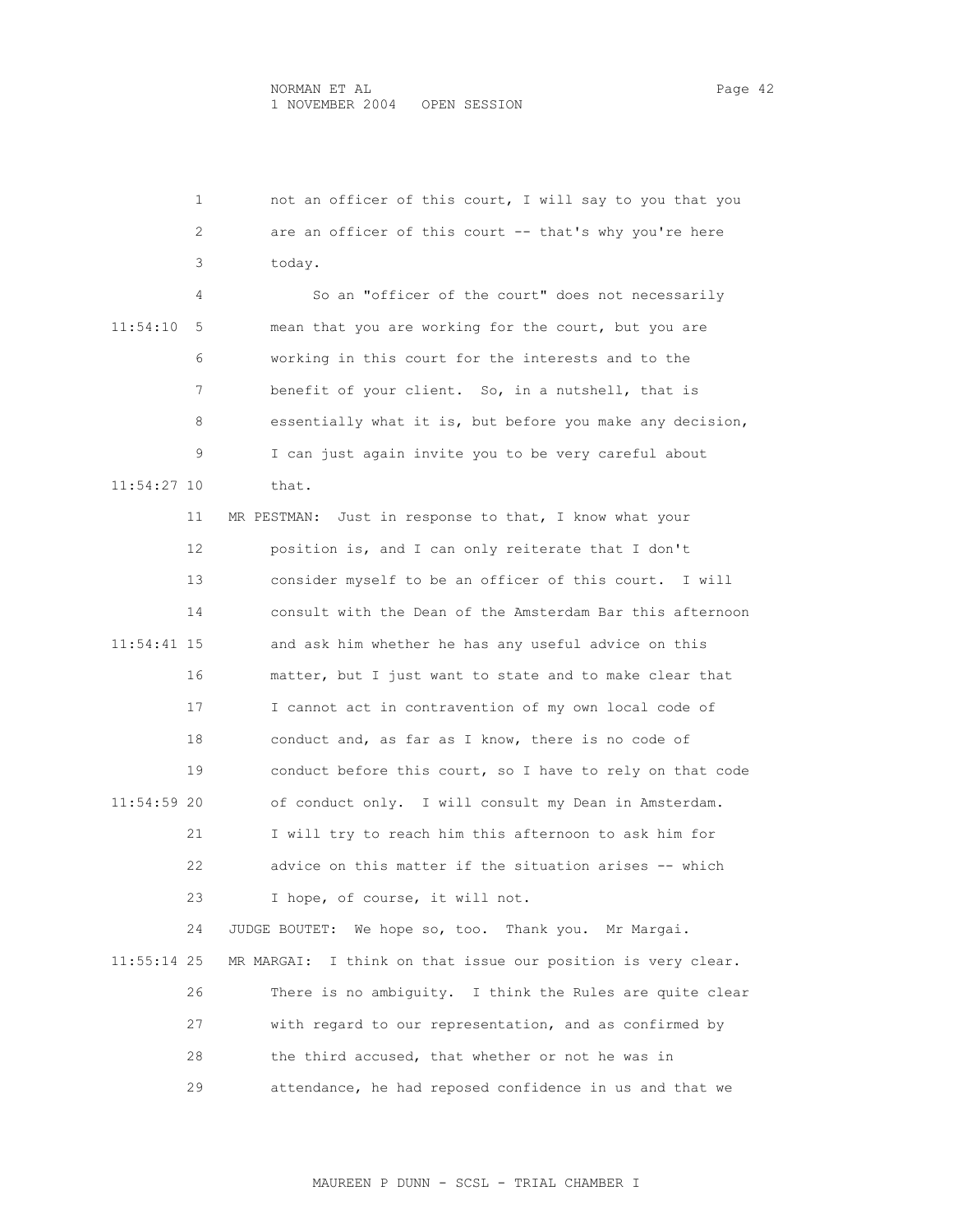|             | 1  | should pursue his defence.                                |
|-------------|----|-----------------------------------------------------------|
|             | 2  | Commenting on the letter that Dr Jabbi referred to,       |
|             | 3  | I can only say that I am a little worried about letters   |
|             | 4  | being written on behalf of my client without my           |
| 11:55:54    | 5  | knowledge, because I am here to protect the interests of  |
|             | 6  | that client. And I believe no individual has the right    |
|             | 7  | or authority to write any letter on his behalf,           |
|             | 8  | especially when one takes into consideration the fact     |
|             | 9  | that he is stark illiterate $-$ he cannot read, he cannot |
| 11:56:16 10 |    | write. He does not even understand Krio, and I have not   |
|             | 11 | seen that letter, but I believe there is only a           |
|             | 12 | thumbprint here, which means nothing, as far as the law   |
|             | 13 | is concerned. If a man is illiterate and you want to      |
|             | 14 | rely on his thumbprint, there should be an illiterate's   |
| 11:56:39 15 |    | protection clause here. So I would only observe that      |
|             | 16 | such practices --                                         |
|             | 17 | JUDGE BOUTET: I presume, Mr Margai, that the letter in    |
|             | 18 | question is in English, too.                              |
|             | 19 | MR MARGAI: Precisely; that's what I'm saying. There is    |
| 11:56:51 20 |    | nothing before this court -- or to convince me as his     |
|             | 21 | counsel that he was a party to the contents of that       |
|             | 22 | document, or that he understood what in fact was written  |
|             | 23 | in that document. I only wish to make this observation,   |
|             | 24 | and I hope I will not have cause to bring it up again.    |
| 11:57:08 25 |    | If my client wishes a letter to be written, either he     |
|             | 26 | comes through me, or he goes through the Principal        |
|             | 27 | Defender's Office.<br>That is all, My Lord.               |
|             | 28 | JUDGE BOUTET: All I can say to you, Mr Margai, is that we |
|             | 29 | cannot preclude one individual from claiming that he is   |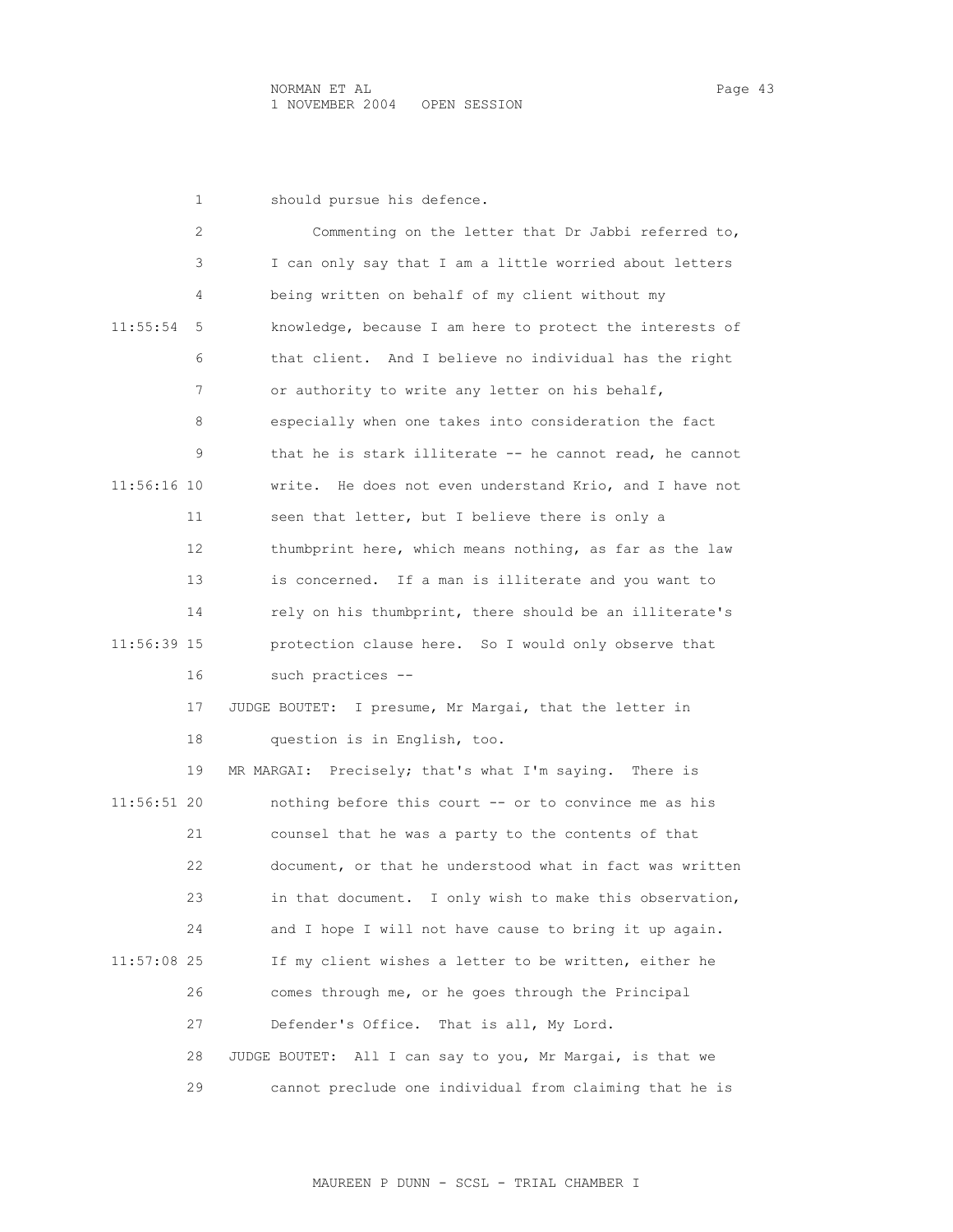1 writing on behalf of who ever. We do not recognise that 2 authority to that person [overlapping speakers] -- 3 MR MARGAI: I just do not want the records to be distorted. 4 JUDGE BOUTET: Your point is taken. That concludes this 11:57:42 5 Status Conference, unless there is any other matter. 6 I thank you all for your attendance and your cooperation 7 this morning. We will see you tomorrow morning at 9.30. 8 MR YILLAH: Just to make the records clear, My Lord, I want to 9 bring two issues to your attention, My Lord. 11:58:04 10 JUDGE BOUTET: On behalf of? 11 MR YILLAH: On behalf of the Office of the Principal Defender, 12 My Lord -- two issues that have been raised here, to 13 clarify the records. One is the service of the findings 14 of the investigation that you ordered the Principal 11:58:19 15 Defender to carry out as a result of complaints made by 16 counsel for the third accused. My Lord, it is my 17 understanding that such findings were served on counsel 18 for the first accused recently in my presence, and some 19 time back on the team for the third accused. I just want 11:58:40 20 to emphasise this position for the records, My Lord. 21 Secondly, regarding the issue of the judicial 22 calendar that has been amended, My Lord, it is my 23 understanding, and indeed it is to my knowledge as well, 24 that the Principal Defender conveyed this position to 11:58:57 25 counsel time and time again -- to several counsel -- 26 I mean, all nine Defence teams, and she got feedback and 27 responses from only a few teams. The position that she 28 conveyed was the views reflected by the teams that she 29 received responses from. Thank you very much.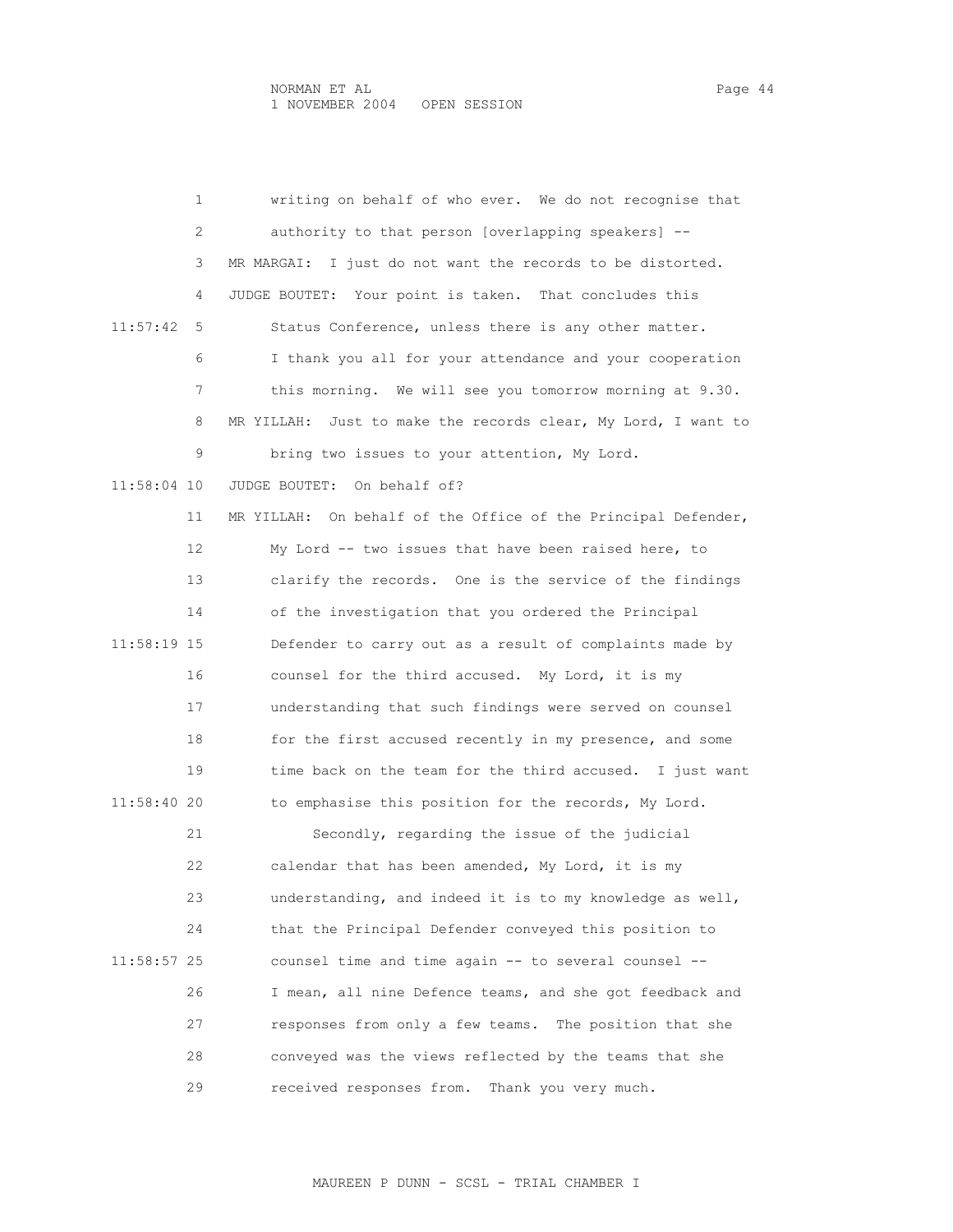|              | JUDGE BOUTET: It is well noted. Thank you very much. So<br>$\mathbf{1}$    |
|--------------|----------------------------------------------------------------------------|
|              | that concludes this Status Conference and we will see you<br>$\mathbf{2}$  |
|              | 3<br>in Court tomorrow morning at 9.30.                                    |
|              | [Whereupon the Status Conference adjourned at 11.00 a.m.<br>$\overline{4}$ |
| $11:59:47$ 5 | The hearing will reconvene on Tuesday, the 2nd day of                      |
|              | $\epsilon$<br>November 2004, at 9.30 a.m.]                                 |
|              | 7                                                                          |
|              | 8                                                                          |
|              | 9                                                                          |
| 10           |                                                                            |
| $11\,$       |                                                                            |
| 12           |                                                                            |
| 13           |                                                                            |
| 14           |                                                                            |
| 15           |                                                                            |
| $16\,$       |                                                                            |
| 17           |                                                                            |
| $18\,$       |                                                                            |
| 19           |                                                                            |
| 20           |                                                                            |
| 21           |                                                                            |
| 22           |                                                                            |
| 23           |                                                                            |
| 24           |                                                                            |
| 25           |                                                                            |
| 26           |                                                                            |
| $27$         |                                                                            |
| $2\,8$       |                                                                            |
| 29           |                                                                            |